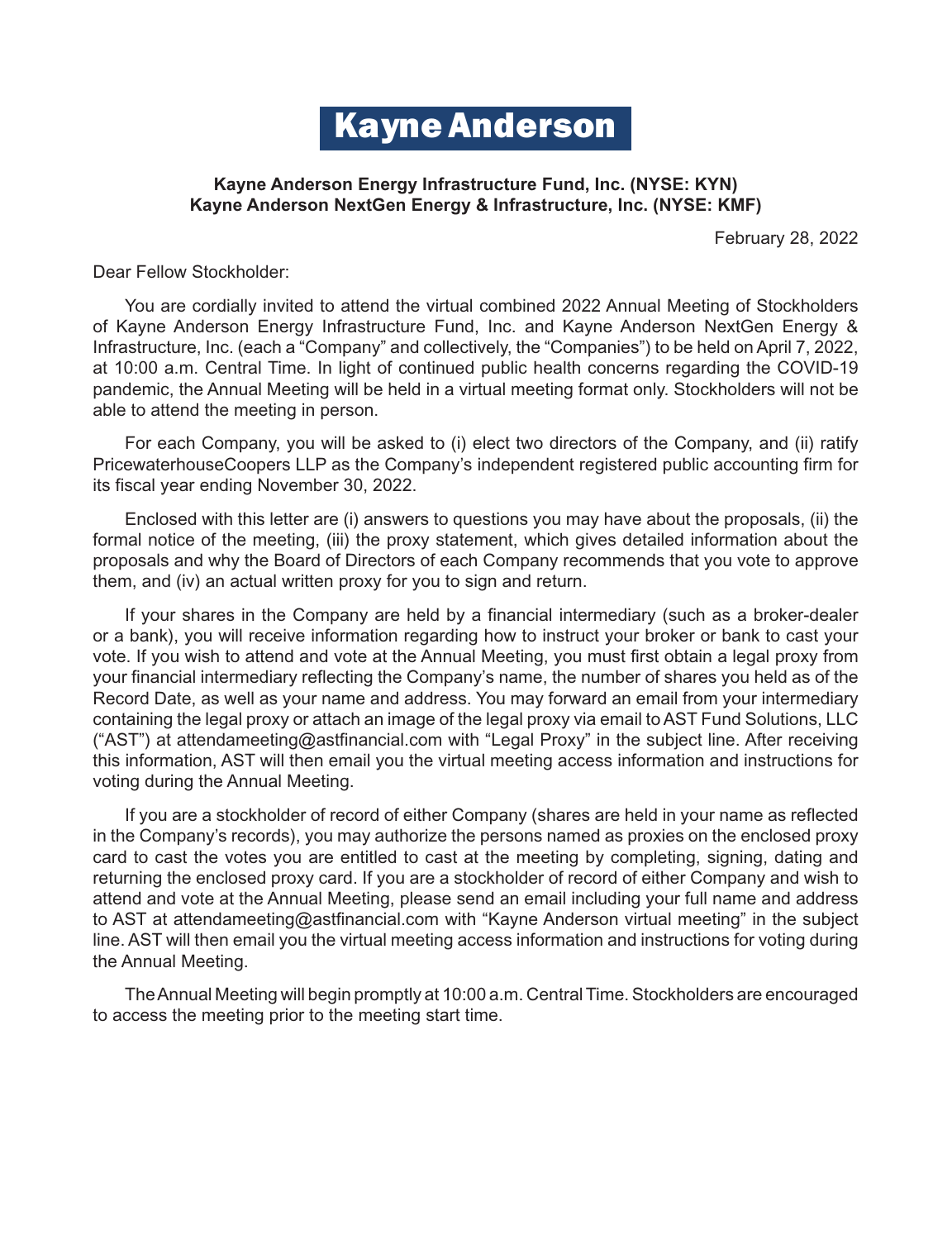Whether or not you plan to attend the Annual Meeting, it is important that your shares be represented and voted at the Annual Meeting. We request that you promptly vote your shares via the internet, telephone, or complete, sign, and date the enclosed proxy card and return it in the enclosed envelope. If you have any questions about the enclosed proxy or need any assistance in voting your shares, please call 1-877-657-3863.

Sincerely,

Jan Balz

James C. Baker, Jr. Chairman of the Board of Directors, President and CEO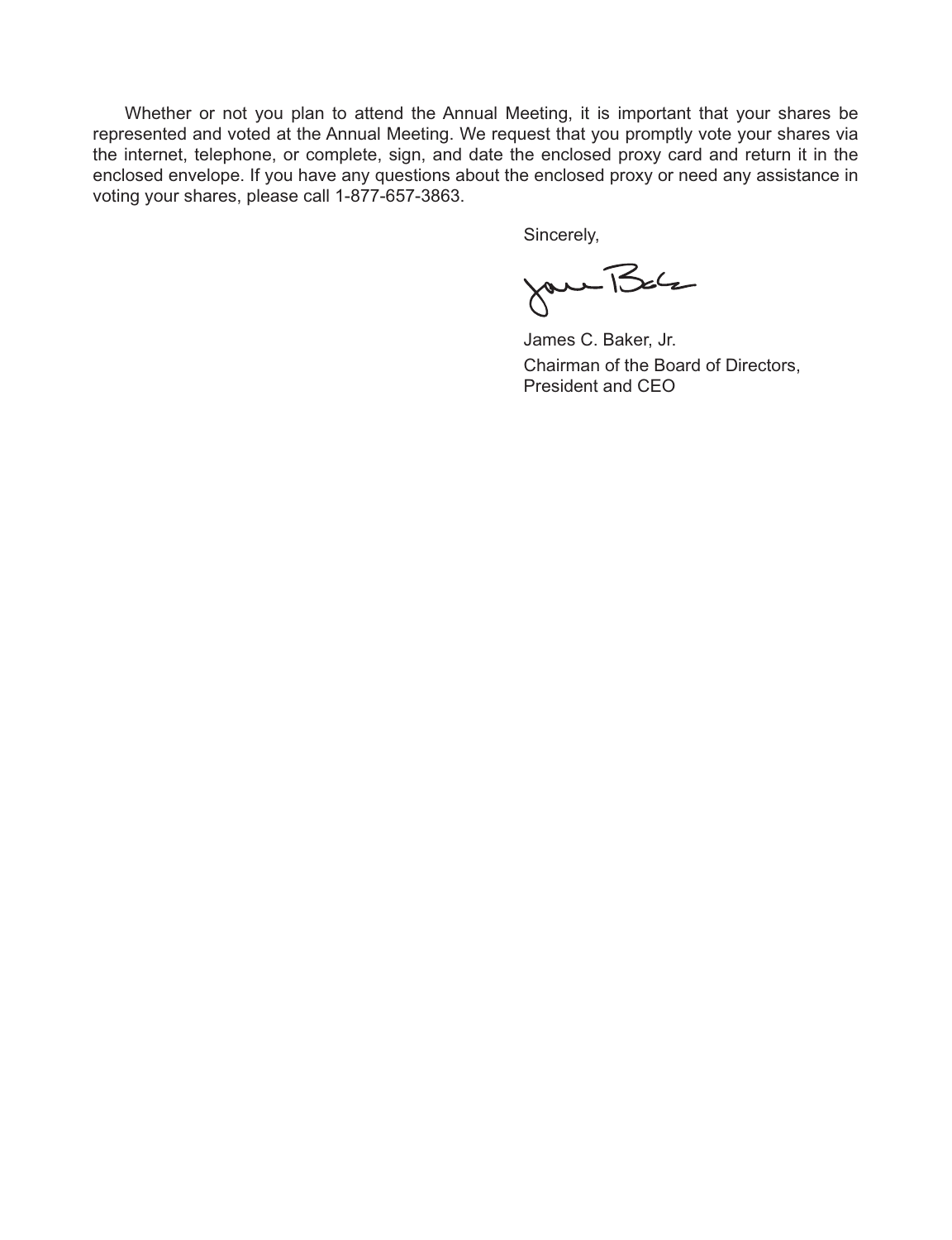# Kayne Anderson

# **KAYNE ANDERSON ENERGY INFRASTRUCTURE FUND, INC. KAYNE ANDERSON NEXTGEN ENERGY & INFRASTRUCTURE, INC.**

# **ANSWERS TO SOME IMPORTANT QUESTIONS**

# **Q. WHAT AM I BEING ASKED TO VOTE "FOR" ON THIS PROXY?**

- A. This proxy contains the following proposals for each Company:
	- Proposal One to elect two directors to serve until the Company's 2025 Annual Meeting of Stockholders and until their successors are duly elected and qualified.
	- Proposal Two  $-$  to ratify PricewaterhouseCoopers LLP as the Company's independent registered public accounting firm for the fiscal year ending November 30, 2022.

# **Q. HOW DOES THE BOARD OF DIRECTORS SUGGEST THAT I VOTE?**

A. The Board of Directors of each Company unanimously recommends that you vote "FOR" all proposals on the enclosed proxy card.

# **Q. HOW CAN I VOTE?**

A. Voting is quick and easy. You may vote your shares via the internet, by telephone (for internet and telephone voting, please follow the instructions on the proxy ballot), or by simply completing and signing the enclosed proxy ballot and mailing it in the postage-paid envelope included in this package. You may also vote during the meeting if you are able to attend the virtual meeting. However, even if you plan to attend the meeting, we urge you to cast your vote early. That will ensure your vote is counted should your plans change.

# **This information summarizes information that is included in more detail in the proxy statement. We urge you to read the proxy statement carefully.**

**If you have questions, call 1-877-657-3863.**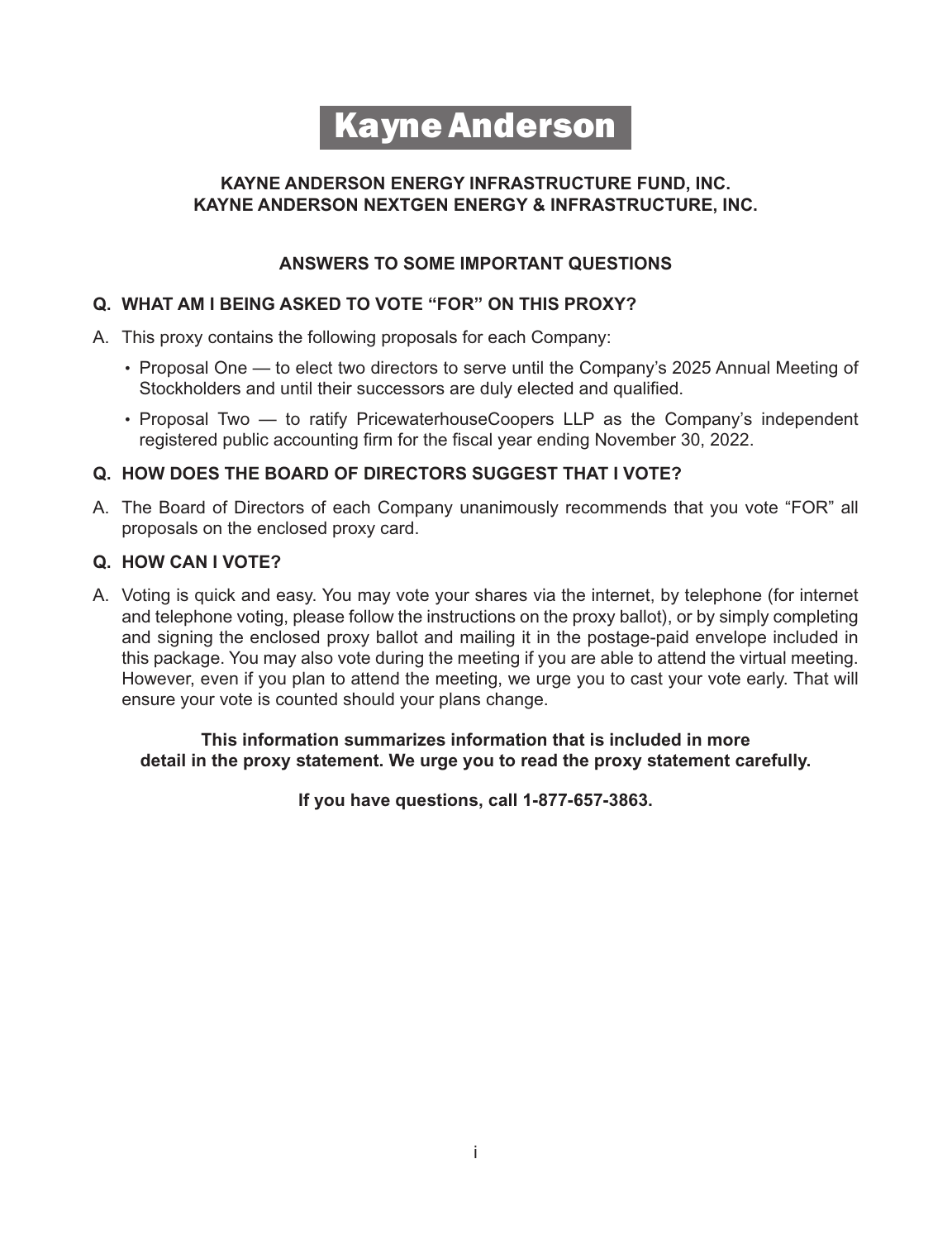# Kayne Anderson

# **KAYNE ANDERSON ENERGY INFRASTRUCTURE FUND, INC. KAYNE ANDERSON NEXTGEN ENERGY & INFRASTRUCTURE, INC.**

# **NOTICE OF 2022 ANNUAL MEETING OF STOCKHOLDERS**

To the Stockholders of: Kayne Anderson Energy Infrastructure Fund, Inc. Kayne Anderson NextGen Energy & Infrastructure, Inc.

NOTICE IS HEREBY GIVEN that the combined virtual 2022 Annual Meeting of Stockholders of Kayne Anderson Energy Infrastructure Fund, Inc. and Kayne Anderson NextGen Energy & Infrastructure, Inc., each a Maryland corporation (each a "Company" and collectively, the "Companies"), will be held on April 7, 2022, at 10:00 a.m. Central Time for the following purposes:

- 1. For both Companies: To elect two directors of the Company to hold office until the 2025 Annual Meeting of Stockholders and until their successors are duly elected and qualified; and
- 2. For both Companies: To ratify the selection of PricewaterhouseCoopers LLP as the Company's independent registered public accounting firm for the fiscal year ending November 30, 2022.

The foregoing items of business are more fully described in the proxy statement accompanying this Notice.

Stockholders of record as of the close of business on February 16, 2022 are entitled to notice of and to vote at the meeting (or any adjournment or postponement of the meeting thereof).

By Order of the Boards of Directors of the Companies,

Michael J. O'Neil **Secretary** 

February 28, 2022 Houston, Texas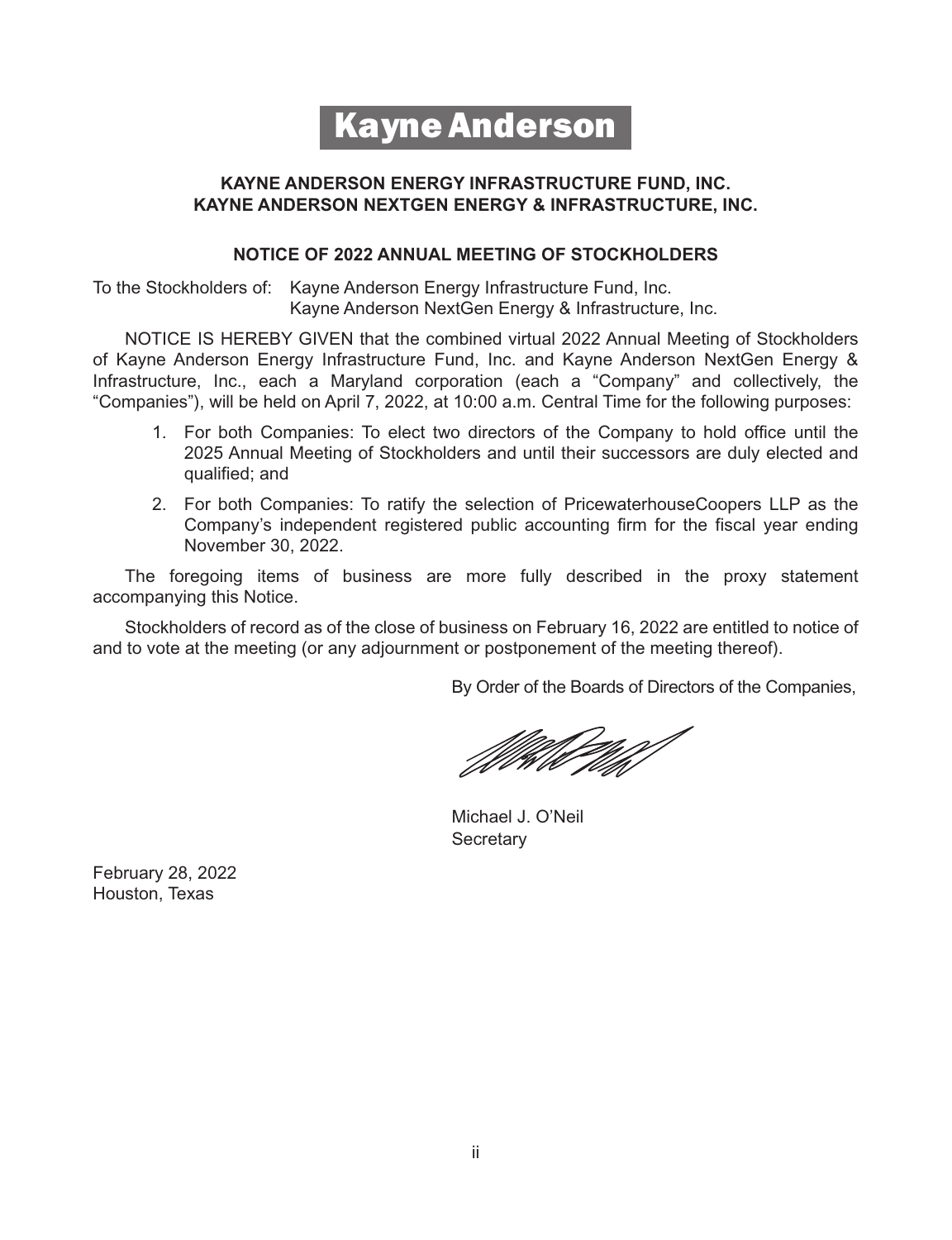# **Table of Contents**

|                                                                                     | 1  |
|-------------------------------------------------------------------------------------|----|
|                                                                                     | 3  |
|                                                                                     | 4  |
|                                                                                     | 5  |
|                                                                                     | 7  |
|                                                                                     | 8  |
|                                                                                     | 9  |
| Information About Each Director's Qualifications, Experience, Attributes or Skills  | 12 |
| Proposal Two: Ratification of Selection of Independent Registered Public Accounting |    |
|                                                                                     | 16 |
|                                                                                     | 16 |
|                                                                                     | 17 |
|                                                                                     | 19 |
|                                                                                     | 21 |
| Security Ownership of Management and Certain Beneficial Owners                      | 21 |
| Section 16(a) Beneficial Ownership Reporting Compliance                             | 25 |
|                                                                                     | 26 |
|                                                                                     | 28 |
|                                                                                     | 28 |
|                                                                                     | 30 |
|                                                                                     | 30 |
|                                                                                     | 31 |
|                                                                                     | 32 |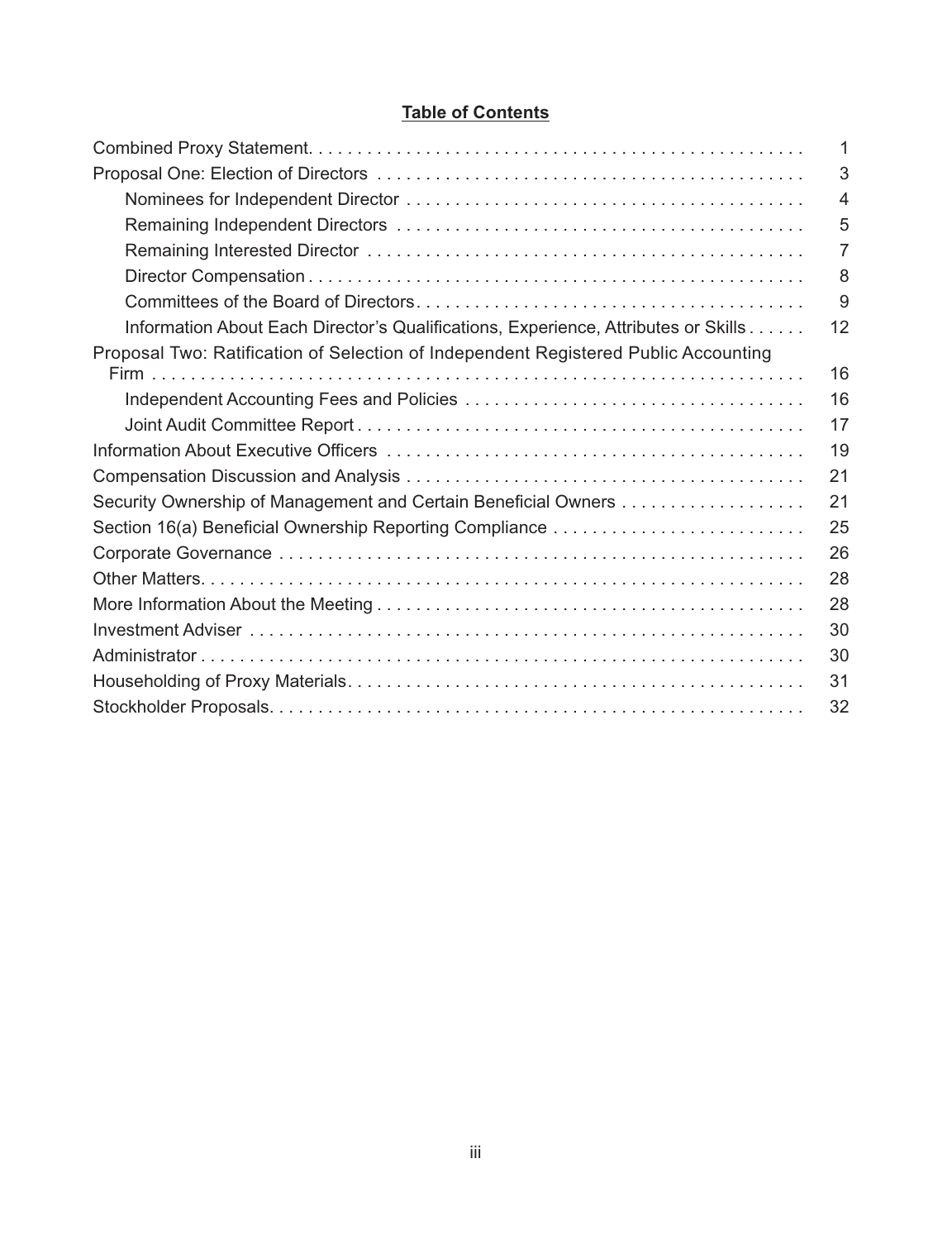# Kayne Anderson

# **KAYNE ANDERSON ENERGY INFRASTRUCTURE FUND, INC. KAYNE ANDERSON NEXTGEN ENERGY & INFRASTRUCTURE, INC.**

**811 Main Street, 14th Floor Houston, TX 77002 1-877-657-3863**

# **COMBINED PROXY STATEMENT**

## **2022 ANNUAL MEETING OF STOCKHOLDERS**

#### **APRIL 7, 2022**

This combined proxy statement is being sent to you by the Boards of Directors of Kayne Anderson Energy Infrastructure Fund, Inc. ("KYN") and Kayne Anderson NextGen Energy & Infrastructure, Inc. ("KMF"), each a Maryland corporation (each a "Company" and collectively, the "Companies"). The Board of Directors of each Company is asking you to complete and return the enclosed proxy card, permitting your votes to be cast at the virtual Annual Meeting of Stockholders (the "Annual Meeting") to be held on April 7, 2022, at 10:00 a.m. Central Time. In light of continued public health concerns regarding the COVID-19 pandemic, the Annual Meeting will be held in a virtual meeting format only. Stockholders will not be able to attend the meeting in person.

Stockholders of record of each Company at the close of business on February 16, 2022 (the "Record Date"), are entitled to vote at the Annual Meeting. As a stockholder of a Company, you are entitled to one vote for each share of Common Stock of that Company and one vote for each share of Preferred Stock of that Company you hold on each matter on which holders of such shares are entitled to vote. This combined proxy statement and the enclosed proxy are first being mailed to stockholders on or about March 8, 2022.

**Important notice regarding the availability of proxy materials for the 2022 Annual Meeting of Stockholders to be held on April 7, 2022:** This combined proxy statement is available at [www.kaynefunds.com/proxyinformation.](http://www.kaynefunds.com/proxyinformation) Each Company's annual report can be accessed through Companies' website at [www.kaynefunds.com,](http://www.kaynefunds.com/) or on the website of the Securities and Exchange Commission ("SEC") at [www.sec.gov.](http://www.sec.gov/) To request a hard copy of these reports be mailed to you, free of charge, please contact the Companies at 1-877-657-3863 or email [cef@kaynecapital.com.](mailto:cef@kaynecapital.com)

Each Company is managed by KA Fund Advisors, LLC ("KAFA"), an affiliate of Kayne Anderson Capital Advisors, L.P. ("KACALP" and, together with its affiliates, "Kayne Anderson"). KAFA is registered as an investment adviser under the Investment Advisers Act of 1940, as amended. Kayne Anderson is a leading alternative investment adviser focused on real estate, credit, infrastructure/energy, renewables, and growth equity. Kayne Anderson's investment philosophy is to pursue niches, with an emphasis on cash flow, where our knowledge and sourcing advantages enable us to seek to deliver above average, risk-adjusted investment returns. As responsible stewards of capital, Kayne's philosophy extends to promoting responsible investment practices and sustainable business practices to create long-term value for our investors. Kayne Anderson manages over \$30 billion in assets (as of December 31, 2021) for institutional investors, family offices, high net worth, and retail clients and employs over 325 professionals in five core offices across the U.S. Kayne Anderson may be contacted at the address listed above.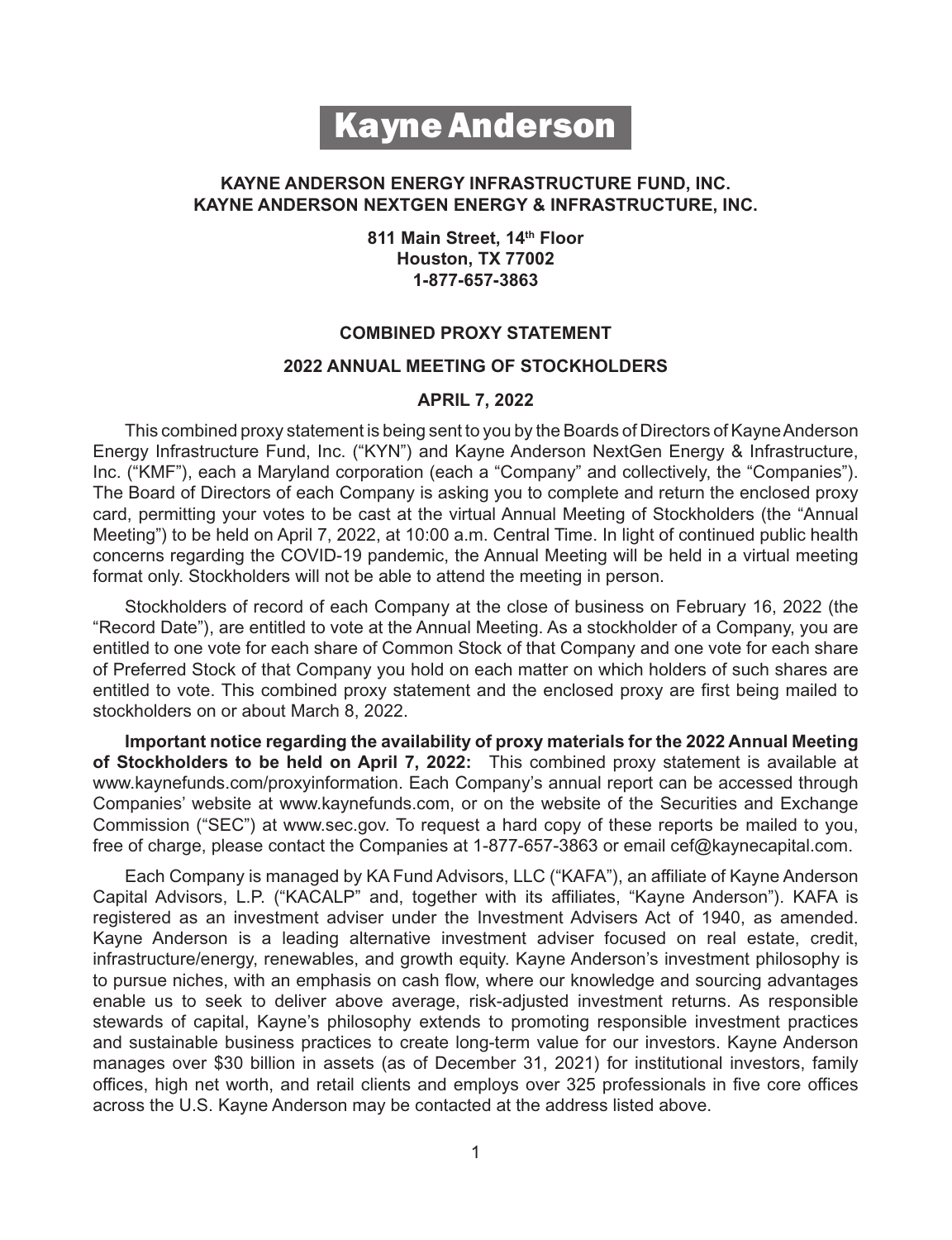This combined proxy statement sets forth the information that each Company's stockholders should know in order to evaluate each of the following proposals. The following table presents a summary of the proposals for each Company and the classes of stockholders of the Company being solicited with respect to each proposal. Please refer to the discussion of each proposal in this proxy statement for information regarding votes required for the approval of each proposal.

|                    | <b>Proposals for each Company</b>                                                                                                                                              | Who votes on the proposals for each Company?                                                           |
|--------------------|--------------------------------------------------------------------------------------------------------------------------------------------------------------------------------|--------------------------------------------------------------------------------------------------------|
|                    | 1. To elect the following individuals as directors for<br>terms of three years and until their successors<br>are duly elected and qualified:                                   |                                                                                                        |
| • Anne K. Costin   |                                                                                                                                                                                | The holders of the Company's Common<br>Stock and Preferred Stock, voting together as<br>a single class |
| • Albert L. Richey |                                                                                                                                                                                | The holders of the Company's Preferred<br>Stock, voting as a separate class                            |
|                    | 2. To ratify the selection of PricewaterhouseCoopers<br>LLP as the Company's independent registered<br>public accounting firm for the fiscal year ending<br>November 30, 2022. | The holders of the Company's Common<br>Stock and Preferred Stock, voting together as<br>a single class |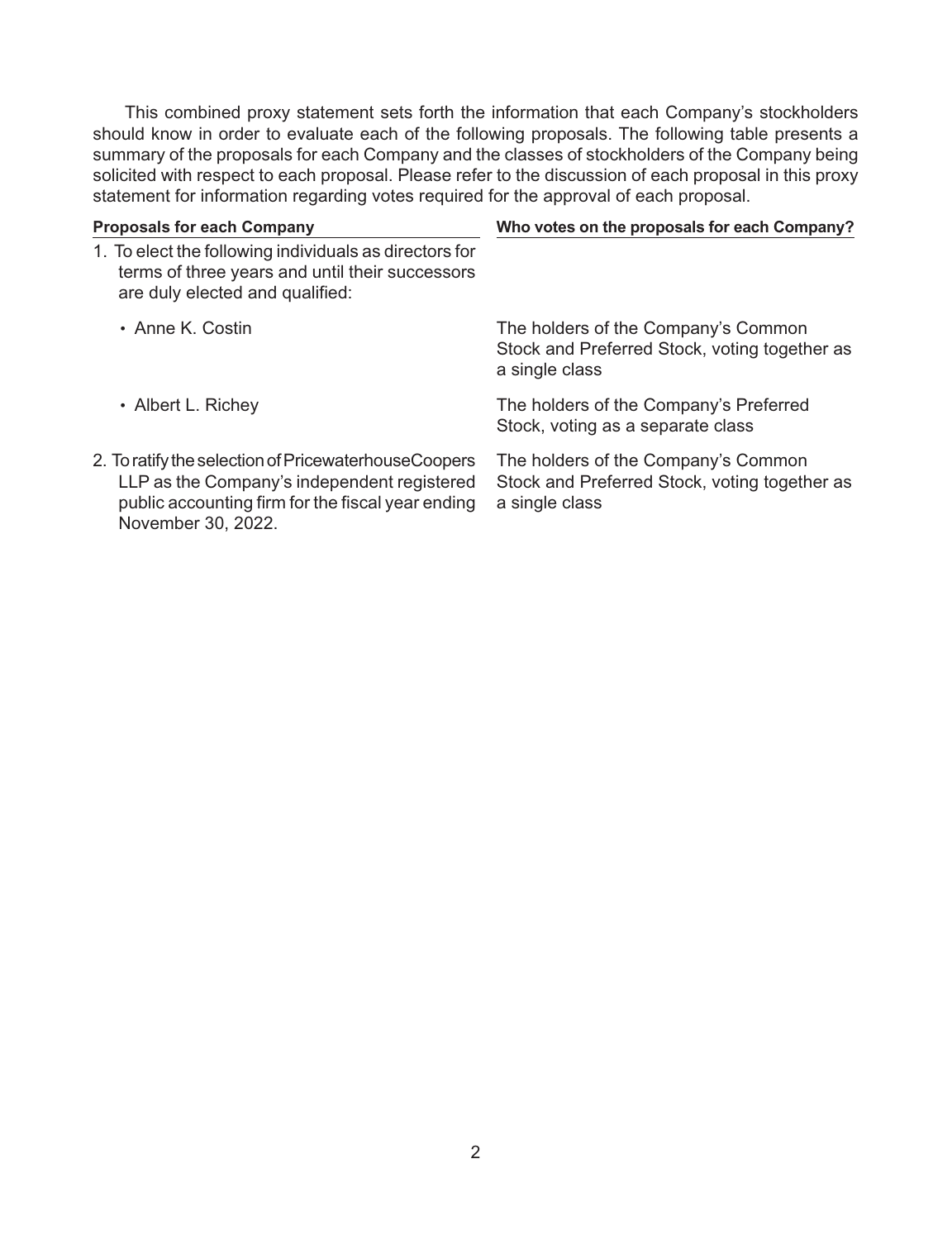#### **PROPOSAL ONE**

# **ELECTION OF DIRECTORS**

Each Company's Board of Directors (the "Board") unanimously nominated Anne K. Costin and Albert L. Richey for re-election as directors at the Annual Meeting. Both are nominated to serve for terms of three years (until the 2025 Annual Meeting of Stockholders) and until their successors have been duly elected and qualified.

The Board of Directors of each Company has adopted a mandatory retirement policy. No director may be nominated or stand for re-election if that director would have his or her 75<sup>th</sup> birthday before the stockholders' meeting at which that director would be elected. Once elected, a director may complete his or her term even if that director turns 75 during such term.

Each of the nominees has consented to be named in this proxy statement and has agreed to serve if elected. The Companies have no reason to believe that any of the nominees will be unavailable to serve. The persons named on the accompanying proxy card intend to vote at the meeting (unless otherwise directed) "FOR" the election of the nominees. If any of the nominees are unable to serve because of an event not now anticipated, the persons named as proxies may vote for another person designated by each Company's Board.

In accordance with each Company's charter, the Board is divided into three classes of approximately equal size. Currently, each Company has six directors as follows:

| <b>Class</b> | Term <sup>*</sup> | <b>Directors</b>                    | <b>Common</b><br><b>Stockholders</b> | <b>Preferred</b><br><b>Stockholders</b> |
|--------------|-------------------|-------------------------------------|--------------------------------------|-----------------------------------------|
|              | <b>Until 2023</b> | William R. Cordes                   |                                      | Х                                       |
|              |                   | Barry R. Pearl                      |                                      | X                                       |
| Ш            | <b>Until 2024</b> | James C. Baker, Jr. <sup>(1)</sup>  |                                      | X                                       |
|              |                   | William H. Shea, Jr. <sup>(2)</sup> | X                                    | X                                       |
| Ш            | <b>Until 2022</b> | Anne K. Costin                      | X                                    | X                                       |
|              |                   | Albert L. Richey <sup>(2)</sup>     |                                      | X                                       |

Each director serves a three-year term until the Annual Meeting of Stockholders for the designated year and until his or her successor has been duly elected and qualified.

(1) On June 11, 2021, Michael J. Levitt resigned as a Class II Director, leaving only one director in Class II. In order to maintain classes of approximately equal size, as required by New York Stock Exchange listing rules, the Board re-classified James C. Baker, Jr. from a Class III to a Class II Director.

(2) With Mr. Baker's re-classification as a Class II Director (see footnote 1 above), the Board designated Albert L. Richey as a Preferred Director, replacing William H. Shea, Jr. in that role. The Board deemed it prudent to make this change so that the Companies' two Preferred Directors are in different Classes and will stand for election in different years.

Pursuant to the terms of each Company's mandatory redeemable preferred stock (the "Preferred Stock"), the holders of Preferred Stock are entitled as a class, to the exclusion of the holders of the Company's common stock (the "Common Stock"), to elect two directors of the Company (the "Preferred Directors"). Each Company has designated Albert L. Richey and James C. Baker, Jr. as the Preferred Directors. The terms of the Preferred Stock for each Company further provide that the remaining nominees shall be elected by holders of Common Stock and Preferred Stock voting together as a single class. Of those designated as Preferred Directors, Mr. Richey is the sole Preferred Director up for election at the Annual Meeting.

The term "Independent Director" is used to refer to a director who is not an "interested person," as defined in the Investment Company Act of 1940, as amended (the "1940 Act"), of the Company, of Kayne Anderson or of the Company's underwriters in offerings of its securities from time to time as defined in the 1940 Act. None of the Independent Directors, nor any of their immediate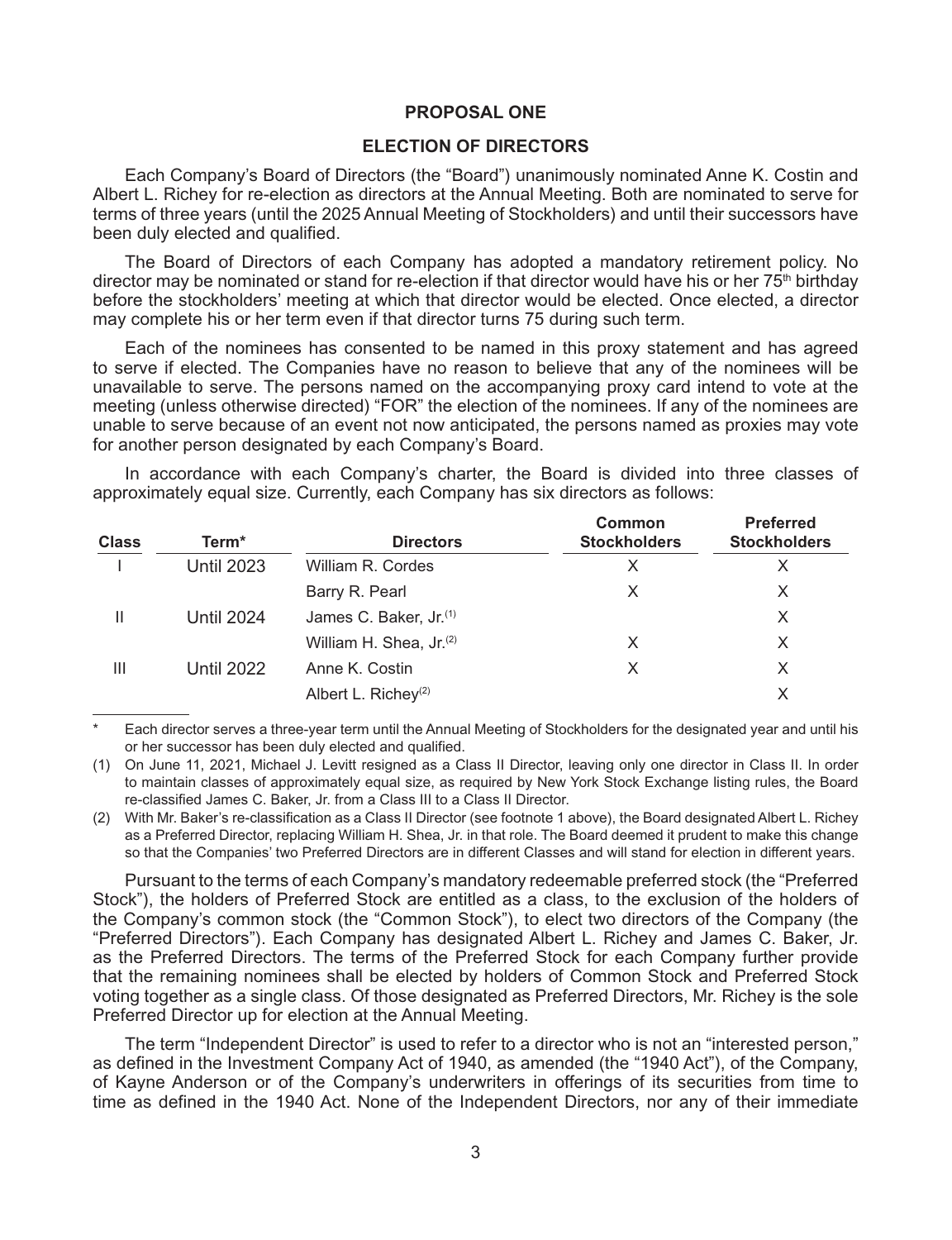family members, has ever been a director, officer or employee of Kayne Anderson or its affiliates. James C. Baker, Jr. is an "interested person" or "Interested Director" by virtue of his employment relationship with Kayne Anderson.

For information regarding each Company's executive officers and their compensation, please refer to "Information About Executive Officers" and "Compensation Discussion and Analysis".

The following tables set forth each nominee's and each remaining director's name and year of birth; position(s) with each Company and length of time served; principal occupations during the past five years; and other directorships held during the past five years. The address for the nominees and directors is 811 Main Street, 14<sup>th</sup> Floor, Houston, TX 77002.

# **INFORMATION REGARDING DIRECTOR NOMINEES AND DIRECTORS**

| <b>Name</b><br>(Year Born)      | Position(s)<br><b>Held with</b><br><b>Each Company,</b><br><b>Term of Office/</b><br><b>Time of Service</b>                                                                                                                                    | <b>Principal Occupations</b><br><b>During Past Five Years</b>                                                                                                                                                                                                                                                                                                                                                                                                                                                                                                            | Number of<br>Portfolios in<br>Fund Complex <sup>(1)</sup><br>Overseen by<br><b>Director</b> | <b>Other</b><br><b>Directorships</b><br><b>Held by Director</b><br><b>During Past</b><br><b>Five Years</b>                                                                                                                            |
|---------------------------------|------------------------------------------------------------------------------------------------------------------------------------------------------------------------------------------------------------------------------------------------|--------------------------------------------------------------------------------------------------------------------------------------------------------------------------------------------------------------------------------------------------------------------------------------------------------------------------------------------------------------------------------------------------------------------------------------------------------------------------------------------------------------------------------------------------------------------------|---------------------------------------------------------------------------------------------|---------------------------------------------------------------------------------------------------------------------------------------------------------------------------------------------------------------------------------------|
| Anne K. Costin<br>(born 1950)   | Director. 3-year<br>term (until the 2022<br><b>Annual Meeting</b><br>of Stockholders)/<br>served since<br>inception for<br>KYN and since<br>August 2018 for<br>KMF. Member of<br><b>Audit Committee</b><br>and Valuation<br>Committee (Chair). | Professor at the Amsterdam<br>Institute of Finance from 2007<br>through 2013. Adjunct Professor<br>in the Finance and Economics<br>Department of Columbia<br>University Graduate School of<br>Business in New York from 2004<br>through 2007. As of March 1,<br>2005, Ms. Costin retired after<br>a 28-year career at Citigroup.<br>During the seven years prior<br>to her retirement, Ms. Costin<br>was Managing Director and<br>Global Deputy Head of the<br>Project & Structured Trade<br>Finance product group within<br>Citigroup's Investment Banking<br>Division. | $\overline{2}$                                                                              | Current:<br>• Music Guild<br>Orchestra<br>(not-for-profit<br>organization)<br>Prior:<br>• Kayne Anderson<br><b>Energy Total Return</b><br>Fund, Inc. ("KYE") <sup>(2)</sup><br>• Our Community<br>LA (not-for-profit<br>organization) |
| Albert L. Richey<br>(born 1949) | Director. 3-year<br>term (until the 2022<br><b>Annual Meeting</b><br>of Stockholders)/<br>2018 for KYN and<br>since inception for<br>KMF. Member of<br><b>Audit Committee</b><br>and Valuation<br>Committee.                                   | Retired from Anadarko<br>Petroleum Corporation in<br>August 2016 after serving as<br>Senior Vice President Finance<br>served since August and Treasurer from January<br>2013 to August 2016; Vice<br>President Special Projects from<br>January 2009 to December<br>2012; Vice President Corporate<br>Development from 2006 to<br>December 2008; Vice President<br>and Treasurer from 1995 to<br>2005 and Treasurer from 1987<br>to 1995.                                                                                                                                | 2                                                                                           | Prior:<br>Kayne Anderson<br><b>Energy Development</b><br>Company ("KED") <sup>(2)</sup><br>• Boys & Girls Clubs of<br>Houston (not-for-profit<br>organization)<br>Boy Scouts of<br>America (not-for-profit<br>organization)           |

# **NOMINEES FOR INDEPENDENT DIRECTOR**

<sup>(1)</sup> The 1940 Act requires the term "Fund Complex" to be defined to include registered investment companies advised by Kayne Anderson. For each director, the Fund Complex includes KYN and KMF.

<sup>(2)</sup> In August 2018, Kayne Anderson Energy Total Return Fund, Inc. ("KYE") merged into Kayne Anderson NextGen Energy & Infrastructure, Inc. ("KMF") and Kayne Anderson Energy Development Company ("KED") merged into Kayne Anderson Energy Infrastructure Fund, Inc. ("KYN").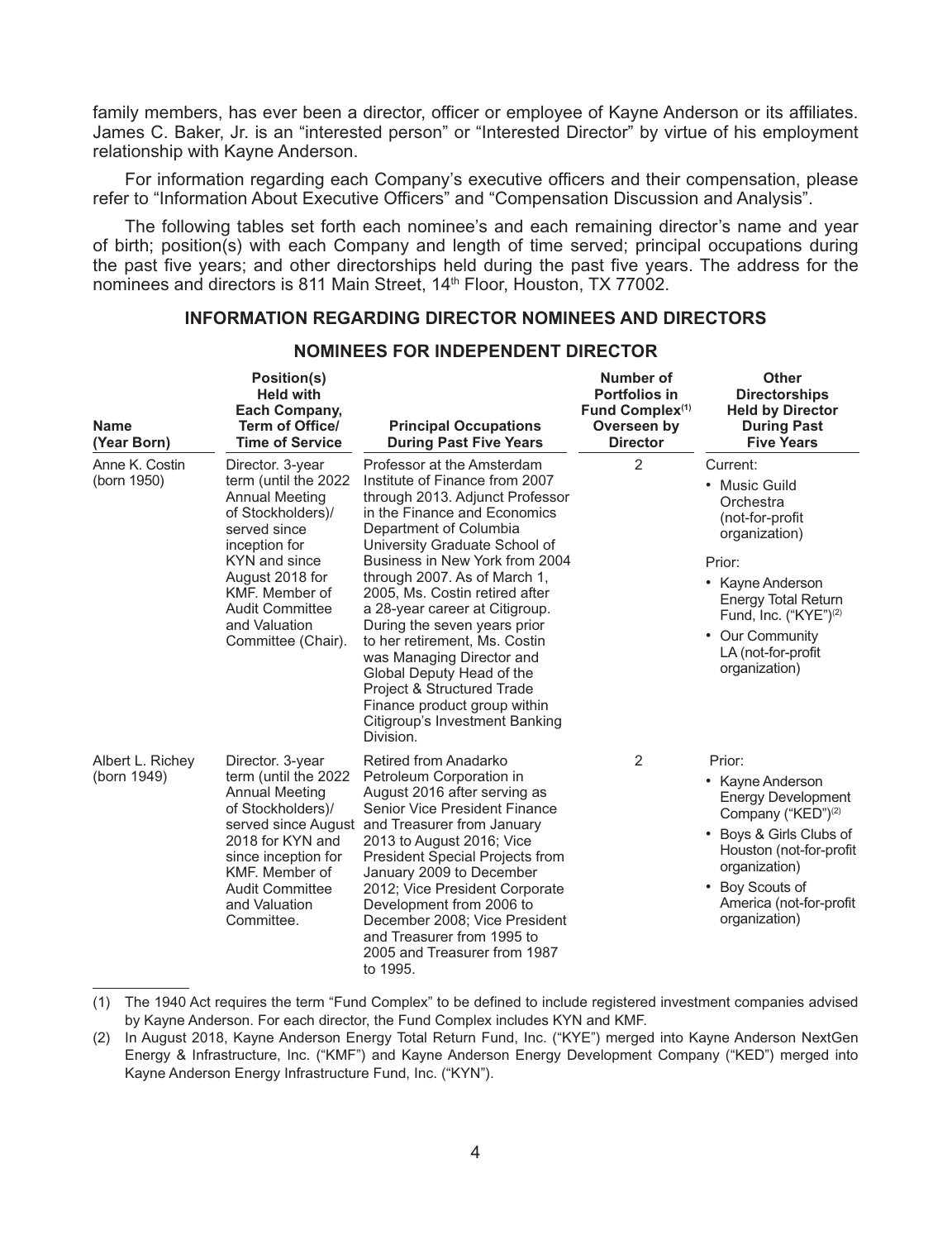# **REMAINING INDEPENDENT DIRECTORS**

| <b>Name</b><br>(Year Born)          | <b>Position(s) Held</b><br>with Each<br><b>Company, Term</b><br>of Office/Time of<br><b>Service</b>                                                                                                                                                                          | <b>Principal Occupations</b><br><b>During Past Five Years</b>                                                                                                                                                                                                                                                                                                                                                                                                                                                                                                                                                                                                                                                                                                                                                                                                                                                                                                                        | Number of<br><b>Portfolios in</b><br>Fund Complex <sup>(1)</sup><br>Overseen by<br><b>Director</b> | <b>Other</b><br><b>Directorships</b><br><b>Held by Director</b><br><b>During Past</b><br><b>Five Years</b>                                                                                                                                                                                                                                                                                                                                                                                              |
|-------------------------------------|------------------------------------------------------------------------------------------------------------------------------------------------------------------------------------------------------------------------------------------------------------------------------|--------------------------------------------------------------------------------------------------------------------------------------------------------------------------------------------------------------------------------------------------------------------------------------------------------------------------------------------------------------------------------------------------------------------------------------------------------------------------------------------------------------------------------------------------------------------------------------------------------------------------------------------------------------------------------------------------------------------------------------------------------------------------------------------------------------------------------------------------------------------------------------------------------------------------------------------------------------------------------------|----------------------------------------------------------------------------------------------------|---------------------------------------------------------------------------------------------------------------------------------------------------------------------------------------------------------------------------------------------------------------------------------------------------------------------------------------------------------------------------------------------------------------------------------------------------------------------------------------------------------|
| William H. Shea, Jr.<br>(born 1954) | Lead Independent<br>Director. 3-year<br>term (until the 2024<br>Annual Meeting<br>of Stockholders)/<br>served since March<br>2008 for KYN and<br>since August 2018<br>for KMF. Member<br>of Nominating,<br>Corporate<br>Governance and<br>Compensation<br>Committee (Chair). | Chief Executive Officer of<br>Jefferson Energy Companies<br>from January 2020 to June<br>2021. Chief Executive Officer of<br>Mainline Energy Partners, LLC<br>from July 2016 to September<br>2019. Chief Executive Officer<br>and President of Niska Gas<br>Storage Partners LLC from<br>May 2014 to July 2016. Chief<br>Executive Officer of the general<br>partner of PVR Partners, L.P.<br>(PVR) from March 2010 to<br>March 2014. Chief Executive<br>Officer and President of the<br>general partner of Penn Virginia<br>GP Holdings, L.P. (PVG), from<br>March 2010 to March 2011.<br>Private investor from June 2007<br>to March 2010. From September<br>2000 to June 2007, President,<br><b>Chief Executive Officer and</b><br>Director (Chairman from May<br>2004 to June 2007) of Buckeye<br>Partners L.P. (BPL). From May<br>2004 to June 2007, President,<br><b>Chief Executive Officer and</b><br>Chairman of Buckeye GP<br>Holdings L.P. (BGH) and its<br>predecessors. | $\overline{2}$                                                                                     | Prior:<br>• $KYE^{(2)}$<br>• BGH (general partner<br>of BPL)<br>• BPL (midstream MLP)<br>• Gibson Energy ULC<br>(midstream energy)<br>• Mainline Energy<br>Partners, LLC<br>(midstream energy)<br>• Niska Gas Storage<br>Partners LLC (natural<br>gas storage)<br>• PVG (owned general<br>partner of PVR)<br>• PVR (midstream<br>MLP)<br>• Penn Virginia<br>Corporation (oil and<br>gas exploration and<br>production company)<br>• USA Compression<br>Partners, LP (natural<br>gas compression<br>MLP) |
| William R. Cordes<br>(born 1948)    | Director. 3-year<br>term (until the 2023<br>Annual Meeting<br>of Stockholders)/<br>served since<br>August 2018 for<br>KYN and since<br>inception for<br>KMF. Member of<br><b>Audit Committee</b><br>(Chair) and<br>Valuation<br>Committee.                                   | Retired from Northern<br>Border Pipeline Company in<br>March 2007 after serving as<br>President from October 2000<br>to March 2007. Chief Executive<br>Officer of Northern Border<br>Partners, L.P. from October 2000<br>to April 2006. President of<br>Northern Natural Gas Company<br>from 1993 to 2000. President of<br><b>Transwestern Pipeline Company</b><br>from 1996 to 2000.                                                                                                                                                                                                                                                                                                                                                                                                                                                                                                                                                                                                | 2                                                                                                  | Prior:<br>• $KED(2)$<br>• Boardwalk Pipeline<br>Partners, LP<br>(midstream MLP)<br>• Northern Border<br>Partners, L.P.<br>(midstream MLP)                                                                                                                                                                                                                                                                                                                                                               |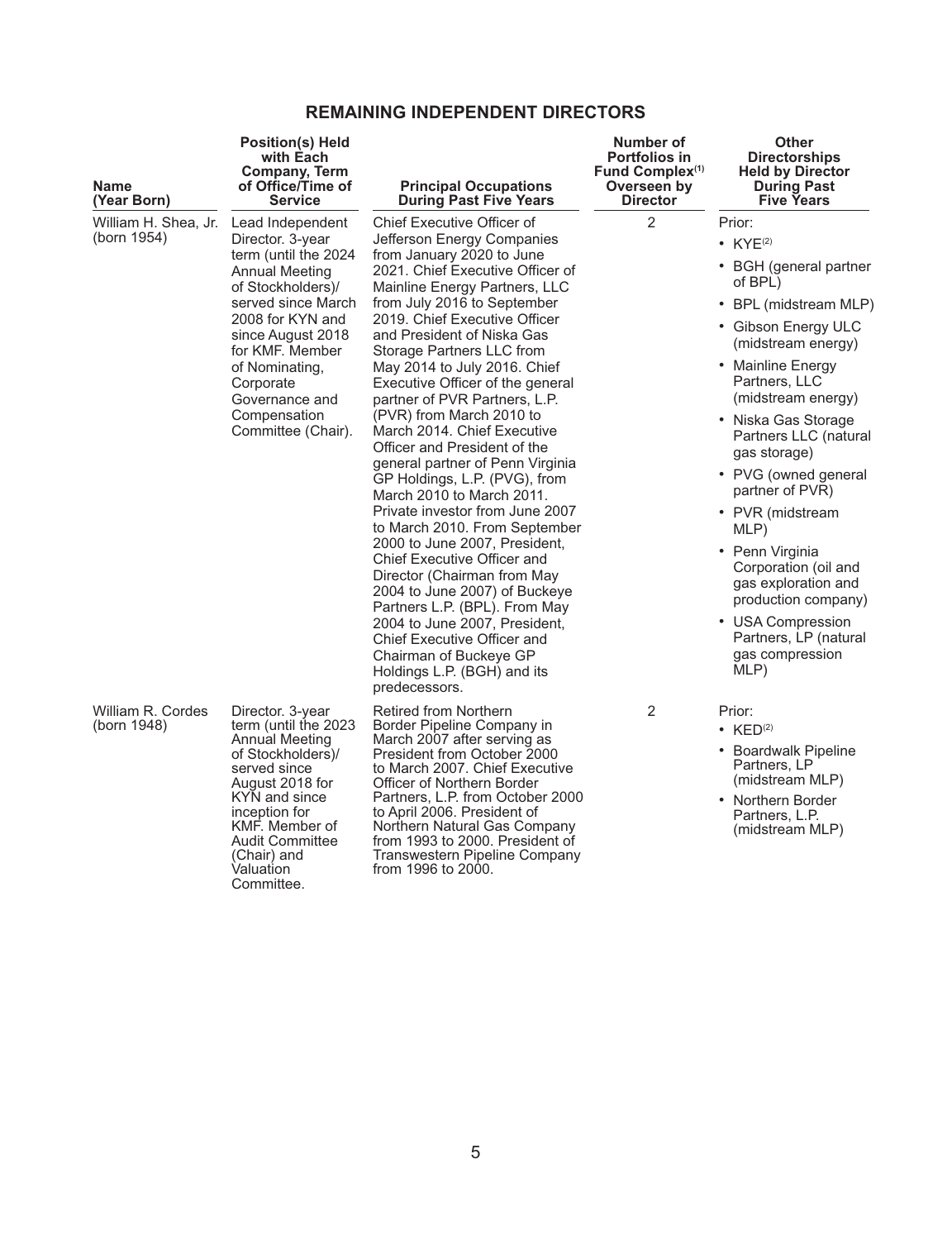| <b>Name</b><br>(Year Born)    | <b>Position(s) Held</b><br>with Each<br><b>Company, Term</b><br>of Office/Time of<br><b>Service</b>                                                                                                                                                                           | <b>Principal Occupations</b><br><b>During Past Five Years</b>                                                                                                                                                                                                                                                                                                                                                                                                                                                                                                                                                                                                                                                                                                          | Number of<br><b>Portfolios in</b><br>Fund Complex <sup>(1)</sup><br>Overseen by<br><b>Director</b> | <b>Other</b><br><b>Directorships</b><br><b>Held by Director</b><br><b>During Past</b><br><b>Five Years</b>                                                                                                                                                                                                                          |
|-------------------------------|-------------------------------------------------------------------------------------------------------------------------------------------------------------------------------------------------------------------------------------------------------------------------------|------------------------------------------------------------------------------------------------------------------------------------------------------------------------------------------------------------------------------------------------------------------------------------------------------------------------------------------------------------------------------------------------------------------------------------------------------------------------------------------------------------------------------------------------------------------------------------------------------------------------------------------------------------------------------------------------------------------------------------------------------------------------|----------------------------------------------------------------------------------------------------|-------------------------------------------------------------------------------------------------------------------------------------------------------------------------------------------------------------------------------------------------------------------------------------------------------------------------------------|
| Barry R. Pearl<br>(born 1949) | Director. 3-year<br>term (until the 2023<br>Annual Meeting<br>of Stockholders)/<br>served since August<br>2018 for KYN and<br>since inception for<br>KMF. Member of<br><b>Audit Committee</b><br>and Nominating,<br>Corporate<br>Governance and<br>Compensation<br>Committee. | Management consultant to<br>Northstar Midstream, a private<br>developer and operator of<br>petroleum infrastructure assets<br>from March 2016 to July 2018,<br>Executive Vice President of<br>Kealine, LLC, (and its affiliate<br>WesPac Midstream LLC an<br>energy infrastructure developer),<br>from February 2007 to March<br>2016. Provided management<br>consulting services from<br>January 2006 to February 2007.<br><b>President of Texas Eastern</b><br>Products Pipeline Company,<br>LLC ("TEPPCO"), (the general<br>partner of TEPPCO Partners,<br>L.P.,) from February 2001 to<br>December 2005. Chief Executive<br>Officer and director of TEPPCO<br>from May 2002 to December<br>2005; and Chief Operating<br>Officer from February 2001 to<br>May 2002. | 2                                                                                                  | Current:<br>• Magellan Midstream<br>Partners, L.P.<br>(midstream MLP)<br>Prior:<br>• $KED(2)$<br>• Peregrine Midstream<br>Partners LLC (natural<br>gas storage)<br>Seaspan Corporation<br>(containership<br>chartering)<br>Targa Resources<br>Partners LP<br>(midstream MLP)<br>$\cdot$ TEPPCO<br>Partners, L.P.<br>(midstream MLP) |

<sup>(1)</sup> The 1940 Act requires the term "Fund Complex" to be defined to include registered investment companies advised by Kayne Anderson. For each director, the Fund Complex includes KYN and KMF.

<sup>(2)</sup> In August 2018, Kayne Anderson Energy Total Return Fund, Inc. ("KYE") merged into Kayne Anderson NextGen Energy & Infrastructure, Inc. ("KMF") and Kayne Anderson Energy Development Company ("KED") merged into Kayne Anderson Energy Infrastructure Fund, Inc. ("KYN").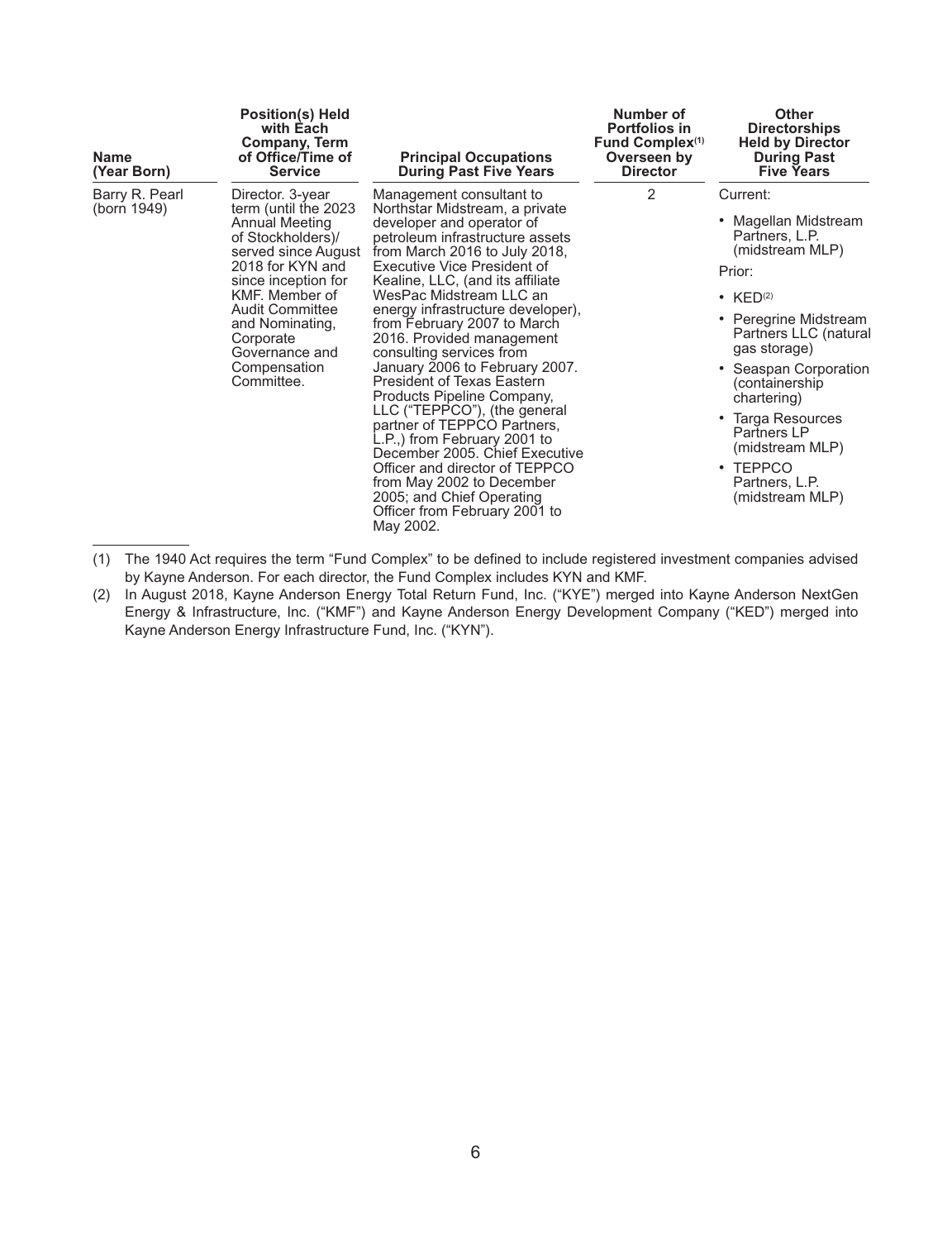# **REMAINING INTERESTED DIRECTOR**

| <b>Name</b><br>(Year Born)                           | Position(s)<br><b>Held with</b><br>Each Company,<br>Term of Office/<br><b>Time of Service</b>                                                                                                                                                                                                                                                                                                                                                                                                                                                                             | <b>Principal Occupations</b><br>During Past Five Years <sup>(1)</sup>                                                                                                                                                                                                                                                                                                                                                                                                                                                                                                                                                                                                                      | Number of<br><b>Portfolios in</b><br>Fund Complex <sup>(2)</sup><br>Overseen by<br><b>Director</b> | <b>Other</b><br><b>Directorships</b><br><b>Held by Director</b><br><b>During Past</b><br><b>Five Years</b>                                                                                                                                                                                                                                                 |
|------------------------------------------------------|---------------------------------------------------------------------------------------------------------------------------------------------------------------------------------------------------------------------------------------------------------------------------------------------------------------------------------------------------------------------------------------------------------------------------------------------------------------------------------------------------------------------------------------------------------------------------|--------------------------------------------------------------------------------------------------------------------------------------------------------------------------------------------------------------------------------------------------------------------------------------------------------------------------------------------------------------------------------------------------------------------------------------------------------------------------------------------------------------------------------------------------------------------------------------------------------------------------------------------------------------------------------------------|----------------------------------------------------------------------------------------------------|------------------------------------------------------------------------------------------------------------------------------------------------------------------------------------------------------------------------------------------------------------------------------------------------------------------------------------------------------------|
| James C.<br>Baker, Jr. <sup>(3)</sup><br>(born 1972) | Chairman of the<br><b>Board of Directors</b><br>since June 2020,<br>Director, President<br>and Chief Executive<br>Officer. 3-year term<br>(until the 2024<br><b>Annual Meeting</b><br>of Stockholders).<br>Member of Valuation<br>Committee, Chief<br><b>Executive Officer</b><br>of each Company<br>since June 2019.<br>President since<br>June 2016.<br><b>Executive Vice</b><br>President from June<br>2008 to June 2016<br>(KYN) and inception<br>to June 2016 (KMF).<br>Elected annually as<br>an officer/served<br>since June 2005<br>(KYN) and inception<br>(KMF). | Partner and Senior Managing<br>Director of Kayne Anderson<br>since February 2008.<br>Co-Managing Partner of KAFA<br>since June 2019. Senior<br>Managing Director of KAFA<br>from February 2008 to June<br>2019. Chief Executive Officer<br>of KYN and KMF since June<br>2019. President of KYN<br>and KMF since June 2016.<br><b>Executive Vice President</b><br>of KYN from June 2008 to<br>June 2016 and of KMF from<br>inception to June 2016.<br>President of Kayne Anderson<br>BDC, Inc. ("KABDC") since<br>February 2021. Chief Executive<br>Officer of KABDC since<br>June 2021. President and Chief<br>Executive Officer of Kayne<br>DL 2021, Inc. ("KDL") since<br>December 2021. | 2                                                                                                  | Current:<br>• KACALP (privately<br>held investment<br>management firm)<br>• Expression<br>Therapeutics<br>(biotechnology<br>company)<br>Prior:<br>• $KED(1)$<br>• K-Sea Transportation<br>Partners L.P.<br>(shipping MLP)<br>• Petris Technology,<br>Inc. (data<br>management for<br>energy companies)<br>• ProPetro Services.<br>Inc. (oilfield services) |

<sup>(1)</sup> In August 2018, Kayne Anderson Energy Total Return Fund, Inc. ("KYE") merged into Kayne Anderson NextGen Energy & Infrastructure, Inc. ("KMF") and Kayne Anderson Energy Development Company ("KED") merged into Kayne Anderson Energy Infrastructure Fund, Inc. ("KYN"), respectively. The table presents principal occupations for the interested director of KYN and KMF and does not set forth the principal occupations, if any, for KYE and KED.

(3) Mr. Baker is an "interested person" of the Companies as defined in the 1940 Act by virtue of his employment relationship with Kayne Anderson.

<sup>(2)</sup> The 1940 Act requires the term "Fund Complex" to be defined to include registered investment companies advised by Kayne Anderson. For each director, the Fund Complex includes KYN and KMF.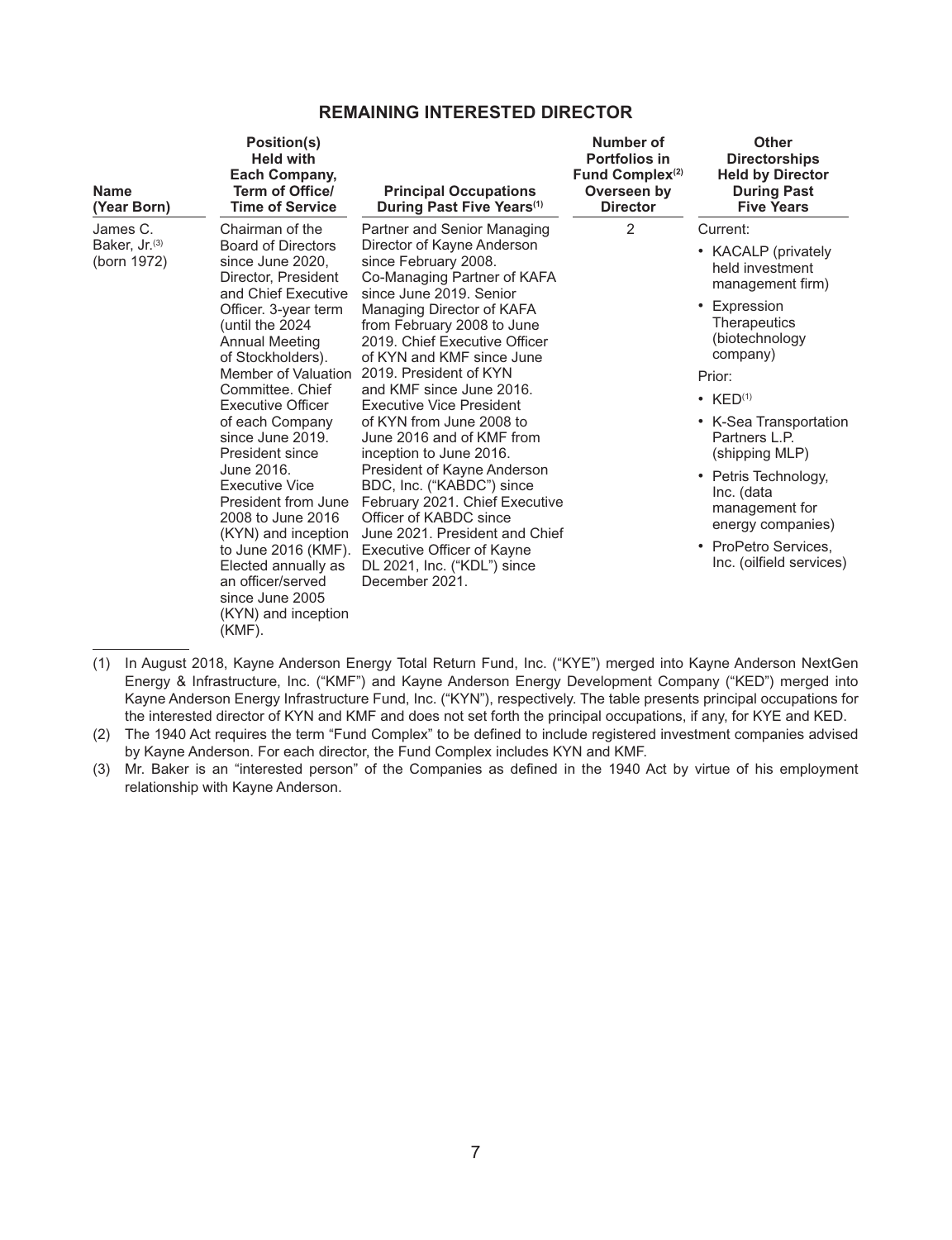### **DIRECTOR COMPENSATION**

For each Company, directors and officers who are "interested persons" by virtue of their employment by Kayne Anderson, including all executive officers, serve without any compensation from the Company. For each Company, for the fiscal year ended November 30, 2021:

- Each Independent Director who served on the Board of both KYN and KMF received an annual retainer of \$125,000 for his or her service on both boards. The Independent Directors, voting separately, have authority to set their compensation. KYN and KMF each paid a *pro rata*  portion of this retainer quarterly based on their total assets for the quarter. As of November 30, 2021, 74% and 26% of the quarterly retainer was allocated to KYN and KMF, respectively.
- For each Company, the lead Independent Director received additional compensation of \$7,500 annually.
- For each Company, the chairperson of the Audit Committee received additional compensation of \$7,500 annually.
- For each Company, each Independent Director received \$2,500 per regular Board meeting attended in person, \$2,000 per regular Board meeting attended via telephone and \$1,500 per special Board meeting attended via telephone.
- For each Company, each Audit Committee member received \$1,500 per Audit Committee meeting that was more than fifteen minutes in length, and each member of any other Board committee received \$500 per other committee meeting that was more than fifteen minutes in length.
- The Independent Directors were reimbursed for expenses incurred as a result of attendance at meetings of the Board and its committees.

The following table sets forth the compensation paid by each Company during the fiscal year ended November 30, 2021 to the Independent Directors. Neither Company has a retirement or pension plan, or any compensation plans under which the Company's equity securities were authorized for issuance.

## **Director Compensation Table**

|                              |             |            | <b>Total Compensation</b><br>from the |
|------------------------------|-------------|------------|---------------------------------------|
|                              | <b>KYN</b>  | <b>KMF</b> | Fund Complex <sup>(1)</sup>           |
| <b>Independent Directors</b> |             |            |                                       |
|                              | \$118,606   | \$56,894   | \$175,500                             |
|                              | 109,606     | 47,894     | 157,500                               |
|                              | 109,481     | 45,894     | 155,375                               |
|                              | 109,606     | 47.894     | 157,500                               |
|                              | 111,606     | 50,394     | 162,000                               |
|                              | 37,896      | 16,368     | 54,264                                |
| <b>Interested Directors</b>  |             |            |                                       |
|                              | <b>None</b> | None       | None                                  |

(1) The 1940 Act requires the term "Fund Complex" to be defined to include registered investment companies advised by KAFA, the Company's investment adviser.

(2) Mr. Thacker retired from the Companies' Board of Directors on April 8, 2021 at the Annual Meeting of Stockholders.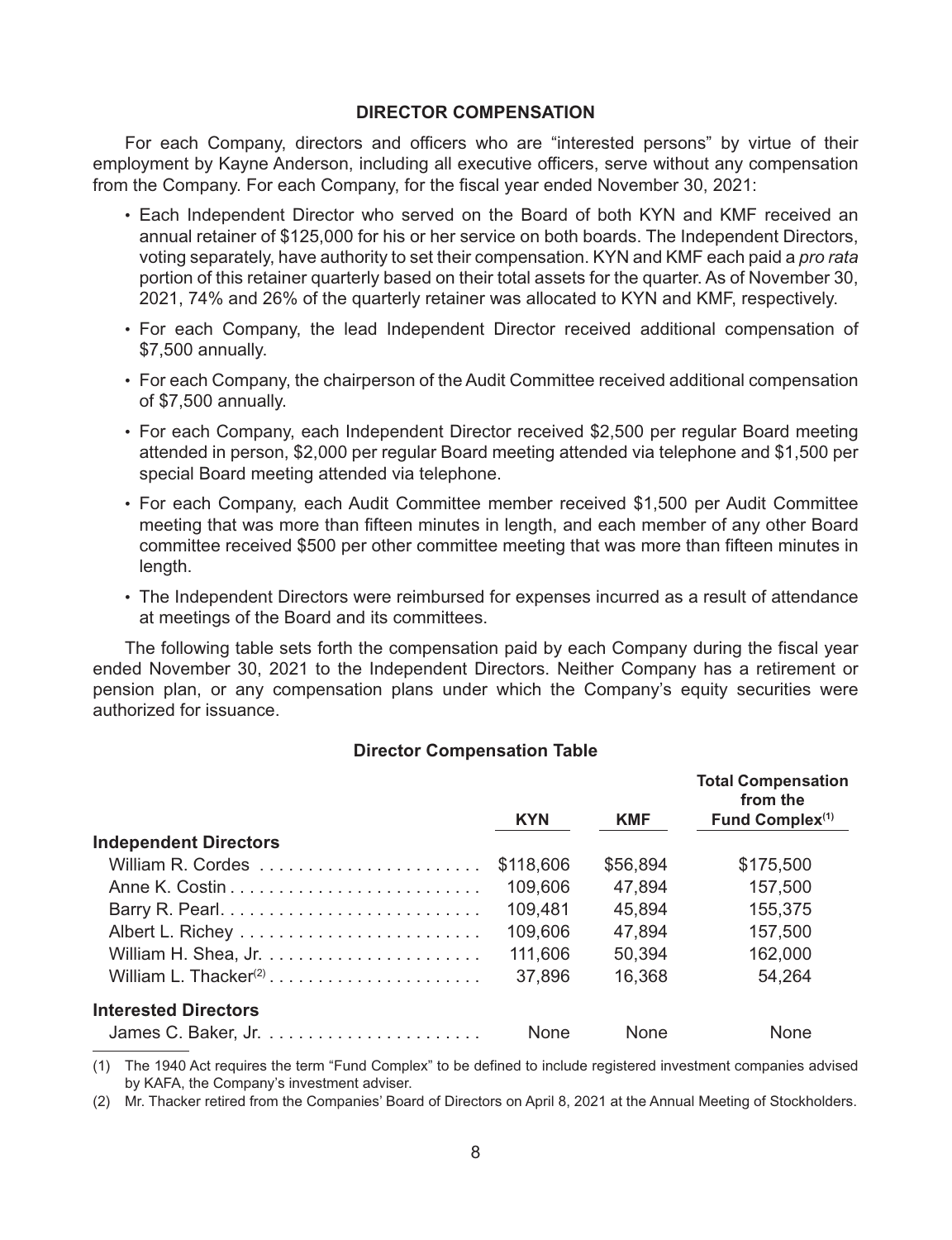# **COMMITTEES OF THE BOARD OF DIRECTORS**

The KYN and KMF Boards of Directors each currently has three standing committees: the Audit Committee, the Valuation Committee and the Nominating, Corporate Governance and Compensation Committee (the "Nominating Committee"). The table below shows the directors currently serving on the committees of each Company:

|                                            | <b>Audit Committee</b> <sup>(1)</sup> | <b>Valuation Committee</b> | <b>Nominating Committee</b> |
|--------------------------------------------|---------------------------------------|----------------------------|-----------------------------|
| <b>Independent Directors</b>               |                                       |                            |                             |
| William R. Cordes <sup>(2)</sup>           | X                                     | X                          |                             |
| Anne K. Costin <sup>(3)</sup> . $\ldots$ . | X                                     | X                          |                             |
| Barry R. Pearl.                            | X                                     |                            | Х                           |
| Albert L. Richey                           | X                                     | X                          |                             |
| William H. Shea, $Jr^{(4)}$                |                                       |                            | Х                           |
| <b>Interested Directors</b>                |                                       |                            |                             |
| James C. Baker, Jr.                        |                                       |                            |                             |

(1) Each director serving on the Audit Committee has each been individually designated as an audit committee financial expert.

(2) Chair of the Audit Committee.

(3) Chair of the Valuation Committee.

(4) Lead Independent Director and Chair of the Nominating Committee.

- *Audit Committee.* The Audit Committee operates under a written charter (the "Audit Committee Charter"), which was adopted and approved by the Board and established in accordance with Section 3(a)(58)(A) of the Securities Exchange Act of 1934, as amended (the "1934 Act"). The Audit Committee Charter conforms to the applicable listing standards of the New York Stock Exchange (the "NYSE"). The Audit Committee Charter is available on the Companies' website (*www.kaynefunds.com*). The Audit Committee, among others, approves and recommends to the Board the election, retention or termination of the Company's independent auditors; approves services to be rendered by such auditors; monitors and evaluates each auditors' performance; reviews the results of the Company's audit; determines whether to recommend to the Board that the Company's audited financial statements be included in the Company's Annual Report; monitors the accounting and reporting policies and procedures of the Company and the Company's compliance with regulatory requirements; and responds to other matters as outlined in the Audit Committee Charter. Each Audit Committee member is "independent" under the applicable NYSE listing standard.
- *Valuation Committee.* The Valuation Committee is responsible for the oversight of the Company's valuation procedures and the valuation of the Company's securities in accordance with such procedures. The Valuation Committee operates under a written charter adopted and approved by the Board, a copy of which is available on the Companies' website (*www.kaynefunds.com*).
- *Nominating Committee.* The Nominating Committee is responsible for appointing and nominating Independent Directors to the Board. Each Nominating Committee member is "independent" under the applicable NYSE listing standards. The Nominating Committee operates under a written charter adopted and approved by the Board (the "Nominating Committee Charter"), a copy of which is available on the Companies' website (*www.kaynefunds.com*). The Nominating Committee has not established specific, minimum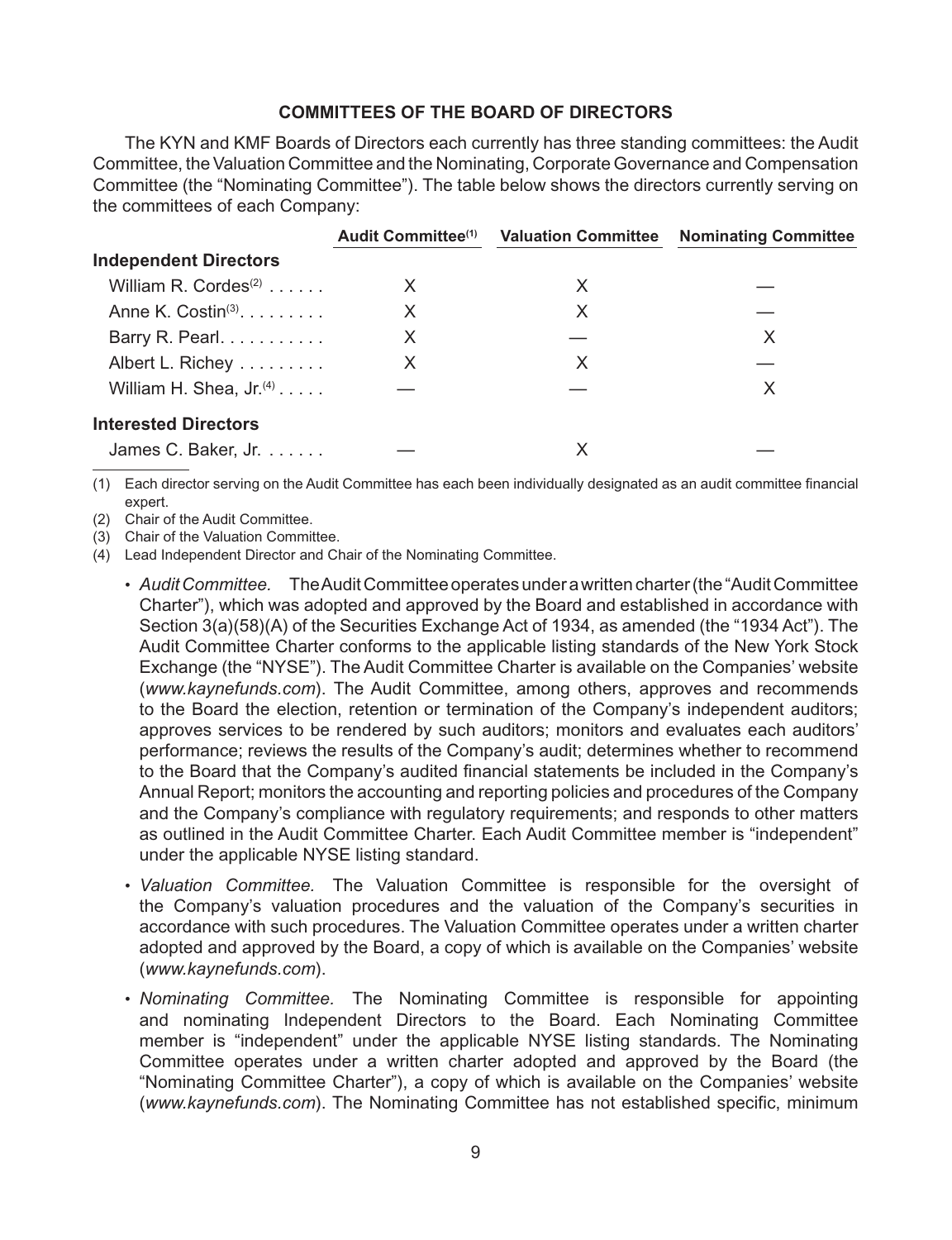qualifications that must be met by an individual for the Nominating Committee to recommend that individual for nomination as a director. The Nominating Committee expects to seek referrals for candidates to consider for nomination from a variety of sources, including current directors, the Company's management, investment adviser and counsel, nominees properly recommended by stockholders, and may also engage a search firm to identify or evaluate or assist in identifying or evaluating candidates. As set forth in the Nominating Committee Charter, in evaluating candidates for a position on the Board, the Committee considers a variety of factors, including, as appropriate:

- the candidate's knowledge in matters relating to the investment company or to the energy industry;
- any experience possessed by the candidate as a director or senior officer of public companies;
- the candidate's educational background;
- the candidate's reputation for high ethical standards and personal and professional integrity;
- any specific financial, technical or other expertise possessed by the candidate, and the extent to which such expertise would complement the Board's existing mix of skills and qualifications;
- the candidate's perceived ability to contribute to the ongoing functions of the Board, including the candidate's ability and commitment to attend meetings regularly and work collaboratively with other members of the Board:
- the candidate's ability to qualify as an independent director for purposes of the 1940 Act, the candidate's independence from the Company's service providers and the existence of any other relationships that might give rise to a conflict of interest or the appearance of a conflict of interest; and
- such other factors as the Nominating Committee determines to be relevant in light of the existing composition of the Board and any anticipated vacancies or other transitions (e.g., whether or not a candidate is an "audit committee financial expert" under the federal securities laws).

The Nominating Committee also considers diversity, including gender, race and national origin, education, professional experience, skills and viewpoints in identifying nominees for director. The Nominating Committee does not have a formal policy with respect to diversity; however, the Board and the Nominating Committee believe that it is important that the Board members represent diverse skills, backgrounds, experiences, and perspectives.

Prior to making a final recommendation to the Board, the Nominating Committee of each Company may conduct personal interviews with the candidates it believes to be the most qualified.

If there is no vacancy on the Board, the Board will not actively seek recommendations from other parties, including stockholders. When a vacancy on the Board occurs and nominations are sought to fill such vacancy, the Nominating Committee may seek nominations from those sources it deems appropriate in its discretion, including the Company's stockholders.

The Nominating Committee considers nominees properly recommended by stockholders. To submit a recommendation for nomination as a candidate for a position on the Board of either Company, stockholders of such Company shall mail the recommendation to the Secretary of the Company at 811 Main Street, 14<sup>th</sup> Floor, Houston, TX 77002. Such recommendation shall include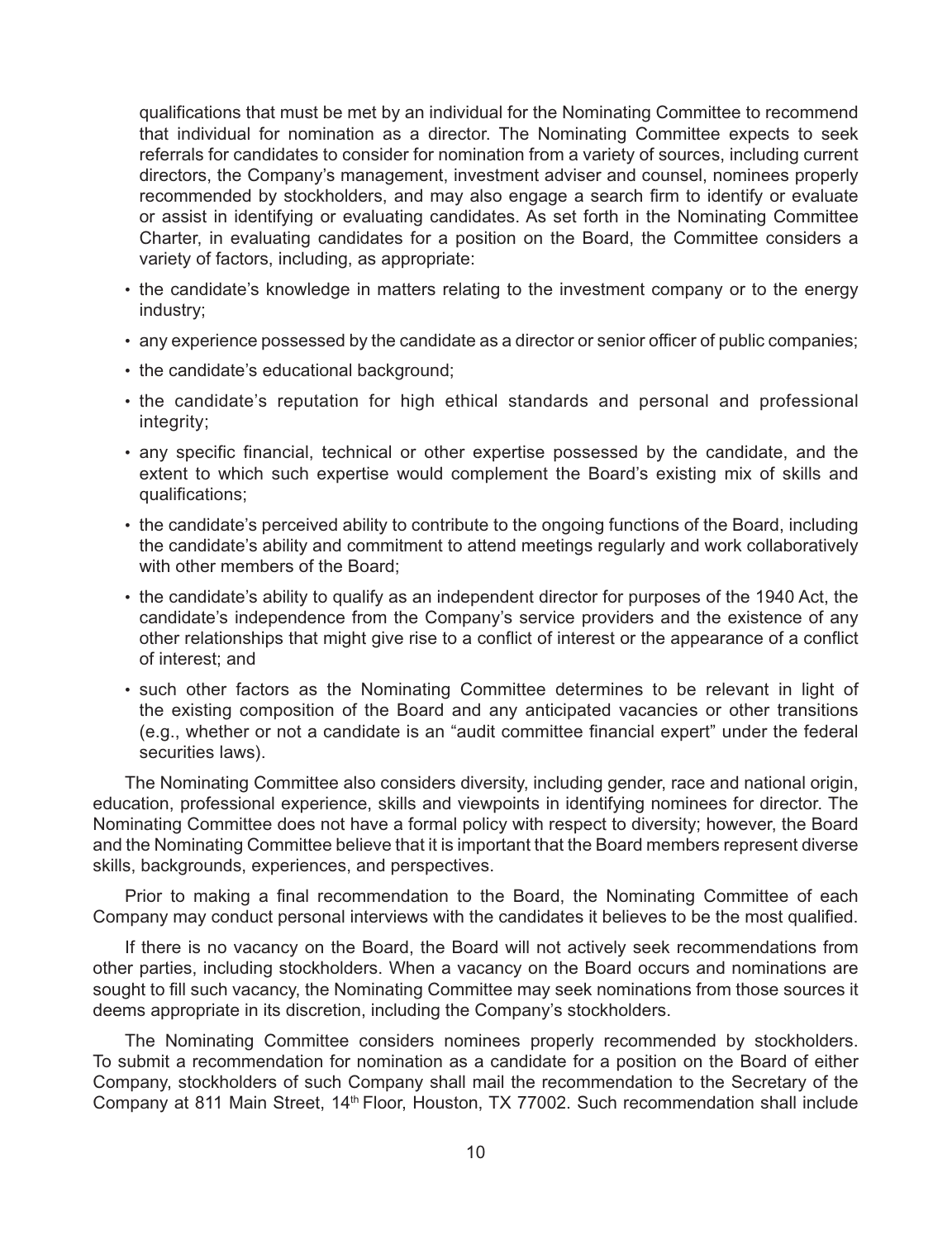the following information: (a) evidence of stock ownership of the person or entity recommending the candidate; (b) a full description of the proposed candidate's background, including his or her education, experience, current employment, and date of birth; (c) names and addresses of at least three professional references for the candidate; (d) information as to whether the candidate is an "interested person" in relation to the Company, as such term is defined in the 1940 Act, and such other information that may be considered to impair the candidate's independence; and (e) any other information that may be helpful to the Nominating Committee in evaluating the candidate.

Any such recommendation must contain sufficient background information concerning the candidate to enable the Company's Nominating Committee to make a proper judgment as to the candidate's qualifications. If a recommendation is received with satisfactorily completed information regarding a candidate during a time when a vacancy exists on the Board or during such other time as the Nominating Committee is accepting recommendations, the recommendation will be forwarded to the Chair of the Nominating Committee and will be evaluated in the same manner as other candidates for nomination. Recommendations received at any other time will be kept on file until such time as the Nominating Committee is accepting recommendations, at which point they may be considered for nomination.

# **Board of Director and Committee Meetings Held**

The following table shows the number of meetings held for each Company during the fiscal year ended November 30, 2021:

| <b>KYN</b> | KMF |
|------------|-----|
|            |     |
|            |     |
|            |     |
|            |     |
|            |     |
|            |     |

(1) The Offering Committee is formed by the Board on an ad hoc basis for the review and approval of the issuance of securities. During the fiscal year ended November 30, 2021, the Board appointed William R. Cordes, William H. Shea, Jr., and James C. Baker, Jr., as members of the Offering Committee.

During the 2021 fiscal year, all of the directors of each Company attended at least 75% of the aggregate of (1) the total number of meetings of the Board and (2) the total number of meetings held by all committees of the Board on which they served. The Companies do not currently have a policy with respect to board member attendance at annual meetings.

For each Company, please refer to "Corporate Governance" for a review of the Board's leadership structure, role in risk oversight and other matters.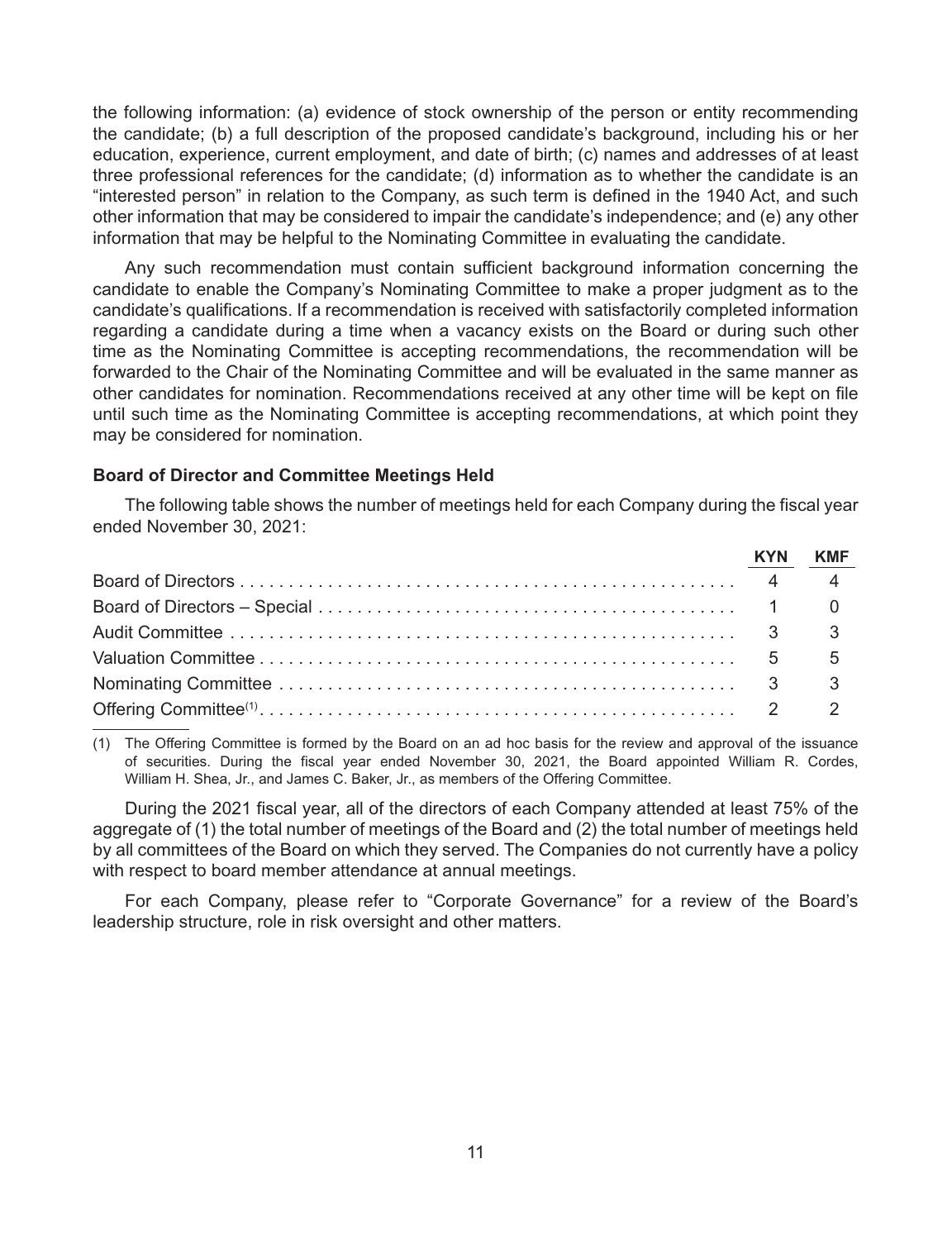# **INFORMATION ABOUT EACH DIRECTOR'S QUALIFICATIONS, EXPERIENCE, ATTRIBUTES OR SKILLS**

The Board of each Company believes that each of its directors has the qualifications, experience, attributes and skills ("Director Attributes") appropriate to their continued service as directors of the Company in light of the Company's business and structure. Each of the directors has a demonstrated record of business and/or professional accomplishment that indicates that they have the ability to critically review, evaluate and access information provided to them. Certain of these business and professional experiences are set forth in detail in the tables above under "Information Regarding Director Nominees and Directors." Each of the directors has experience serving on the Boards of the Companies for a number of years. In addition, many of the directors have served as members of the board of other public companies, non-profit entities or other organizations. Therefore, they have substantial boardroom experience and, in their service to both Companies, have gained substantial insight as to the operation of the Companies and have demonstrated a commitment to discharging oversight duties as directors in the interests of stockholders.

In addition to the information provided in the tables above, certain additional information regarding the directors and their Director Attributes is provided below. The information provided below, and in the tables above, is not all-inclusive. Many Director Attributes involve intangible elements, such as intelligence, integrity, and work ethic, along with the ability to work with other members of the Board, to communicate effectively, to exercise judgment and to ask incisive questions, and commitment to stockholder interests. The Board of each Company annually conducts a self-assessment wherein the effectiveness of the Board and individual directors is reviewed. In conducting its annual self-assessment, each Board has determined that the directors have the appropriate attributes and experience to continue to serve effectively as directors of the Company.

*James C. Baker, Jr.* Mr. Baker is Chairman, President and Chief Executive Officer of KYN and KMF. He has been Co-Managing Partner of KAFA since June 2019 and Senior Managing Director of Kayne Anderson since February 2008. Mr. Baker was Senior Managing Director of KAFA from February 2008 to June 2019. He previously served as Executive Vice President of KYN from June 2008 to June 2016 and of KMF from August 2010 to June 2016; and as Vice President of KYN from June 2005 to June 2008. Mr. Baker has also served as President of Kayne Anderson BDC, Inc. since February 2021 and as Chief Executive Officer since June 2021. He has been President and Chief Executive Officer of Kayne DL 2021, Inc. since December 2021. Prior to joining Kayne Anderson in 2004, Mr. Baker was a director in the energy investment banking group at UBS Securities LLC. At UBS, he focused on securities underwriting and mergers and acquisitions in the energy industry. Mr. Baker currently serves on the boards of directors of Kayne Anderson and Expression Therapeutics. Mr. Baker previously served on the boards of directors of K-Sea Transportation Partners L.P., Petris Technology, Inc., and ProPetro Services, Inc. Mr. Baker holds a Bachelor of Business Administration in Finance from the University of Texas and a Master of Business Administration from Southern Methodist University. Mr. Baker's experience at each Company and Kayne Anderson make him a valued member of the Board of each Company.

*William R. Cordes.* Mr. Cordes serves as an independent director and audit committee chair of KYN and KMF. He has worked in the natural gas industry for more than 35 years, including positions as Chief Executive Officer of Northern Border Partners, L.P. and President of each of Northern Border Pipeline Company, Northern Natural Gas Company, and Transwestern Pipeline Company. Mr. Cordes began his career with Northern Natural Gas Company in 1970 and held a number of accounting, regulatory affairs and executive positions in the natural gas retail and interstate pipeline divisions of the company. Mr. Cordes previously served on the boards of directors of KED, Boardwalk Pipeline Partners, LP, Northern Border Partners, L.P., the Interstate Natural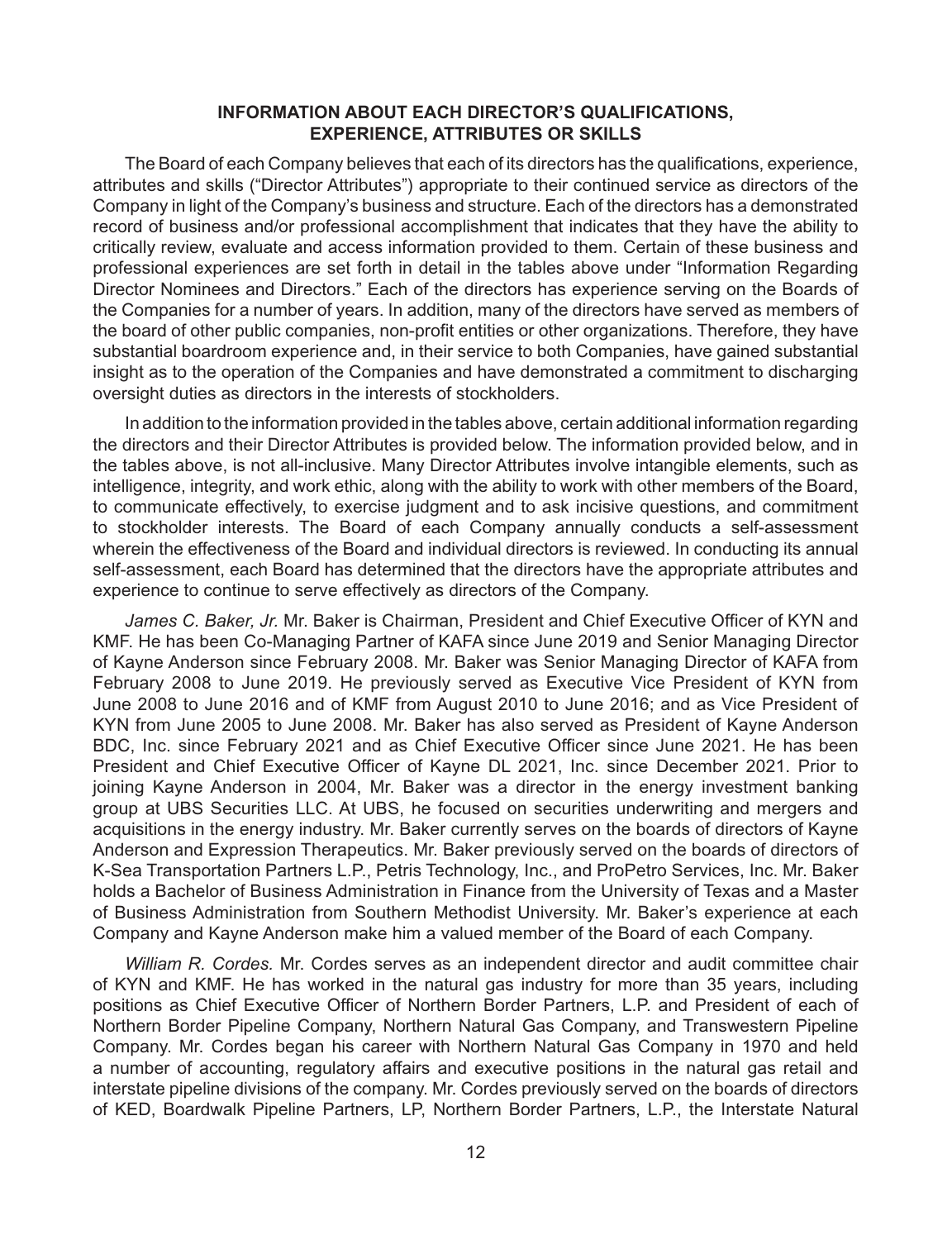Gas Association of America and as past Chairman of the Midwest Energy Association. Mr. Cordes graduated from the University of Nebraska with a degree in Business Administration. Mr. Cordes' extensive executive experience in the MLP sector and the energy industry, as well as his board experience as a director of several energy-related companies, allows him to provide the Board with insight into the energy industry in general and natural gas pipelines in particular.

*Anne K. Costin.* Ms. Costin serves as an independent director of KYN and KMF. She was previously a professor at the Amsterdam Institute of Finance from 2007 through 2013 and an adjunct professor in the finance and economics department of Columbia University Graduate School of Business from 2004 through 2007. Ms. Costin retired in 2005, after a 28-year career at Citigroup, and during the last seven years of her banking career, she held the position of Managing Director and Global Deputy Head of the Project & Structured Trade Finance product group within Citigroup's Investment Banking Division. Ms. Costin's product group provided integrated advice and nonrecourse capital raising in both the bond and bank markets to top tier Citigroup corporate clients in both the developed and emerging markets. Her product group was the acknowledged market leader globally in all relevant league tables. Ms. Costin received a Director's Certificate from the Director's Institute at UCLA Anderson School of Management, a PMD degree from Harvard Business School, and a B.A. from the University of North Carolina at Chapel Hill. In addition to her managerial and banking experience, Ms. Costin's academic professional experience related to financial matters equip her to offer further insights to the Board.

*Barry R. Pearl.* Mr. Pearl serves as an independent director of KYN and KMF. He most recently served as a management consultant to Northstar Midstream, a private developer and operator of petroleum infrastructure assets from March 2016 to July 2018. Mr. Pearl was Executive Vice President of Kealine, LLC (and its affiliate WesPac Midstream LLC, an energy infrastructure developer) from February 2007 to March 2016. In 2001, Mr. Pearl was elected President of Texas Eastern Products Pipeline Company, LLC ("TEPPCO," the general partner of TEPPCO Partners, L.P.). During his time at TEPPCO he also held the positions of Chief Operating Officer, Chief Executive Officer, and director. Prior to joining TEPPCO, Mr. Pearl's experience included such positions as Vice President – Finance and Administration, Treasurer, Secretary and Chief Financial Officer of Maverick Tube Corporation, and Senior Vice President, Business Development, Senior Vice President and Chief Financial Officer of Santa Fe Pacific Pipeline Partners, L.P. In addition to his directorships at KYN and KMF, Mr. Pearl also serves on the board of directors of Magellan Midstream Partners, L.P., as Lead Director and a member of the Audit Committee. Prior directorships include Targa Resources Partners LP, Peregrine Midstream Partners LLC, Seaspan Corporation and as past Chairman of the Executive Committee of the Association of Oil Pipelines. Mr. Pearl graduated from Indiana University in 1970 with a Bachelor of Arts degree in Mathematics. He received a Master of Arts degree in Operations Research from Yale University in 1972 and a Master in Business Administration degree from Denver University in 1975. In addition to his extensive executive experience in the midstream sector and the energy industry, as well as his board experience as a director of several energy-related companies, Mr. Pearl brings to the Board many years of experience as the chairman of the audit committees of several public companies.

*Albert L. Richey.* Mr. Richey serves as an independent director of KYN and KMF. He retired from Anadarko Petroleum Corporation in August 2016 after serving as Senior Vice President Finance and Treasurer from January 2013 to August 2016. Mr. Richey joined Anadarko in 1987 as Manager of Treasury Operations and held the positions of Vice President, Special Projects, and Vice President, Corporate Development. Mr. Richey's background in the oil and gas industry includes The Offshore Company (a predecessor company to Transocean Ltd.), United Energy Resources and Sandefer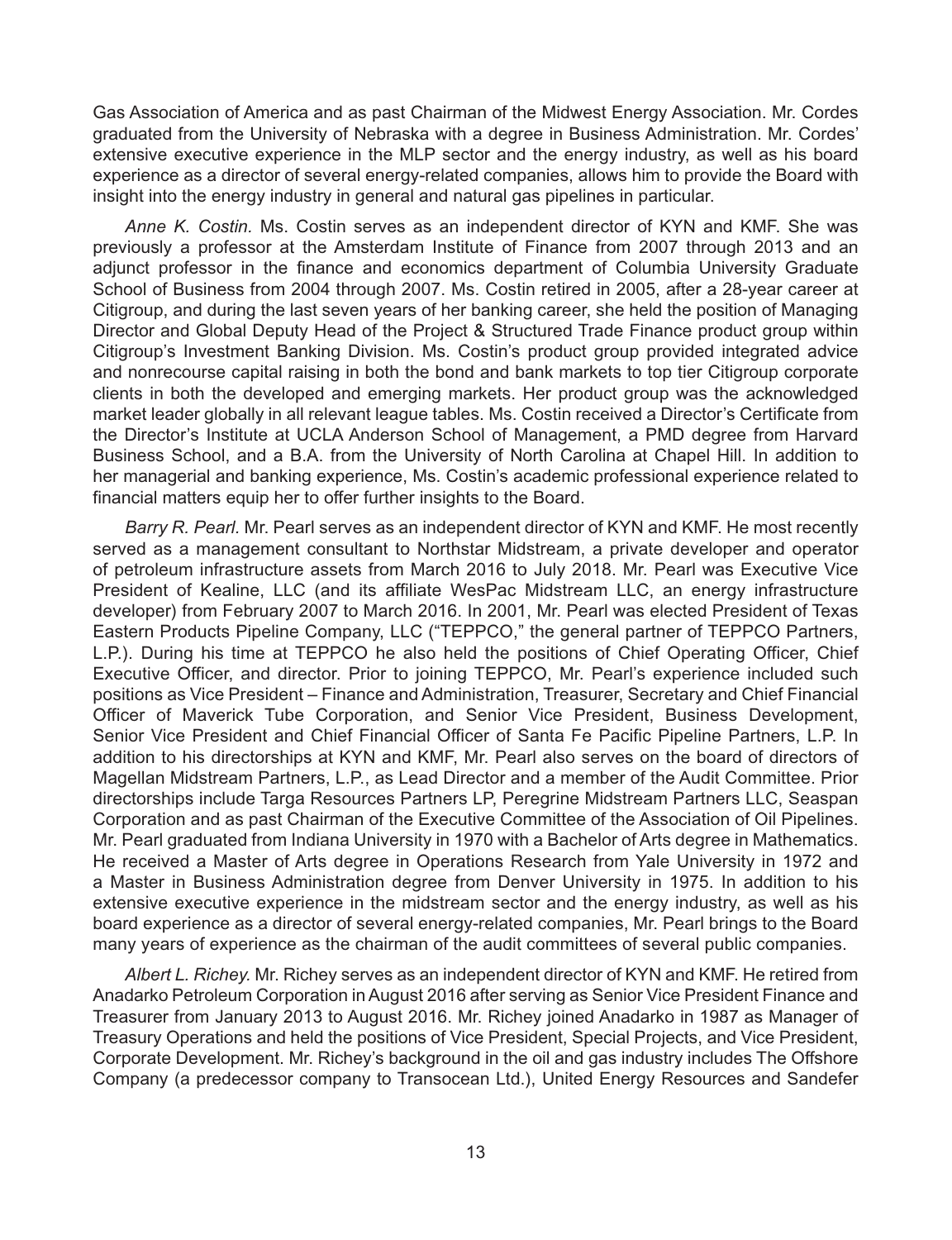Oil & Gas. Mr. Richey previously served as a member of the boards of directors of the Boys & Girls Clubs of Houston and Boy Scouts of America. Mr. Richey received a Bachelor of Science degree in Commerce in 1971 from the University of Virginia. In 1974, he earned a Master of Business Administration degree from the Darden Graduate School of Business at the University of Virginia. In addition to his background in the energy industry, Mr. Richey's professional experience related to financial matters and his role as an executive in one of the largest independent domestic exploration and production companies equip him to offer further insights to the Board.

*William H. Shea, Jr.* Mr. Shea serves as the lead independent director of KYN and KMF. He previously served as the Chief Executive Officer of Jefferson Energy Companies from January 2020 to June 2021, Chief Executive Officer of Mainline Energy Partners, LLC from July 2016 to September 2019, Chief Executive Officer and President of Niska Gas Storage Partners LLC from May 2014 to July 2016, and as the Chief Executive Officer of the general partner of PVR Partners, L.P. (PVR), a midstream MLP from March 2010 to March 2014. Mr. Shea also served as the President and Chief Executive Officer of Penn Virginia GP Holdings L.P. (PVG), which then owned the general partner of PVR. Mr. Shea was previously with Buckeye Partners, L.P. (BPL), a petroleum products MLP, serving as Chairman from May 2004 to July 2007, Chief Executive Officer and President from September 2000 to June 2007 and President and Chief Operating Officer from July 1998 to September 2000. He was also Chairman of Buckeye GP Holdings, L.P. (BGH), the owner of the general partner of BPL, from August 2006 to July 2007 and Chief Executive Officer and President from May 2004 to June 2007. Mr. Shea held various managerial and executive positions during his tenure with Buckeye, which he joined in 1996. Prior to Buckeye, Mr. Shea worked for Union Pacific Corporation, UGI Development Company, and Laidlaw Environmental Services. In addition to his directorships at KYN and KMF, Mr. Shea formerly served on the board of directors of Mainline Energy Partners, LLC, USA Compression Partners, LP, PVG, PVR, Penn Virginia Corporation, BPL, BGH, Gibson Energy ULC, and Niska Gas Storage Partners LLC. Mr. Shea holds a B.A. from Boston College and an M.B.A. from the University of Virginia. Mr. Shea's extensive executive experience in the midstream sector and the energy industry, as well as his board experience as a director of several energy-related companies allows him to provide the Board with insight into the specific industries in which each Company invests.

# **Required Vote**

With respect to each Company, the election of Ms. Costin as a director under this proposal requires the affirmative vote of the holders of a majority of the Company's Common Stock and Preferred Stock outstanding as of the Record Date, voting together as a single class. For purposes of this proposal, each share of Common Stock, and each share of Preferred Stock, is entitled to one vote.

With respect to each Company, the election of Mr. Richey as a director under this proposal requires the affirmative vote of the holders of a majority of the Company's Preferred Stock outstanding as of the Record Date. For purposes of this proposal, each share of Preferred Stock is entitled to one vote.

Abstentions, if any, will have the same effect as votes against the election of the nominees, although they will be considered present for purposes of determining the presence of a quorum at the Annual Meeting.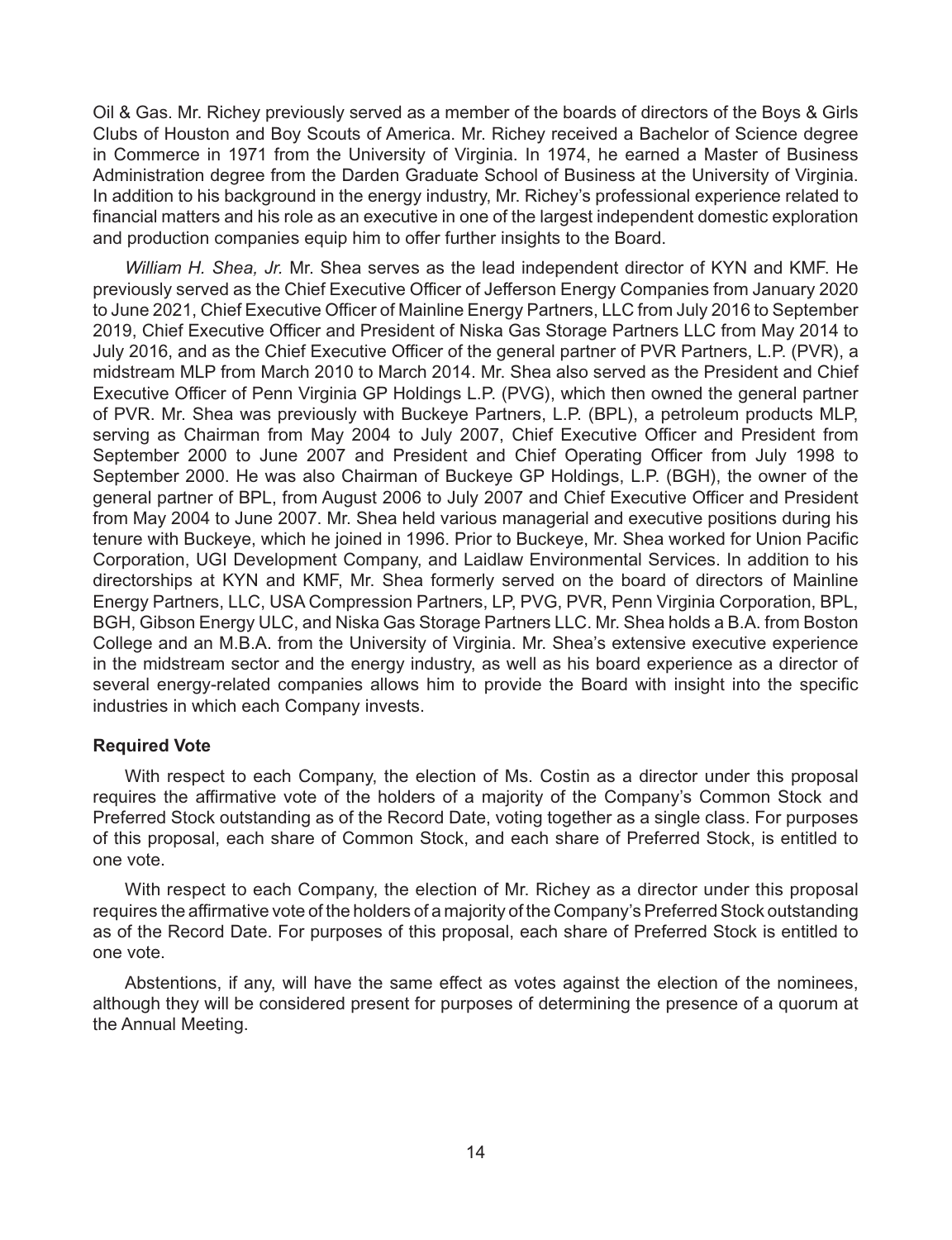In uncontested elections of directors, brokers are permitted by applicable regulations to vote shares as to which instructions have not been received from the beneficial owners or the persons entitled to vote. For this reason, it is anticipated that there will be few, if any, broker "non-votes" in connection with this proposal. However, broker non-votes, if any, will have the same effect as a vote against the nominee, although they would be considered present for purposes of determining a quorum.

## **BOARD RECOMMENDATION**

THE BOARD OF DIRECTORS OF EACH COMPANY, INCLUDING ALL OF THE INDEPENDENT DIRECTORS, UNANIMOUSLY RECOMMENDS THAT YOU VOTE "FOR" THE ELECTIONS OF THE NOMINEES TO THE BOARD.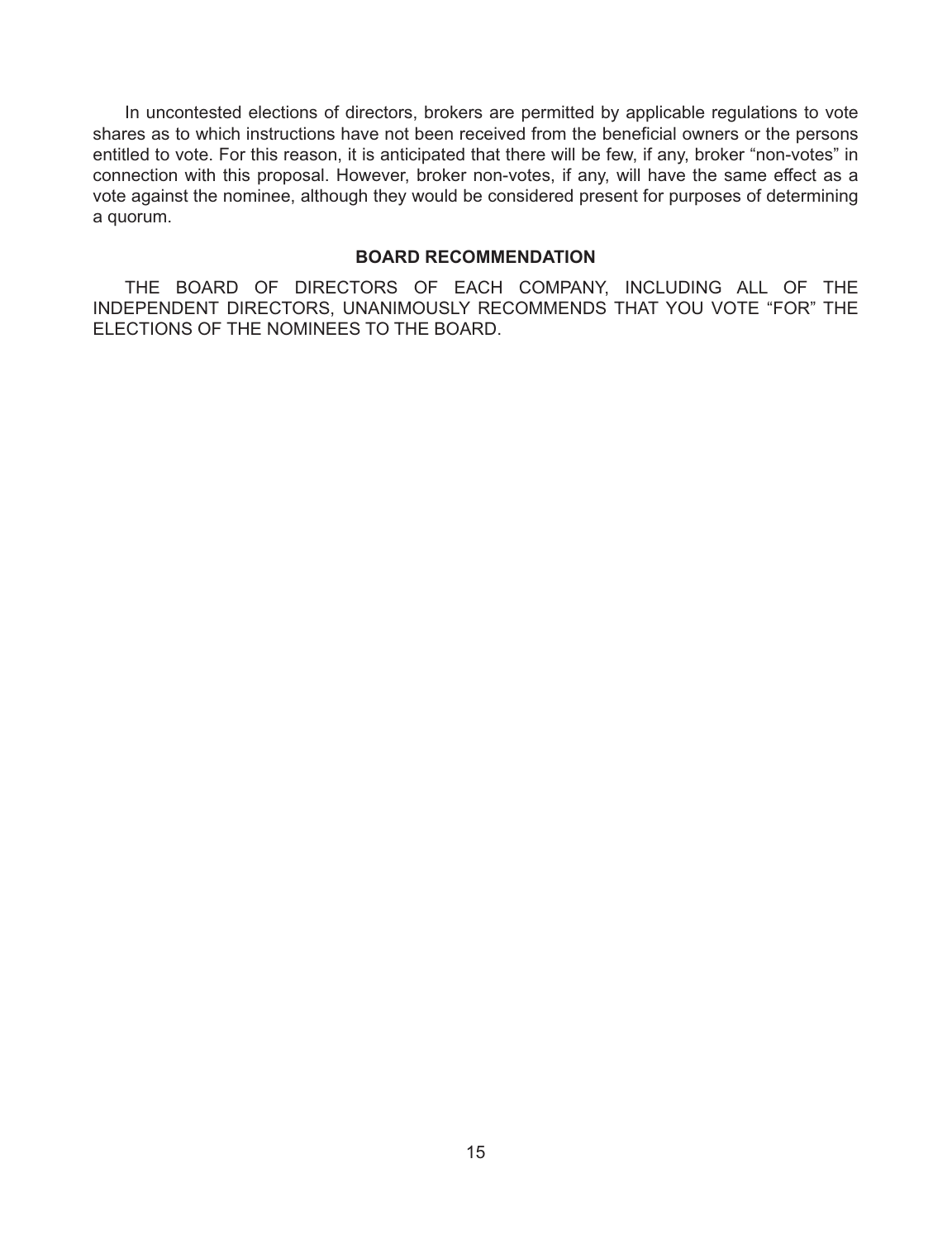# **PROPOSAL TWO**

# **RATIFICATION OF SELECTION OF INDEPENDENT REGISTERED PUBLIC ACCOUNTING FIRM**

The Audit Committee and the Board of Directors of each Company, including all of the Company's Independent Directors, have selected PricewaterhouseCoopers LLP as the independent registered public accounting firm for the Company for the fiscal year ending November 30, 2022, and are submitting the selection of PricewaterhouseCoopers LLP to the stockholders for ratification.

PricewaterhouseCoopers LLP has audited the financial statements of each Company since inception and has informed each Company that it has no direct or indirect material financial interest in the Company or in Kayne Anderson.

A representative of PricewaterhouseCoopers LLP will not be present at the Annual Meeting but will be available by telephone and have the opportunity to make a statement, if such representative so desires, and to respond to stockholders' questions.

The Audit Committee of each Company normally meets three times each year with representatives of PricewaterhouseCoopers LLP to discuss the scope of their engagement, review the financial statements of the Company and the results of their examination.

# **INDEPENDENT ACCOUNTING FEES AND POLICIES**

#### **Audit and Other Fees**

The following table sets forth the approximate amounts of the aggregate fees billed to each Company for the fiscal years ended November 30, 2021 and 2020, respectively, by PricewaterhouseCoopers LLP:

|                                                                    | <b>KYN/KMF</b> |            |      |            |      |
|--------------------------------------------------------------------|----------------|------------|------|------------|------|
|                                                                    |                | <b>KYN</b> |      | <b>KMF</b> |      |
|                                                                    |                | 2021       | 2020 | 2021       | 2020 |
| Audit Fees <sup>(1)</sup> \$ 170,000 \$129,000 \$146,000 \$141,000 |                |            |      |            |      |
|                                                                    |                |            |      |            |      |
|                                                                    |                |            |      |            |      |
|                                                                    |                |            |      |            |      |
|                                                                    |                |            |      |            |      |

(1) For professional services rendered with respect to the audit of each Company's annual financial statements and the quarterly review of each Company's financial statements (as applicable).

(2) For professional services rendered with respect to assurance and related services reasonably related to the performance of the audits of each Company's annual financial statements not included in "Audit Fees" above.

(3) For professional services for tax compliance, tax advice and tax planning.

The aggregate non-audit fees billed by PricewaterhouseCoopers LLP for services rendered, for the fiscal years ended November 30, 2021 and 2020, were (i) \$243,000 and \$210,000, respectively, to KYN; and (ii) \$144,000 and \$162,000, respectively, to KMF, and all of such non-audit fees related to tax services provided by PricewaterhouseCoopers LLP. The aggregate non-audit fees billed by PricewaterhouseCoopers LLP totaled \$4,781,000 and \$4,955,000 for services rendered to Kayne Anderson and any entity controlling, controlled by, or under common control with Kayne Anderson that provides ongoing services to the Companies for the fiscal years ended November 30, 2021 and 2020, respectively. The Audit Committee of each Company has considered the provision of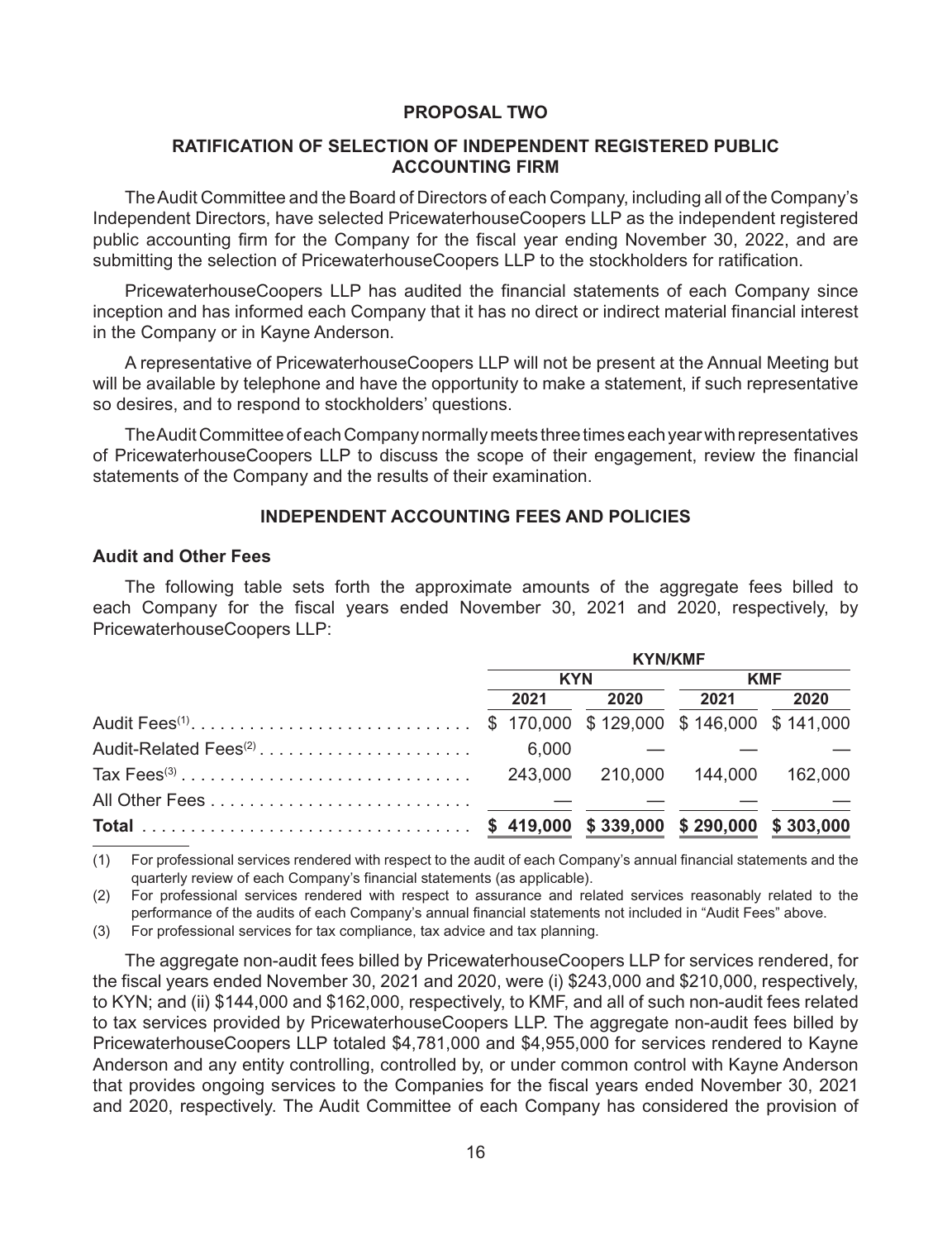non-audit services that were rendered to Kayne Anderson and any entity controlling, controlled by, or under common control with Kayne Anderson that provides ongoing services to the Company that were not pre-approved by the Audit Committee and has determined that the provision of such non-audit services is compatible with maintaining PricewaterhouseCoopers LLP's independence.

# **Audit Committee Pre-Approval Policies and Procedures**

Before the auditor for each Company is engaged by the Company to render audit, audit-related or permissible non-audit services to the Company, either: (a) the Audit Committee shall pre-approve such engagement; or (b) such engagement shall be entered into pursuant to pre-approval policies and procedures established by the Audit Committee. Before any non-audit services may be provided by the auditor to Kayne Anderson or any entity in the investment company complex (*i.e.*, the Company, Kayne Anderson and any entity controlled by, controlling or under common control with Kayne Anderson if such entity is an investment adviser or is engaged in the business of providing administrative, custodian, underwriting or transfer agent services to the Company or Kayne Anderson), if the nature of the services to be provided relate directly to the Company's operations or financial reporting, such non-audit services must be pre-approved by the Audit Committee. Any pre-approval policies and procedures established by the Audit Committee must be detailed as to the particular service and not involve any delegation of the Audit Committee's responsibilities to Kayne Anderson. The Audit Committee may delegate to one or more of its members the authority to grant pre-approvals. The pre-approval policies and procedures shall include the requirement that the decisions of any member to whom authority is delegated under this provision shall be presented to the full Audit Committee at its next scheduled meeting. Under certain limited circumstances, pre-approvals are not required if certain *de minimis* thresholds are not exceeded, as such thresholds are set forth by the Audit Committee and in accordance with applicable SEC rules and regulations.

For engagements with PricewaterhouseCoopers LLP, the Audit Committee of each Company approved in advance all audit services and non-audit services, if any, that PricewaterhouseCoopers LLP provided to the Company and to Kayne Anderson (with respect to the Company's operations and financial reporting). None of the services rendered by PricewaterhouseCoopers LLP to the Company or Kayne Anderson were pre-approved by the Audit Committee pursuant to the pre-approval exception under Rule 2.01(c)(7)(i)(C) or Rule 2.01(c)(7)(ii) of Regulation S-X. The Audit Committee has considered and concluded that the provision of non-audit services rendered by PricewaterhouseCoopers LLP to Kayne Anderson and any entity controlling, controlled by, or under common control with Kayne Anderson that were not required to be pre-approved by the Audit Committee is compatible with maintaining PricewaterhouseCoopers LLP's independence.

# **JOINT AUDIT COMMITTEE REPORT**

The Audit Committee of the Board of Directors (the "Board") of each of Kayne Anderson Energy Infrastructure Fund, Inc. and Kayne Anderson NextGen Energy & Infrastructure, Inc. (each, a "Company") is responsible for assisting the Board in monitoring (1) the accounting and reporting policies and procedures of the Company, (2) the quality and integrity of the Company's financial statements, (3) the Company's compliance with regulatory requirements, and (4) the independence and performance of the Company's independent auditors and any internal auditors. Among other responsibilities, the Audit Committee of each Company reviews, in its oversight capacity, the Company's annual financial statements with both management and the independent auditors, and the Audit Committee of each Company meets periodically with the independent auditors and any internal auditors to consider their evaluation of the Company's financial and internal controls. The Audit Committee of each Company also selects, retains and evaluates and may replace the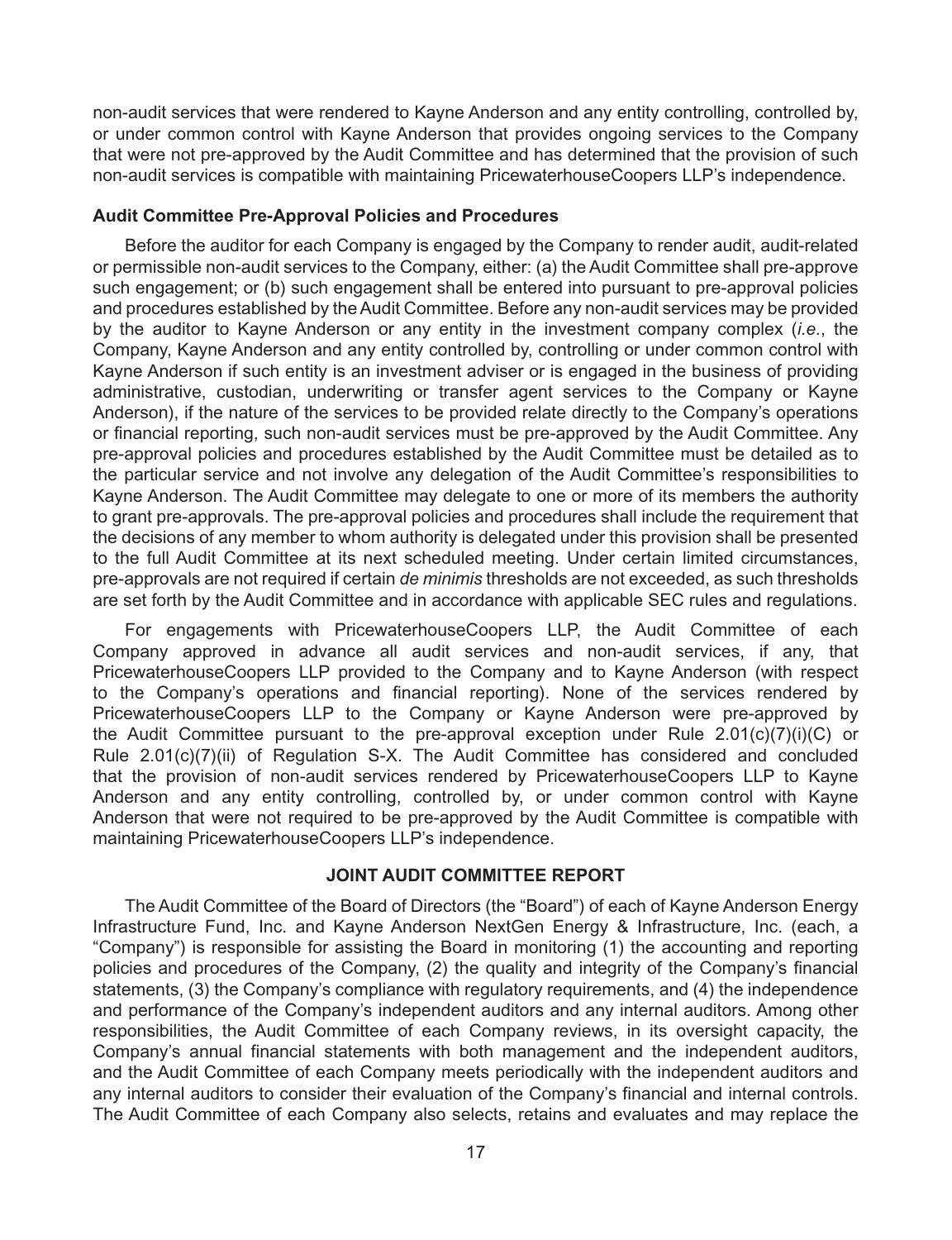Company's independent auditors and determines their compensation, subject to ratification of the Board, if required. The Audit Committee of each Company is currently composed of four directors. The Audit Committee of each Company operates under a written charter (the "Audit Committee Charter") adopted and approved by the Board, a copy of which is available on the Companies' website (*www.kaynefunds.com*). Each Audit Committee member is "independent" as defined by New York Stock Exchange listing standards.

The Audit Committee of each Company, in discharging its duties, has met with and held discussions with management and the Company's independent auditors and any internal auditors. The Audit Committee of each Company has reviewed and discussed the Company's audited financial statements with management. Management has represented to the independent auditors that the Company's financial statements were prepared in accordance with accounting principles generally accepted in the U.S. The Audit Committee of each Company has also discussed with the independent auditors the matters required to be discussed by Auditing Standard No. 1301, Communications with Audit Committees, as adopted by the Public Company Accounting Oversight Board. The Audit Committee of each Company has received the written disclosures and the letter from the Company's independent auditors required by applicable requirements of the Public Company Accounting Oversight Board regarding the independent auditors' communications with the Audit Committee of each Company concerning independence, and has discussed with the independent auditors the independent auditors' independence. As provided in the Audit Committee Charter of each Company, it is not the Audit Committee's responsibility to determine, and the considerations and discussions referenced above do not ensure, that the Company's financial statements are complete and accurate and presented in accordance with accounting principles generally accepted in the U.S.

Based on each Company's Audit Committee's review and discussions with management and the independent auditors, the representations of management and the report of the independent auditors to each Company's Audit Committee, the Audit Committee of each Company has recommended that its Board include the audited financial statements in the Company's Annual Report on Form N-CSR for the fiscal year ended November 30, 2021 filed with the Securities and Exchange Commission.

#### **Submitted by the Audit Committee of each Company:**

William R. Cordes Anne K. Costin Barry R. Pearl Albert L. Richey

#### **Required Vote**

With respect to each Company, the approval of this proposal requires the affirmative vote of a majority of the votes cast by the holders of the Company's Common Stock and Preferred Stock outstanding as of the Record Date, voting together as a single class. For purposes of this proposal, each share of Common Stock, and each share of Preferred Stock is entitled to one vote.

For purposes of the vote on this proposal, abstentions and broker non-votes will not be counted as votes cast and will have no effect on the result of the vote.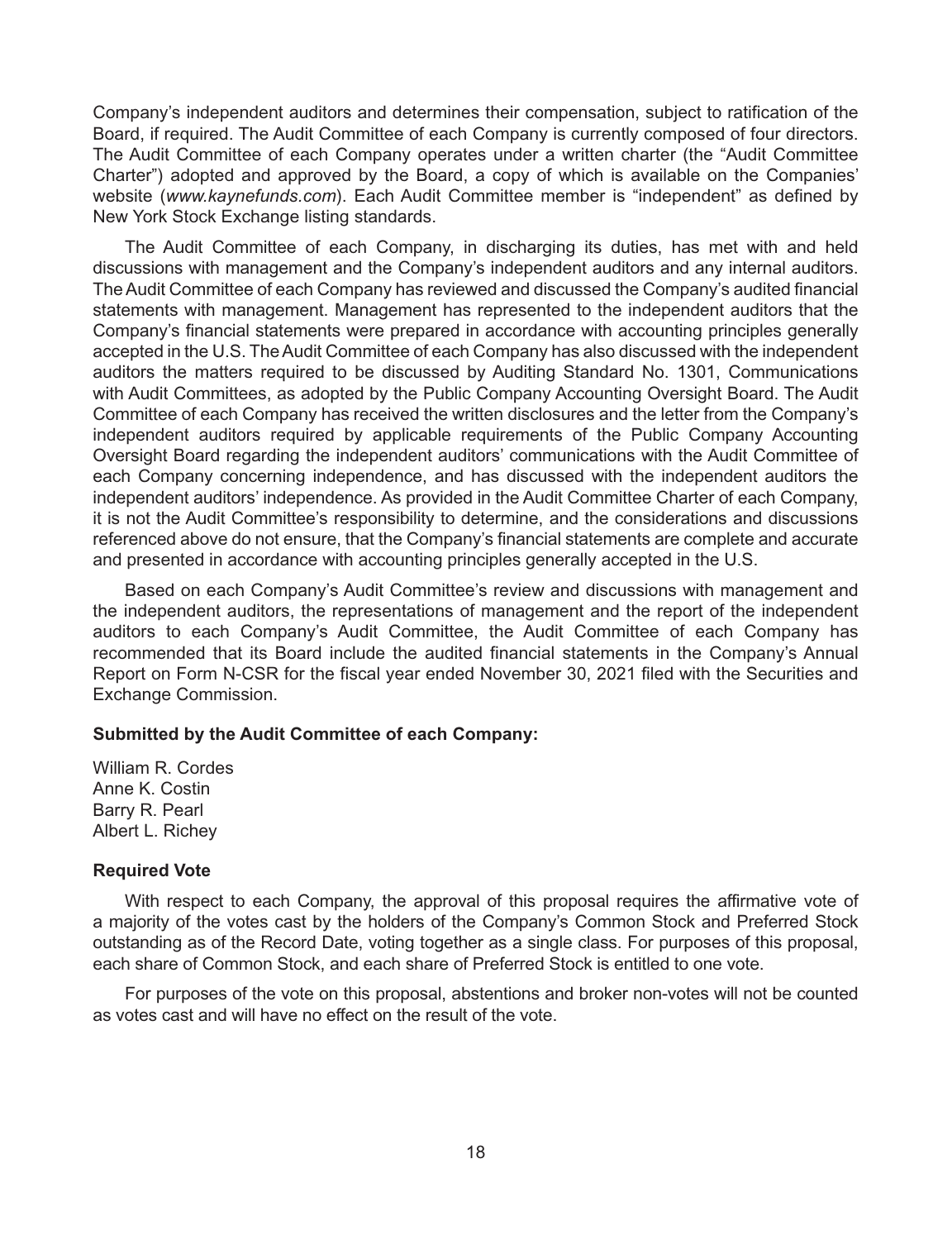# **BOARD RECOMMENDATION**

THE BOARD OF DIRECTORS OF EACH COMPANY, INCLUDING ALL OF THE INDEPENDENT DIRECTORS, UNANIMOUSLY RECOMMENDS THAT YOU VOTE "FOR" THE RATIFICATION OF PRICEWATERHOUSECOOPERS LLP AS THE COMPANY'S INDEPENDENT REGISTERED PUBLIC ACCOUNTING FIRM.

# **INFORMATION ABOUT EXECUTIVE OFFICERS**

The following table sets forth each executive officer's name and year of birth; position(s) with each Company, term of office, and length of time served; principal occupations during the past five years; and directorships. The address for the Company's offices is 811 Main Street, 14<sup>th</sup> Floor, Houston, TX 77002. All executive officers currently serve in identical offices with KYN and KMF.

| <b>Name</b><br>(Year Born)         | <b>Position(s)</b><br><b>Held with</b><br>Each Company,<br><b>Term of Office/</b><br><b>Time of Service</b>                                                                        | <b>Principal Occupations</b><br>During Past Five Years <sup>(1)</sup>                                                                                                                                                                                                                                                                                                                                                                                                                                                                                                                                                                                                                         | Number of<br><b>Portfolios in</b><br>Fund Complex <sup>(2)</sup><br>Overseen by<br><b>Officer</b> | <b>Other</b><br><b>Directorships</b><br><b>Held by Officer</b><br><b>During Past</b><br><b>Five Years</b> |
|------------------------------------|------------------------------------------------------------------------------------------------------------------------------------------------------------------------------------|-----------------------------------------------------------------------------------------------------------------------------------------------------------------------------------------------------------------------------------------------------------------------------------------------------------------------------------------------------------------------------------------------------------------------------------------------------------------------------------------------------------------------------------------------------------------------------------------------------------------------------------------------------------------------------------------------|---------------------------------------------------------------------------------------------------|-----------------------------------------------------------------------------------------------------------|
| James C. Baker, Jr.<br>(born 1972) |                                                                                                                                                                                    | See information on page 7.                                                                                                                                                                                                                                                                                                                                                                                                                                                                                                                                                                                                                                                                    |                                                                                                   |                                                                                                           |
| J.C. Frey<br>(born 1968)           | <b>Executive Vice</b><br>President.<br>Elected<br>annually as an<br>officer/served<br>since inception.                                                                             | Managing Partner of Kayne Anderson<br>since 2004 and Co-Managing Partner<br>of KAFA since 2006. Executive Vice<br>President of KYN since June 2008<br>and of KMF since August 2010.<br><b>Assistant Secretary and Assistant</b><br>Treasurer of KYN from 2004 to<br>January 2019 and of KMF from<br>August 2010 to January 2019.                                                                                                                                                                                                                                                                                                                                                              | 2                                                                                                 | None                                                                                                      |
| Terry A. Hart<br>(born 1969)       | <b>Chief Financial</b><br>Officer,<br>Treasurer<br>and Assistant<br>Secretary.<br>Elected<br>annually as an<br>officer/served<br>since 2005<br>(KYN) and since<br>inception (KMF). | Senior Managing Director of Kayne<br>Anderson since January 2020.<br>Managing Director of Kayne<br>Anderson from December 2005 to<br>January 2020 and Chief Financial<br>Officer of KAFA since 2006. Chief<br>Financial Officer and Treasurer of<br>KYN since December 2005 and of<br>KMF since August 2010. Assistant<br>Secretary of KYN and KMF since<br>January 2019. Chief Financial Officer<br>and Treasurer of Kayne Anderson<br>BDC, Inc. ("KABDC") since February<br>2021. Chief Financial Officer and<br>Treasurer of Kayne DL 2021, Inc.<br>("KDL") since December 2021,<br>Chief Financial Officer of Kayne<br>Anderson Acquisition Corp. from<br>December 2016 to November 2018. | 2                                                                                                 | Current:<br>• The Source<br>for Women<br>(not-for-profit<br>organization)<br>Prior:<br>$\cdot$ KED        |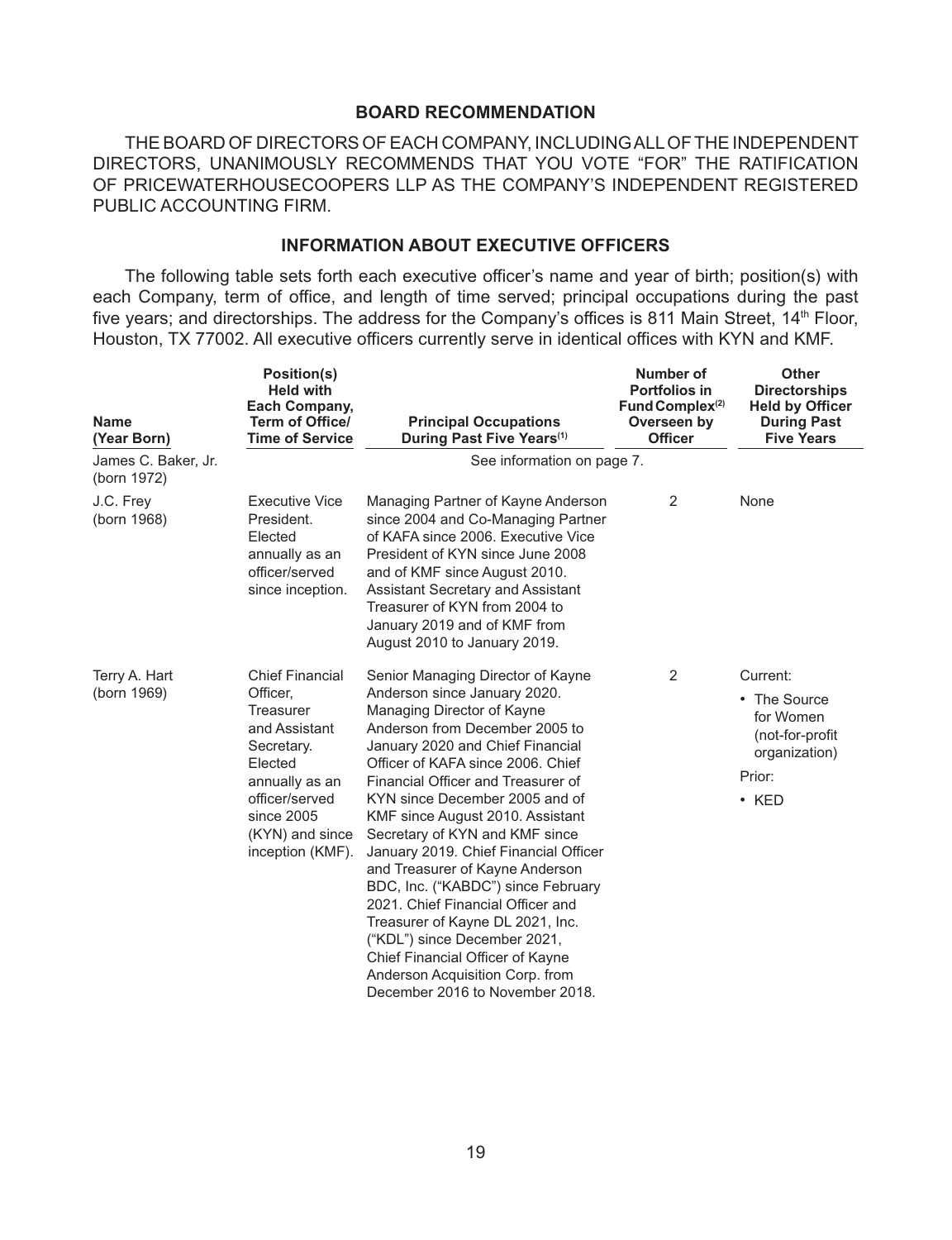| <b>Name</b><br>(Year Born)        | <b>Position(s)</b><br><b>Held with</b><br>Each Company,<br>Term of Office/<br><b>Time of Service</b>                                                                                        | <b>Principal Occupations</b><br>During Past Five Years <sup>(1)</sup>                                                                                                                                                                                                                                                                                                                                                                       | Number of<br><b>Portfolios in</b><br>Fund Complex $(2)$<br>Overseen by<br><b>Officer</b> | Other<br><b>Directorships</b><br><b>Held by Officer</b><br><b>During Past</b><br><b>Five Years</b> |
|-----------------------------------|---------------------------------------------------------------------------------------------------------------------------------------------------------------------------------------------|---------------------------------------------------------------------------------------------------------------------------------------------------------------------------------------------------------------------------------------------------------------------------------------------------------------------------------------------------------------------------------------------------------------------------------------------|------------------------------------------------------------------------------------------|----------------------------------------------------------------------------------------------------|
| Michael J. O'Neil<br>(born 1983)  | Secretary<br>and Chief<br>Compliance<br>Officer. Elected<br>annually as an<br>officer/served<br>as Secretary<br>since 2021<br>and as Chief<br>Compliance<br>Officer since<br>December 2013. | Chief Compliance Officer of Kayne<br>Anderson since March 2012 and<br>of KYN and KMF since December<br>2013 and of KA Associates, Inc.<br>(broker-dealer) since January 2013.<br>Chief Compliance Officer of KABDC<br>since February 2021. Secretary<br>of KABDC since June 2021. Chief<br>Compliance Officer and Secretary<br>of KDL since December 2021. A<br>compliance officer at BlackRock Inc.<br>from January 2008 to February 2012. | $\overline{2}$                                                                           | Current:<br>• Worcester<br>Academy<br>(not-for-profit)<br>organization)                            |
| Ron M. Logan, Jr.<br>(born 1960)  | <b>Senior Vice</b><br>President.<br>Elected<br>annually as an<br>officer/served<br>since<br>September 2012<br>(KYN) and<br>June 2012<br>(KMF).                                              | Senior Managing Director of Kayne<br>Anderson since February 2014.<br>Managing Director of Kayne<br>Anderson from September 2006 to<br>February 2014. Senior Vice President<br>of KYN since September 2012 and of<br>KMF since June 2012.                                                                                                                                                                                                   | 2                                                                                        | Prior:<br>• VantaCore<br>Partners LP<br>(aggregates<br>MLP)                                        |
| Jody C. Meraz<br>(born 1978)      | <b>Senior Vice</b><br>President.<br>Elected<br>annually as an<br>officer/served<br>since June 2011.                                                                                         | Senior Managing Director of Kayne<br>Anderson since February 2019.<br>Managing Director of Kayne<br>Anderson from February 2014 to<br>February 2019. Senior Vice President<br>of Kayne Anderson from 2011 to<br>February 2014. Vice President of<br>KYN and KMF since 2011.                                                                                                                                                                 | 2                                                                                        | None                                                                                               |
| A. Colby Parker<br>(born 1987)    | <b>Vice President</b><br>and Assistant<br>Treasurer.<br>Elected<br>annually as an<br>officer/served<br>since<br>January 2019.                                                               | Vice President of KYN and KMF<br>since June 2020. Assistant Treasurer<br>of KYN and KMF since January 2019.<br>Controller of Kayne Anderson since<br>July 2015. Finance and Treasury<br>Analyst of Kayne Anderson from<br>June 2014 to June 2015.                                                                                                                                                                                           | 2                                                                                        | None                                                                                               |
| Adriana I. Jimenez<br>(born 1976) | Vice President.<br>Elected annually<br>as an officer/<br>served since<br>December 2021                                                                                                      | Vice President of KYN and KMF since<br>December 2021. Controller of Kayne<br>Anderson since 2011.                                                                                                                                                                                                                                                                                                                                           | 2                                                                                        | None                                                                                               |

<sup>(1)</sup> In August 2018, Kayne Anderson Energy Total Return Fund, Inc. ("KYE") merged into Kayne Anderson NextGen Energy & Infrastructure, Inc. ("KMF") and Kayne Anderson Energy Development Company ("KED") merged into Kayne Anderson Energy Infrastructure Fund, Inc. ("KYN"). The table presents principal occupations for each officer of KYN and KMF and does not set forth the principal occupations, if any, for KYE and KED.

<sup>(2)</sup> The 1940 Act requires the term "Fund Complex" to be defined to include registered investment companies advised by Kayne Anderson. For each officer, the Fund Complex includes KYN and KMF.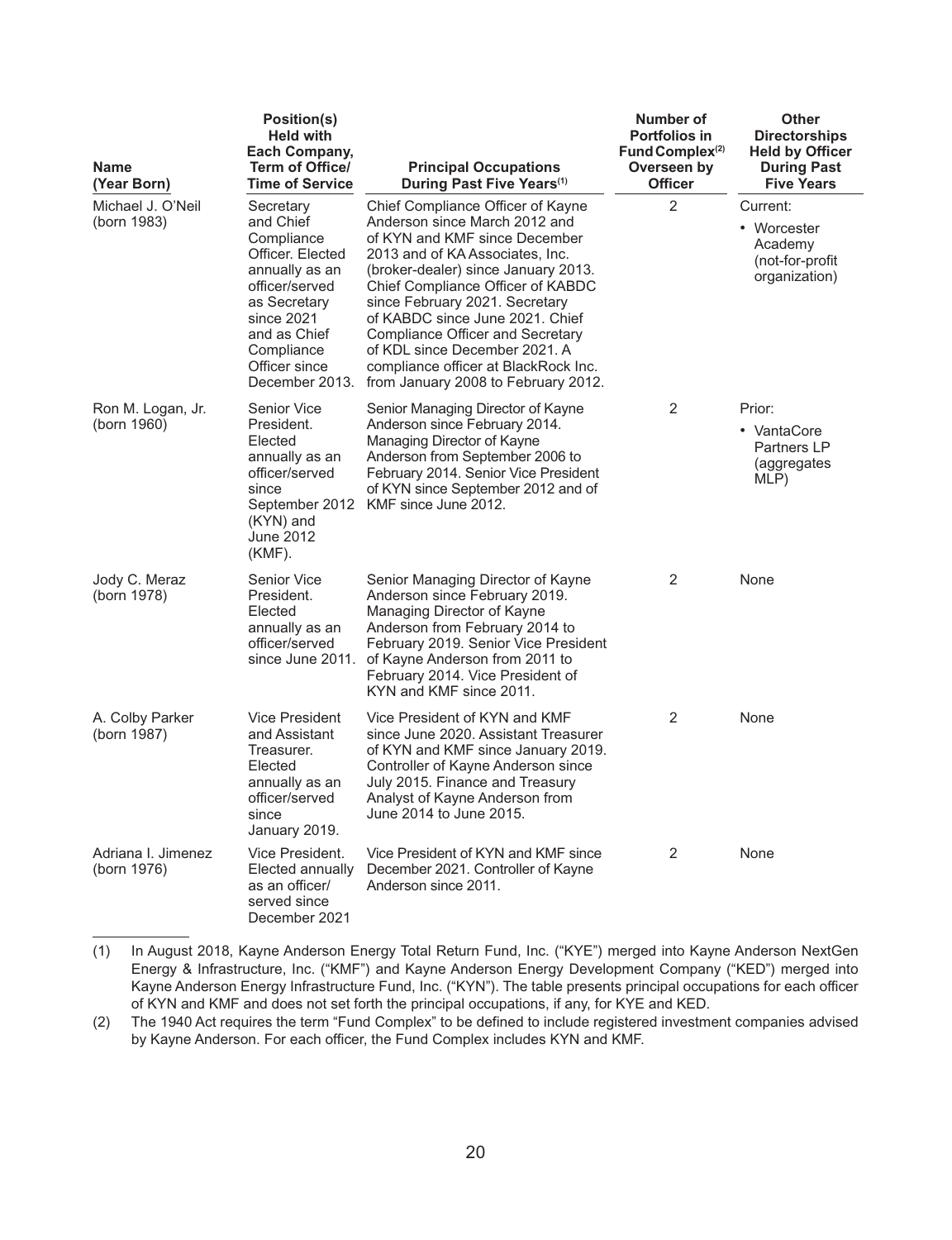#### **COMPENSATION DISCUSSION AND ANALYSIS**

Pursuant to an investment management agreement between each Company and KAFA (the Companies' external manager), KAFA is responsible for supervising the investments and reinvestments of each Company's assets. KAFA, at its own expense, maintains staff and employs personnel as it determines is necessary to perform its obligations under the investment management agreement. Each Company pays various management fees to KAFA for the advisory and other services performed by KAFA under the investment management agreement.

The executive officers who manage each Company's regular business are employees of KAFA or its affiliates. Accordingly, neither Company pays salaries, bonuses or other compensation to its executive officers. Neither Company has employment agreements with its executive officers. Neither Company provides pension or retirement benefits, perquisites, or other personal benefits to its executive officers. Neither Company maintains compensation plans under which its equity securities are authorized for issuance. Neither Company has arrangements to make payments to its executive officers upon their termination or in the event of a change in control of the Company.

The investment management agreement for each Company does not require KAFA to dedicate specific personnel to fulfilling its obligation to the Company under the investment management agreement or require KAFA personnel to dedicate a specific amount of time to the management of the Company. In their capacities as executive officers or employees of KAFA or its affiliates, they devote such portion of their time to the Company's affairs as required for the performance of KAFA's duties under the investment management agreement.

The executive officers for both Companies are compensated by KAFA. The Companies understand that KAFA takes into account the performance of each Company as a factor in determining the compensation of certain of its senior managers, and such compensation may be increased depending on the Company's performance. In addition to compensation for services performed for each Company, certain of the executive officers receive compensation for services performed for KAFA's various investment funds. However, KAFA cannot segregate and identify that portion of the compensation awarded to, earned by or paid to each Company's executive officers that relates exclusively to their services to each Company.

# **SECURITY OWNERSHIP OF MANAGEMENT AND CERTAIN BENEFICIAL OWNERS**

The following tables set forth the number of shares of each Company's Common Stock (as of December 31, 2021) and Preferred Stock (as of February 16, 2022) beneficially owned by each Company's current directors and executive officers as a group, and certain other beneficial owners, according to information furnished to each Company by such persons. Based on statements publicly filed with the SEC and other information obtained from such persons, as of December 31, 2021, one person beneficially owned more than 5% of KYN's outstanding Common Stock and two persons beneficially owned more than 5% of KMF's outstanding Common Stock. As of February 16, 2022, KYN and KMF are aware of six and four persons, respectively, each of whom beneficially owns more than 5% of each Company's outstanding Preferred Stock. Beneficial ownership is determined in accordance with Rule 13d-3 under the 1934 Act and, unless indicated otherwise, includes voting or investment power with respect to the securities.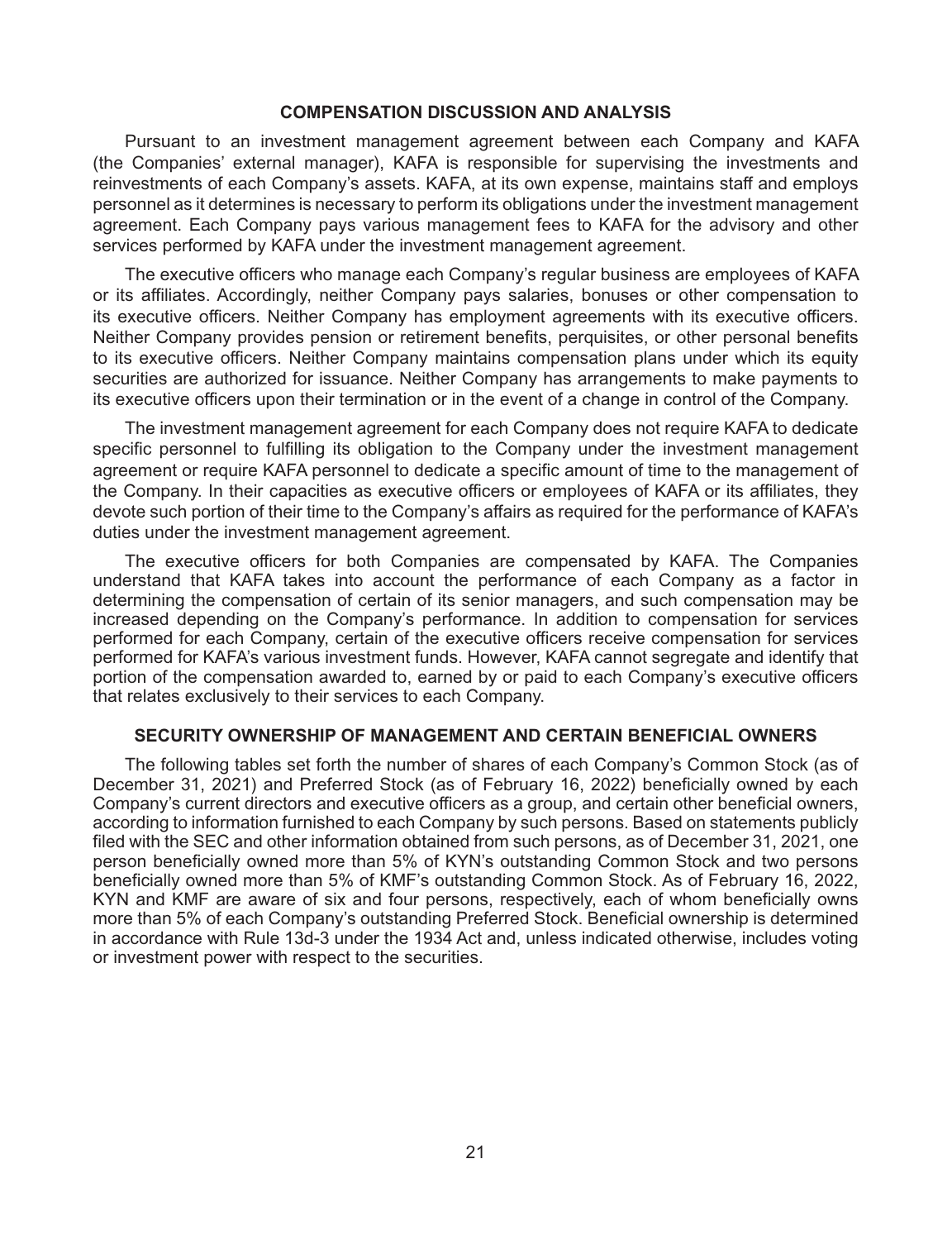# **Common Stock**

|                                         | <b>KYN</b>                 |                                           | <b>KMF</b>                 |                                           |
|-----------------------------------------|----------------------------|-------------------------------------------|----------------------------|-------------------------------------------|
|                                         | Number of<br><b>Shares</b> | <b>Percent of</b><br>Class <sup>(1)</sup> | Number of<br><b>Shares</b> | <b>Percent of</b><br>Class <sup>(2)</sup> |
| <b>Independent Directors</b>            |                            |                                           |                            |                                           |
|                                         | 6,708                      | $^\star$                                  | 4,900                      | $\ast$                                    |
|                                         | 2,020                      | *                                         | 1,457                      | $\star$                                   |
|                                         | 11,711                     | *                                         | 4,000                      | $\star$                                   |
|                                         | 17,068                     | $\ast$                                    | 10,016                     | $^\star$                                  |
|                                         | 13,978                     | $^\star$                                  | 7,246                      | $^\star$                                  |
| <b>Interested Directors</b>             |                            |                                           |                            |                                           |
|                                         | 364,424                    | $^\star$                                  | 207,603                    | $^\star$                                  |
| <b>Executive Officers</b>               |                            |                                           |                            |                                           |
|                                         | 329,009                    | *                                         | 162,812                    | $\star$                                   |
|                                         | 20,998                     | *                                         | 18,975                     | $^\star$                                  |
|                                         | 40,537                     | *                                         | 15,986                     | $^\star$                                  |
|                                         | 27,484                     | $\ast$                                    | 16,627                     | $\ast$                                    |
|                                         |                            | $^\star$                                  |                            | $\star$                                   |
|                                         | 1,829                      | *                                         | 1,816                      | $\star$                                   |
| Adriana Jimenez                         | 1,276                      | $^\star$                                  | 1,024                      | $\ast$                                    |
| All Directors & Executive Officers as a |                            |                                           |                            |                                           |
| Group (13 persons)                      | 837,042(3)                 | $\ast$                                    | 452,462(4)                 | 1.0%                                      |

|                                                                                             | <b>KYN</b>                 |                                           | <b>KMF</b>                 |                                    |
|---------------------------------------------------------------------------------------------|----------------------------|-------------------------------------------|----------------------------|------------------------------------|
|                                                                                             | Number of<br><b>Shares</b> | <b>Percent of</b><br>Class <sup>(1)</sup> | Number of<br><b>Shares</b> | Percent of<br>Class <sup>(2)</sup> |
| <b>Name of Beneficial Owner of Common Stock</b>                                             |                            |                                           |                            |                                    |
| 1585 Broadway<br>New York, NY 10036                                                         | 6,643,183                  | $5.3\%$                                   | 823,422                    | 1.7%                               |
| Raymond James & Associates, Inc.<br>880 Carillon Parkway<br>St. Petersburg, FL 33716        | 841,921                    | 0.7%                                      | 3,147,449                  | 6.7%                               |
| First Trust Portfolios L.P.<br>120 East Liberty Drive, Suite 400<br>Wheaton, Illinois 60187 |                            | *                                         | 2,921,700                  | 6.2%                               |

Less than 1% of class.

(1) Based on 126,447,554 shares outstanding as of December 31, 2021.

(2) Based on 47,197,462 shares outstanding as of December 31, 2021.

- (3) Does not include 86 shares of common stock held by KAFA, a subsidiary of KACALP, nor 11,235 shares of common stock held by KA Associates, Inc., a FINRA registered broker-dealer and affiliate of KAFA and KACALP by virtue of common control. Certain executive officers have ownership interests in KAFA, KACALP and/or KA Associates, Inc.; however, such officers may not exercise voting or investment power with respect to shares held by these entities. KYN believes by virtue of these arrangements that those officers should not be deemed to have indirect beneficial ownership of such shares.
- (4) Does not include 4,000 shares of common stock held by KAFA, a subsidiary of KACALP, in which certain executive officers have ownership interests, because they may not exercise voting or investment power with respect to such shares. KMF believes by virtue of these arrangements that those officers should not be deemed to have indirect beneficial ownership of such shares.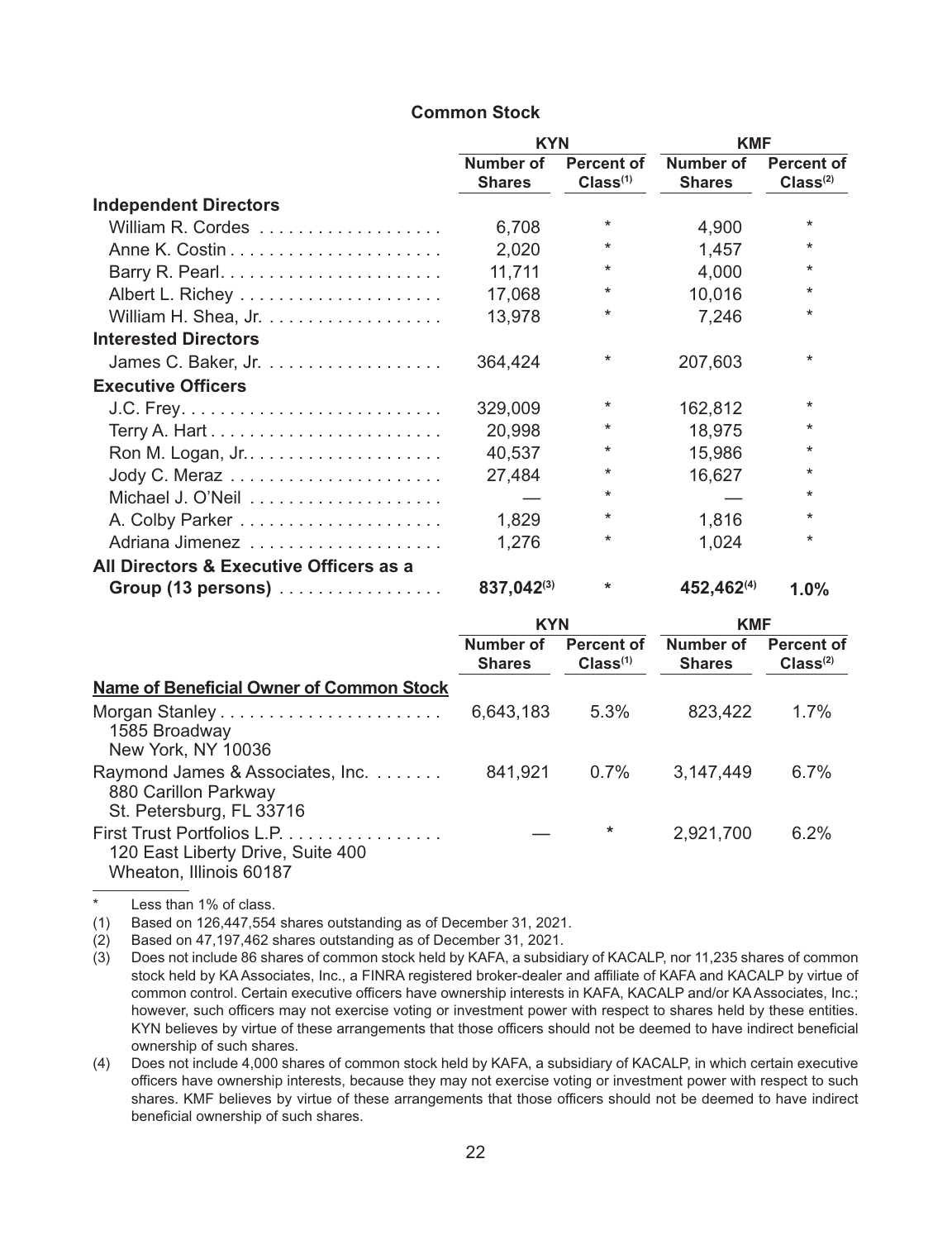# **Preferred Stock**

|                                                                                                             | <b>KYN</b>                 |                                           | <b>KMF</b>                        |                                           |  |
|-------------------------------------------------------------------------------------------------------------|----------------------------|-------------------------------------------|-----------------------------------|-------------------------------------------|--|
| <b>Name of Owner of Preferred Stock</b>                                                                     | Number of<br><b>Shares</b> | <b>Percent of</b><br>Class <sup>(1)</sup> | <b>Number of</b><br><b>Shares</b> | <b>Percent of</b><br>Class <sup>(2)</sup> |  |
| All Directors & Executive Officers as a<br>Group (13 persons)                                               |                            |                                           |                                   |                                           |  |
| MetLife Investment Management, LLC<br>One MetLife Way<br>Whippany, New Jersey 07981                         | 704,000                    | 17.3%                                     | 440,000                           | 26.5%                                     |  |
| Voya Investment Management LLC<br>5780 Powers Ferry Rd NW, Suite 300<br>Atlanta, GA 30327-4347              | 687,090                    | 16.9%                                     |                                   |                                           |  |
| <b>Thrivent Financial for Lutherans</b><br>901 Marquette Avenue, Suite 2500<br>Minneapolis, Minnesota 55402 | 680,000                    | 16.7%                                     |                                   |                                           |  |
| Principal Global Investors, LLC<br>711 High Street<br>Des Moines, IA 50392                                  | 587,778                    | 14.5%                                     | 280,000                           | 16.9%                                     |  |
| The Guardian Life Insurance Company of<br>America<br>10 Hudson Yards<br>New York, NY 10001                  | 520,000                    | 12.8%                                     |                                   |                                           |  |
| <b>Knights of Columbus</b><br>One Columbus Plaza<br>New Haven, CT 06510                                     | 222,951                    | 5.5%                                      |                                   |                                           |  |
| Mutual of Omaha<br>3300 Mutual of Omaha Plaza<br>Omaha, NE 68175-1011                                       | 121,610                    | 3.0%                                      | 599,657                           | 36.1%                                     |  |
| Lincoln National Life Insurance Company<br>1301 South Harrison Street<br>Fort Wayne, IN, 46802              |                            |                                           | 280,000                           | 16.9%                                     |  |
|                                                                                                             |                            |                                           |                                   |                                           |  |

\* Less than 1% of class.

(1) Based on 4,066,795 shares outstanding as of February 16, 2022.

(2) Based on 1,659,657 shares outstanding as of February 16, 2022.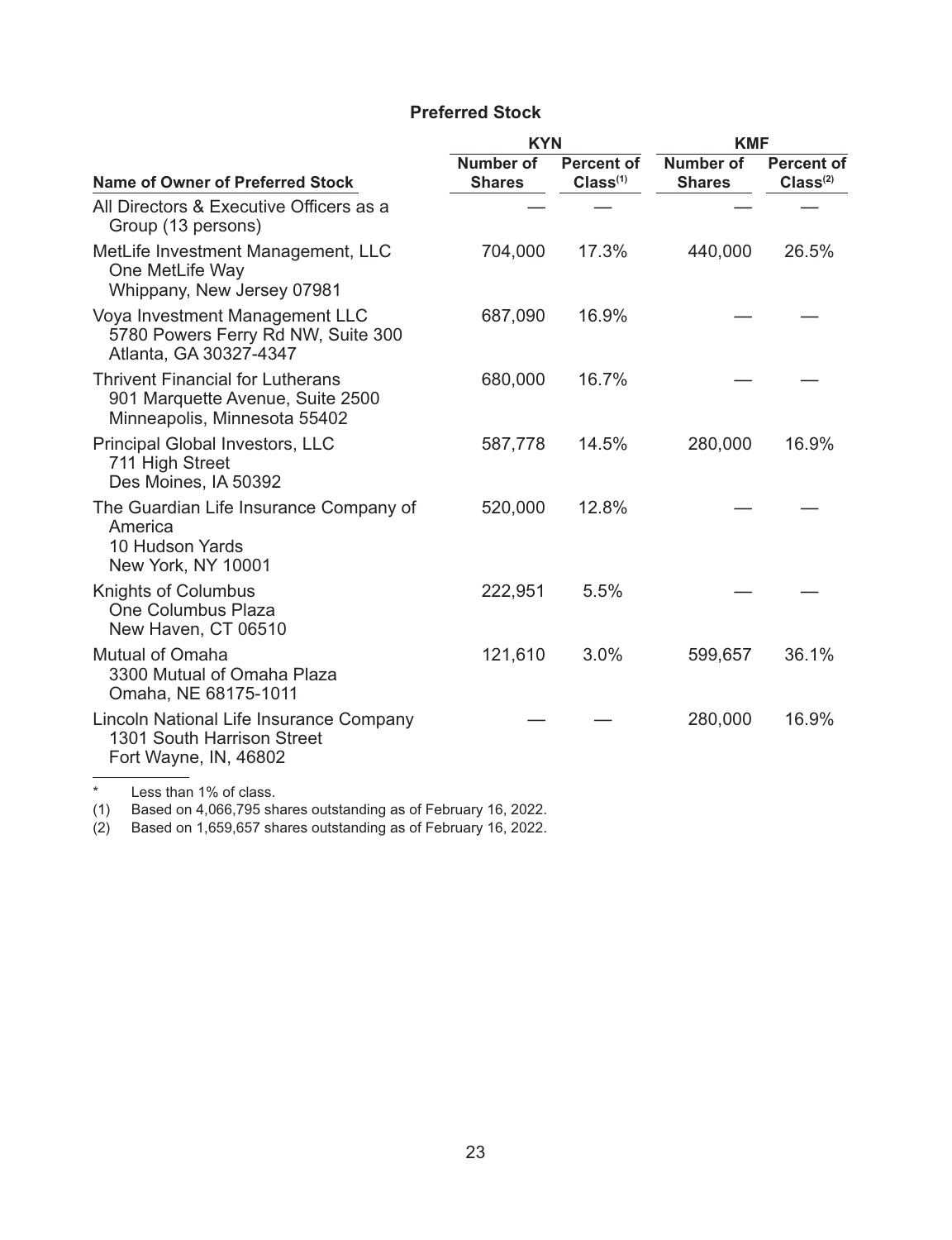The following table sets forth the dollar range of each Company's equity securities and the aggregate dollar range of equity securities in all of the closed-end funds overseen by each director in the same Fund Complex beneficially owned by the directors of each Company as of December 31, 2021 (beneficial ownership being determined in accordance with Rule 16a-1(a)(2) of the 1934 Act):

#### **Common Stock Ownership**

|                      |                      | Aggregate<br><b>Dollar Range of</b><br><b>Equity</b><br>Securities $(1)$ in<br><b>Funds Overseen</b><br>by Director in |
|----------------------|----------------------|------------------------------------------------------------------------------------------------------------------------|
| <b>KYN</b>           | <b>KMF</b>           | <b>Fund Complex</b>                                                                                                    |
|                      |                      |                                                                                                                        |
| $$50,001 - $100,000$ | $$10,001 - $50,000$  | $$50,001 - $100,000$                                                                                                   |
| $$10,001 - $50,000$  | $$10,001 - $50,000$  | $$10,001 - $50,000$                                                                                                    |
| $$50,001 - $100,000$ | $$10,001 - $50,000$  | Over \$100,000                                                                                                         |
| Over \$100,000       | $$50,001 - $100,000$ | Over \$100,000                                                                                                         |
| Over \$100,000       | $$50,001 - $100,000$ | Over \$100,000                                                                                                         |
|                      |                      |                                                                                                                        |
| Over \$100,000       | Over \$100,000       | Over \$100,000                                                                                                         |
|                      |                      | Dollar Range of Equity Securities <sup>(1)</sup>                                                                       |

(1) The dollar ranges of equity securities are as follows: None; \$1-\$10,000; \$10,001-\$50,000; \$50,001-\$100,000; over \$100,000.

For each Company as of December 31, 2021, the Independent Directors of both Companies (other than Ms. Costin and Mr. Pearl, as noted in the following table) and their respective immediate family members did not own beneficially or of record any class of securities of Kayne Anderson or any person directly or indirectly controlling, controlled by, or under common control with Kayne Anderson. As of December 31, 2021, the Independent Directors of both Companies did not own beneficially or of record any class of securities of the underwriters of the offerings of either Company's Common Stock or Preferred Stock or any class of securities of any person directly or indirectly controlling, controlled by, or under common control with such underwriters.

As of December 31, 2021, certain officers and certain employees of Kayne Anderson, including all the executive officers of each Company, own, in the aggregate, approximately \$18 million of KYN's Common Stock and approximately \$8 million of KMF's Common Stock.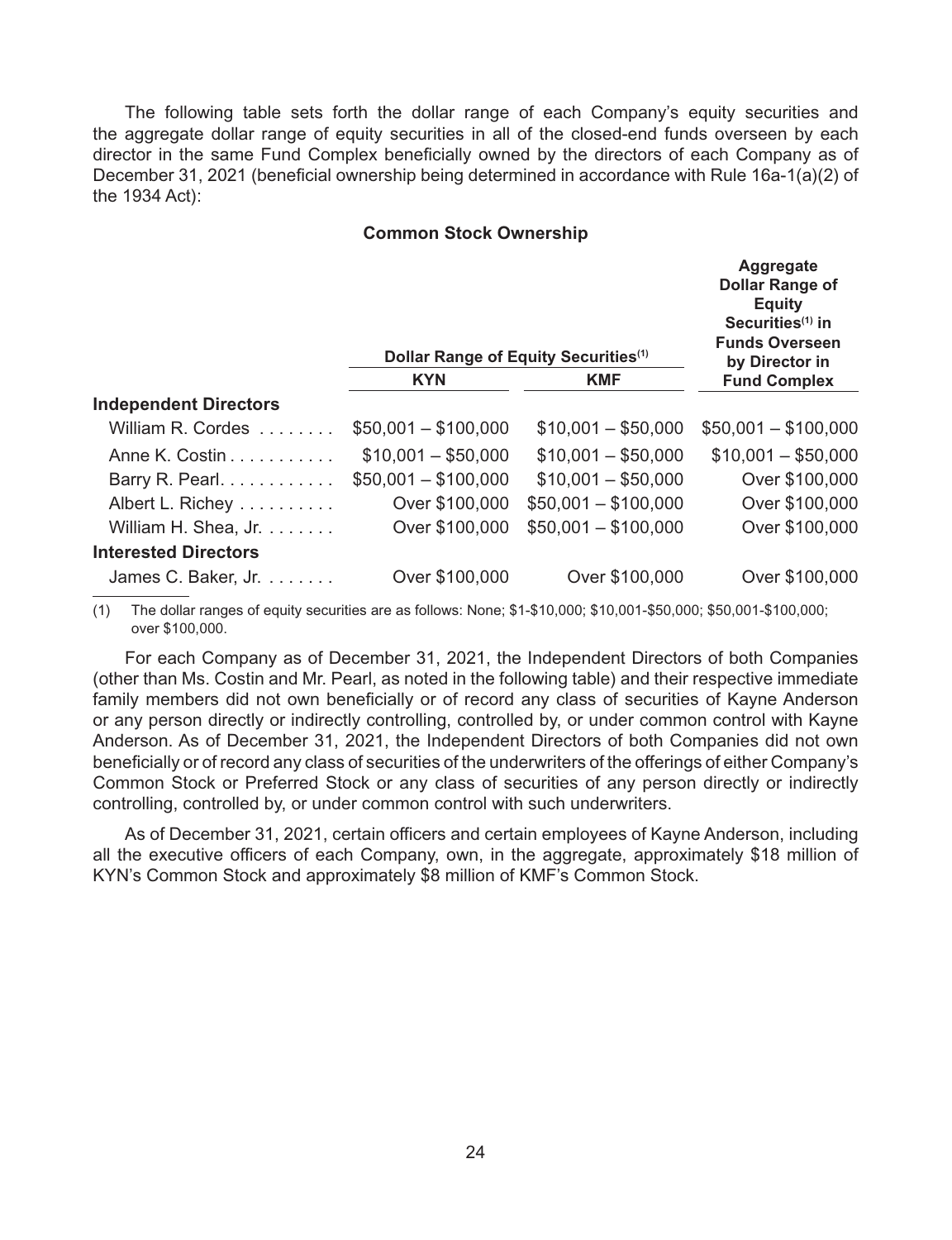The table below sets forth information about securities owned by the independent directors of both Companies and their respective immediate family members, as of November 30, 2021, in entities directly or indirectly controlling, controlled by, or under common control with, the Companies' investment adviser or underwriters.

| <b>Director</b>    | Name of<br><b>Owners and</b><br><b>Relationships</b><br>to Director | $Commonov^{(1)}$                                     | <b>Title of Class</b>    | Value of<br><b>Securities</b> | <b>Percent</b><br>of Class |
|--------------------|---------------------------------------------------------------------|------------------------------------------------------|--------------------------|-------------------------------|----------------------------|
| Anne K. Costin     | Self                                                                | Kayne Partners Fund III (QP), L.P. Partnership Units |                          | \$33,572                      | $\ast$                     |
|                    |                                                                     | Kayne Anderson Capital Income<br>Partners (QP), L.P. | <b>Partnership Units</b> | \$86,446                      | $\ast$                     |
|                    |                                                                     | Kayne Anderson Non-Traditional<br>Investments, L.P.  | <b>Partnership Units</b> | \$60.789                      | 1.1%                       |
|                    |                                                                     | Kayne Anderson Real Estate<br>Partners VI, L.P.      | <b>Partnership Units</b> | \$2,093                       | $\ast$                     |
| <b>Barry Pearl</b> | Self                                                                | Kayne Anderson Real Estate<br>Partners V, LP         | <b>Partnership Units</b> | \$532.788                     | $^\star$                   |

Less than 1% of class.

(1) KACALP may be deemed to "control" each fund by virtue of its role as the fund's general partner.

# **SECTION 16(a) BENEFICIAL OWNERSHIP REPORTING COMPLIANCE**

For each Company, Section 30(h) of the 1940 Act and Section 16(a) of the 1934 Act require the Company's directors and executive officers, investment adviser, affiliated persons of the investment adviser and persons who own more than 10% of a registered class of the Company's equity securities to file Section 16(a) forms with the SEC and NYSE reporting their affiliation with the Company, their ownership, and changes in their ownership of the Company's shares. Those persons and entities are required by SEC regulations to furnish the Company with copies of all Section 16(a) forms they file. Based solely on a review of those Section 16(a) forms furnished to it, each Company believes that its directors and executive officers, KAFA, affiliated persons of KAFA, and any persons holding more than 10% of the Company's Preferred Stock have complied with all applicable Section 16(a) filing requirements during the last fiscal year. To the knowledge of each Company's management, no person beneficially owned more than 10% of either Companies' Common Stock during the fiscal year ended November 30, 2021.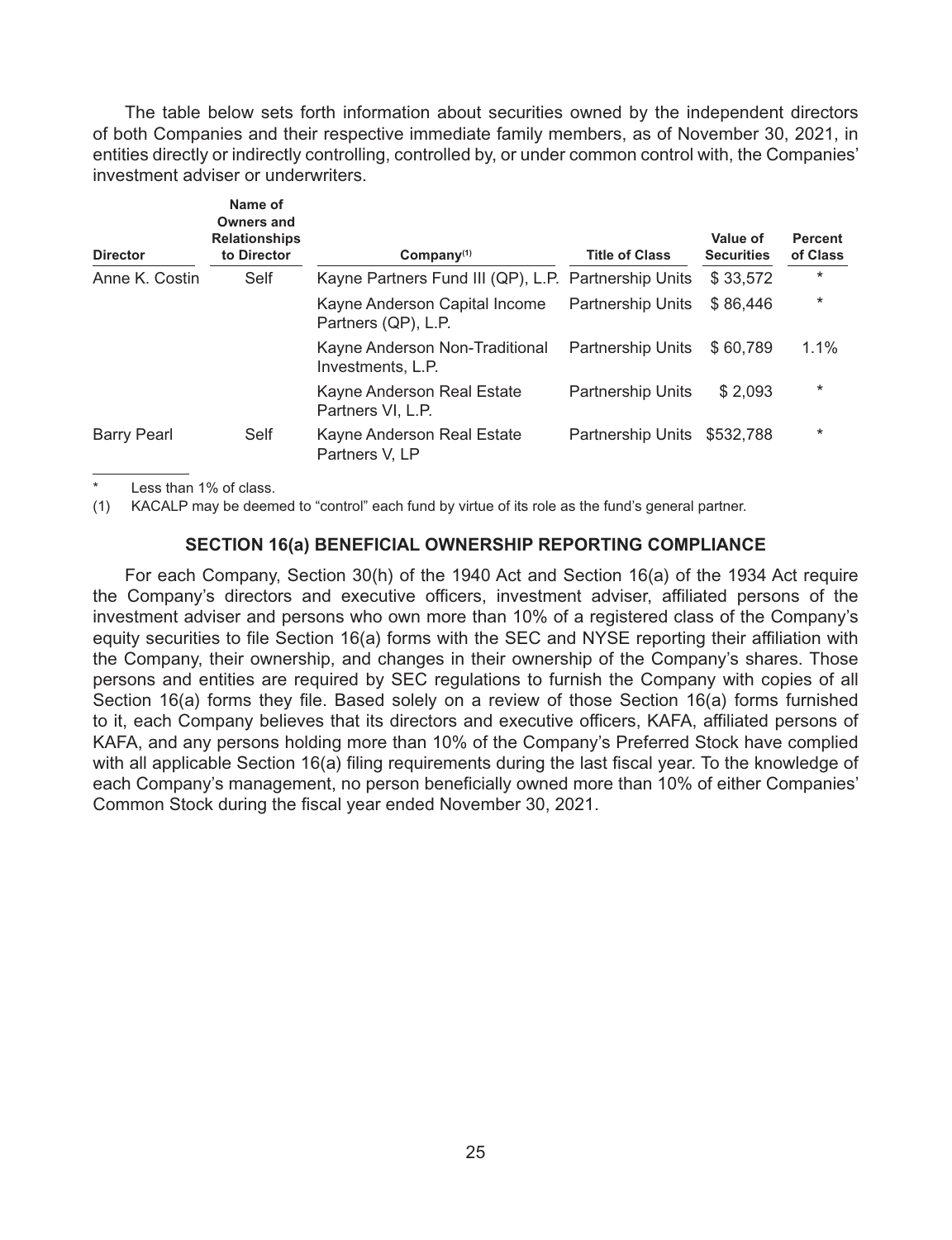# **CORPORATE GOVERNANCE**

#### **Board Leadership Structure**

Each Company's business and affairs are managed under the direction of its Board, including the duties performed for the Company pursuant to its investment management agreement. Among other things, the Board of each Company sets broad policies for the Company, approves the appointment of the Company's investment adviser, administrator and officers, and approves the engagement, and reviews the performance of the Company's independent registered public accounting firm. The role of the Board of each Company and of any individual director is one of oversight and not of management of the day-to-day affairs of the Company.

The Board of each Company currently consists of six directors, five of whom are Independent Directors with one lead Independent Director. As part of each regular Board meeting for each Company, the Independent Directors meet separately from Kayne Anderson and, as part of at least one Board meeting each year, with the Company's Chief Compliance Officer. The Board of each Company reviews its leadership structure periodically as part of its annual self-assessment process and believes that its structure is appropriate to enable the Board to exercise its oversight of the Company.

Under each Company's Amended and Restated Bylaws, the Board of each Company may designate a Chairman to preside over meetings of the Board and meetings of stockholders, and to perform such other duties as may be assigned to him or her by the Board. Neither Company has an established policy as to whether the Chairman of the Board shall be an Independent Director and believes that having the flexibility to designate its Chairman and reorganize its leadership structure from time to time is in the best interests of the Company and its stockholders.

Presently, Mr. Baker serves as Chairman of the Board of each Company. Mr. Baker is an "interested person" of each Company, as defined in the 1940 Act, by virtue of his employment relationship with Kayne Anderson. Each Company believes that Mr. Baker's history with the Company, familiarity with the Kayne Anderson investment platform and extensive experience in the field of energy-related investments qualifies him to serve as the Chairman of the Board. Each Board has determined that the composition of the Audit and Nominating Committees being Independent Directors only is an appropriate means to address any potential conflicts of interest that may arise from the Chairman's status as an interested person of the Company.

Presently, Mr. Shea has been designated as lead Independent Director. While Mr. Shea is the lead Independent Director, all of the Independent Directors play an active role in serving on the Board. The Independent Directors constitute a majority of each Company's Board and are closely involved in all material deliberations related to the Company. The Board of each Company believes that, with these practices, each Independent Director has a stake in the Board's actions and oversight role and accountability to the Company and its stockholders.

# **Board Role in Risk Oversight**

Each Company's Board oversees the services provided by Kayne Anderson, including certain risk management functions. Risk management is a broad concept comprised of many disparate elements (such as, for example, investment risk, issuer and counterparty risk, compliance risk, operational risk and business continuity risk). Consequently, Board oversight of different types of risks is handled in different ways, and the Board of each Company implements its risk oversight function both as a whole and through Board committees. In the course of providing oversight, each Board and its committees receive reports on the Company's activities, including those related to the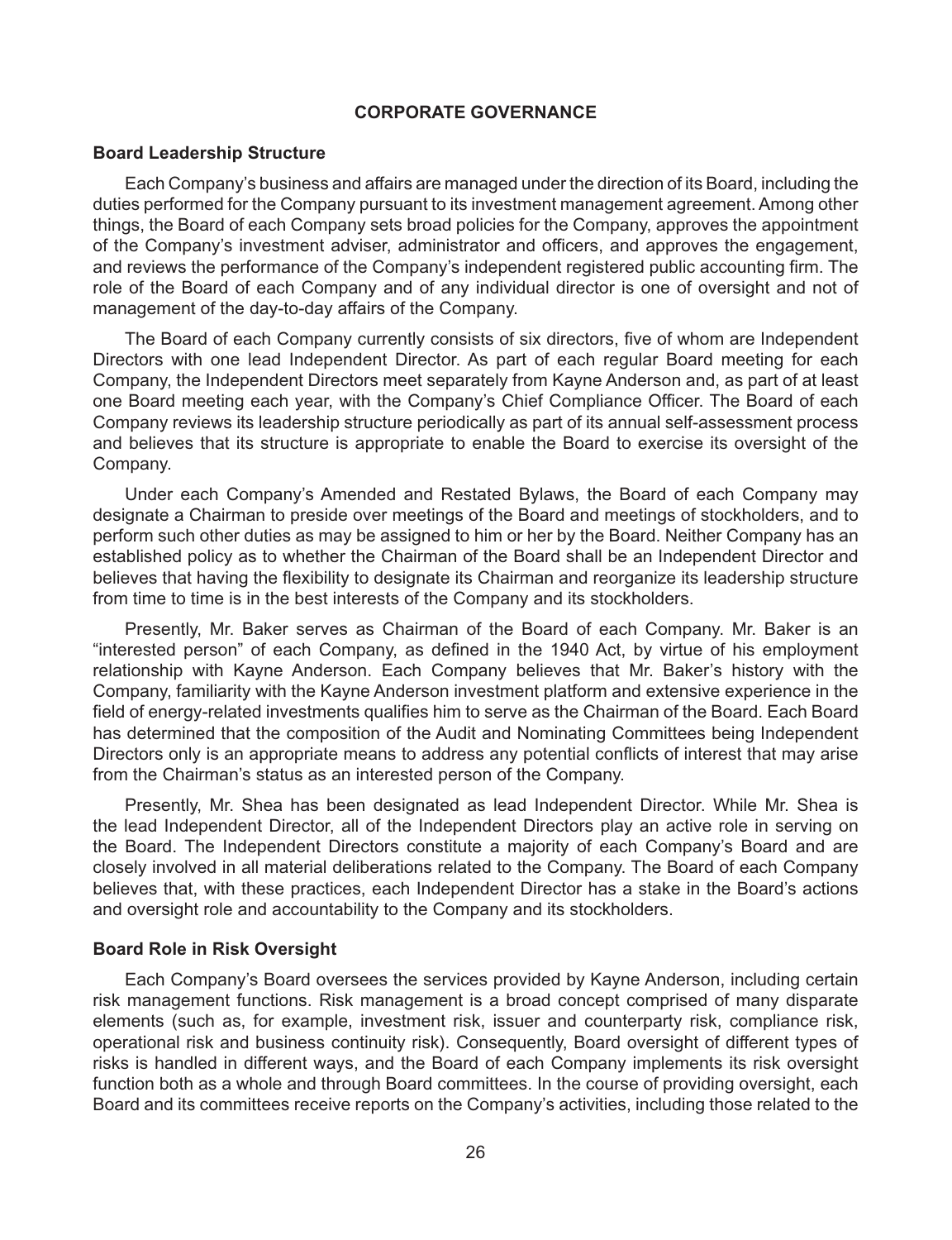Company's investment portfolio and its financial accounting and reporting. Each Board also meets at least quarterly with the Company's Chief Compliance Officer, who reports on the compliance of the Company with the federal securities laws and the Company's internal compliance policies and procedures. The meetings of the Audit Committee of each Company with the Company's independent registered public accounting firm also contribute to Board oversight of certain internal control risks. In addition, each Board meets periodically with representatives of the Company and Kayne Anderson to receive reports regarding the management of the Company, including those related to certain investment and operational risks, and the Independent Directors of each Company are encouraged to communicate directly with senior management.

Each Company believes that Board roles in risk oversight must be evaluated on a case-by-case basis and that the Board's existing role in risk oversight is appropriate. Management believes that each Company has robust internal processes in place and a strong internal control environment to identify and manage risks. However, not all risks that may affect a Company can be identified or processes and controls developed to eliminate or mitigate their occurrence or effects, and some risks are beyond any control of the Company or Kayne Anderson, its affiliates or other service providers.

# **Diversity in Nominees for Director**

The Nominating Committee of each Company evaluates candidates' qualifications for Board membership. The Nominating Committee of each Company takes into account the diversity of a particular candidate and the overall diversity of the Board when considering and evaluating candidates for Director. While the Nominating Committee of each Company has not adopted a particular definition of diversity or a particular policy with regard to the consideration of diversity in identifying candidates, when considering a candidate's and the Board's diversity, the Nominating Committee generally considers the manner in which each candidate's leadership, independence, interpersonal skills, financial acumen, integrity and professional ethics, educational and professional background, prior director or executive experience, industry knowledge, business judgment and specific experiences or expertise would compliment or benefit the Board and, as a whole, contribute to the ability of the Board to oversee the Company. The Nominating Committee of each Company may also consider other factors or attributes as it may determine appropriate in its judgment. The Nominating Committee of each Company believes that the significance of each candidate's background, experience, qualifications, attributes, or skills must be considered in the context of the Board as a whole. As a result, the Nominating Committee of each Company has not established any litmus test or quota relating to diversity that must be satisfied before an individual may serve as a director. Each Board believes that Board effectiveness is best evaluated at a group level, through its annual self-assessment process. Through this process, each Board considers whether the Board as a whole has an appropriate level of sophistication, skill and business acumen and the appropriate range of experience and background.

# **Communications Between Stockholders and the Board of Directors**

Stockholders of either Company may send communications to the Board of Directors. Communications should be addressed to the Secretary of the Company at 811 Main Street, 14<sup>th</sup> Floor, Houston, TX 77002. The Secretary will forward any communications received directly to the Board.

# **Code of Ethics and Policies Regarding Transactions with Related Parties**

Each Company has adopted a code of ethics, as required by federal securities laws, which applies to, among others, its directors and officers. Copies of the code of ethics of each Company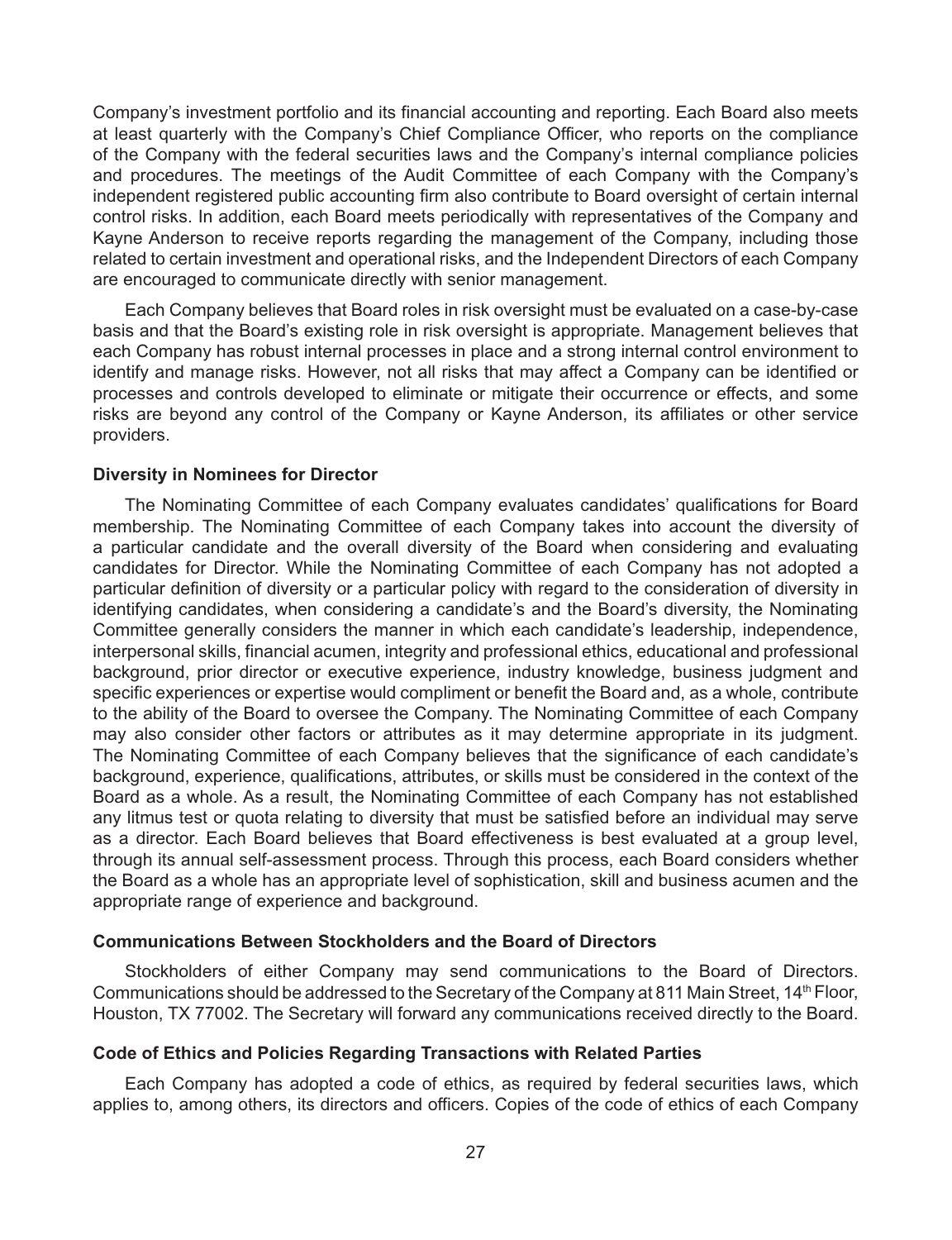may be obtained from the Company free of charge by calling (877) 657-3863 or visiting the Company's website at *[www.kaynefunds.com](http://www.kaynefunds.com/)*.

The Companies have each adopted policies with respect to affiliated and related party transactions to the extent required by the 1940 Act and related regulatory guidance.

# **OTHER MATTERS**

Each Company's Board knows of no other matters that are intended to be brought before the meeting. If other matters are properly presented at the Annual Meeting, the proxies named in the enclosed form of proxy will vote on those matters in their sole discretion.

# **MORE INFORMATION ABOUT THE MEETING**

# **Outstanding Stock**

At the Record Date, each Company had the following numbers of shares of stock issued and outstanding:

|                       | <b>Shares Outstanding</b> |            |  |  |
|-----------------------|---------------------------|------------|--|--|
| <b>Class of Stock</b> | <b>KYN</b>                | <b>KMF</b> |  |  |
|                       |                           |            |  |  |
|                       |                           |            |  |  |

# **How Proxies Will Be Voted**

For each Company, all proxies solicited by the Board of Directors that are properly executed and received at or prior to the Annual Meeting, and that are not revoked, will be voted at the Annual Meeting. Votes will be cast in accordance with the instructions marked on the enclosed proxy card. If no instructions are specified, the persons named as proxies will cast such votes in accordance with each Board's recommendations. The Companies know of no other matters to be presented at the Annual Meeting. However, if other proposals are properly presented at the Annual Meeting, the votes entitled to be cast by the persons named as proxies on the enclosed proxy card will cast such votes in their sole discretion.

#### **How to Vote**

If your shares in either Company are held in "Street Name" by a broker or bank, you will receive information regarding how to instruct your bank or broker to cast your votes. If you are a stockholder of record of either Company, you may authorize the persons named as proxies on the enclosed proxy card to cast the votes you are entitled to cast at the meeting by completing, signing, dating, and returning the enclosed proxy card. For either Company, stockholders of record or their duly authorized proxies may vote during the Annual Meeting. However, even if you plan to attend the Annual Meeting, you should still return your proxy card, which will ensure your vote is cast should your plans change.

If your shares in the Company are held by a financial intermediary (such as a broker-dealer or a bank), you will receive information regarding how to instruct your broker or bank to cast your vote. If you wish to attend and vote at the Annual Meeting, you must first obtain a legal proxy from your financial intermediary reflecting the Company's name, the number of shares you held as of the Record Date, as well as your name and address. You may forward an email from your intermediary containing the legal proxy or attach an image of the legal proxy via email to AST Fund Solutions, LLC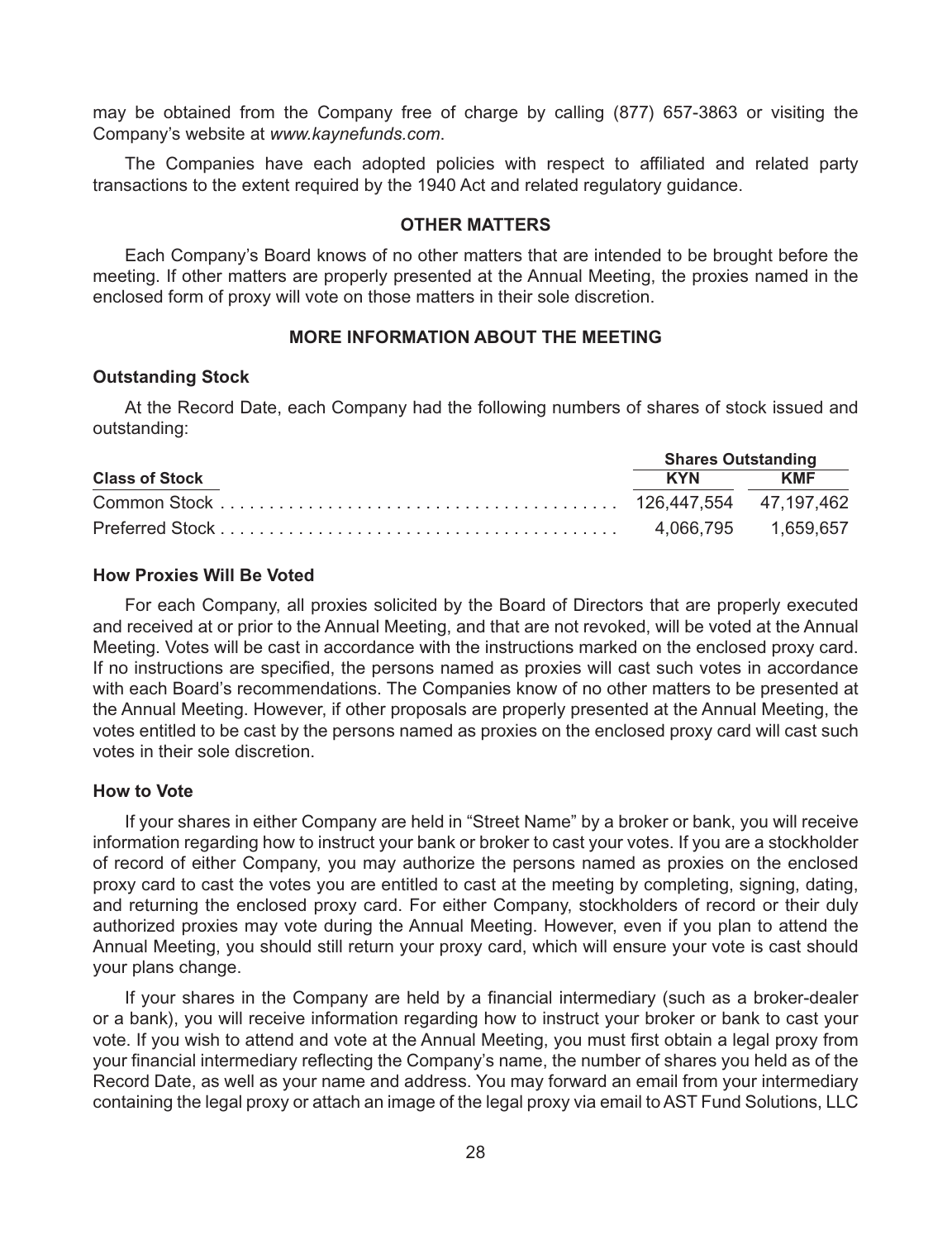("AST") at [attendameeting@astfinancial.com w](mailto:attendameeting@astfinancial.com)ith "Legal Proxy" in the subject line. After receiving this information, AST will then email you the virtual meeting access information and instructions for voting during the Annual Meeting.

If you are a stockholder of record of either Company (shares are held in your name as reflected in the Company's records), you may authorize the persons named as proxies on the enclosed proxy card to cast the votes you are entitled to cast at the meeting by completing, signing, dating, and returning the enclosed proxy card. If you are a stockholder of record of either Company and wish to attend and vote at the Annual Meeting, please send an email including your full name and address to AST at [attendameeting@astfinancial.com w](mailto:attendameeting@astfinancial.com)ith "Kayne Anderson virtual meeting" in the subject line. AST will then email you the virtual meeting access information and instructions for voting during the Annual Meeting.

# **Maryland Control Share Acquisition Act**

Each Company has elected to be subject to the Maryland Control Share Acquisition Act (the "MCSAA") with respect to its common stock. The MCSAA seeks to limit the ability of an acquiring person to achieve a short-term gain at the expense of the Company's ability to pursue its investment objective and policies and to seek long-term value for the rest of the Company's stockholders. The MCSAA protects the interests of all stockholders of a Maryland corporation by providing that any holder of "control shares" acquired in a "control share acquisition" will not be entitled to vote its shares unless the other stockholders of the corporation reinstate those voting rights at a meeting of stockholders by a vote of two-thirds of the votes entitled to be cast on the matter, excluding the "acquiring person" (*i.e.*, the holder or group of holders acting in concert that acquires, or proposes to acquire, "control shares" and any other holders of "interested shares" as defined in the MCSAA). Generally, "control shares" are shares that, when aggregated with shares already owned by an acquiring person, would entitle the acquiring person to exercise 10% or more, 33% or more, or a majority of the total voting power of shares entitled to vote in the election of directors. Common stockholders (together with any "associated persons," as defined in the MCSAA) that own less than ten percent of the shares entitled to vote in the election of directors are not affected by the restrictions on voting rights under the MCSAA.

## **Expenses and Solicitation of Proxies**

For each Company, the expenses of preparing, printing and mailing the enclosed proxy card, the accompanying notice and this proxy statement, tabulation expenses and all other costs in connection with the solicitation of proxies will be borne by each Company. Each Company may also reimburse banks, brokers and others for their reasonable expenses in forwarding proxy solicitation material to the beneficial owners of each Company's shares. In order to obtain the necessary quorum at the Annual Meeting, additional solicitation may be made by mail, telephone, telegraph, facsimile or personal interview by each Company's representatives, Kayne Anderson, each Company's transfer agent, or by brokers or their representatives or by a solicitation firm that may be engaged by the Companies to assist in proxy solicitations. If a proxy solicitor is retained by either Company, the costs associated with all proxy solicitation are expected to be approximately \$5,000 for each Company. Neither Company will pay its representatives or Kayne Anderson any additional compensation for their efforts to supplement proxy solicitation.

# **Dissenters' or Appraisal Rights**

Stockholders of either Company do not have dissenters' or appraisal rights.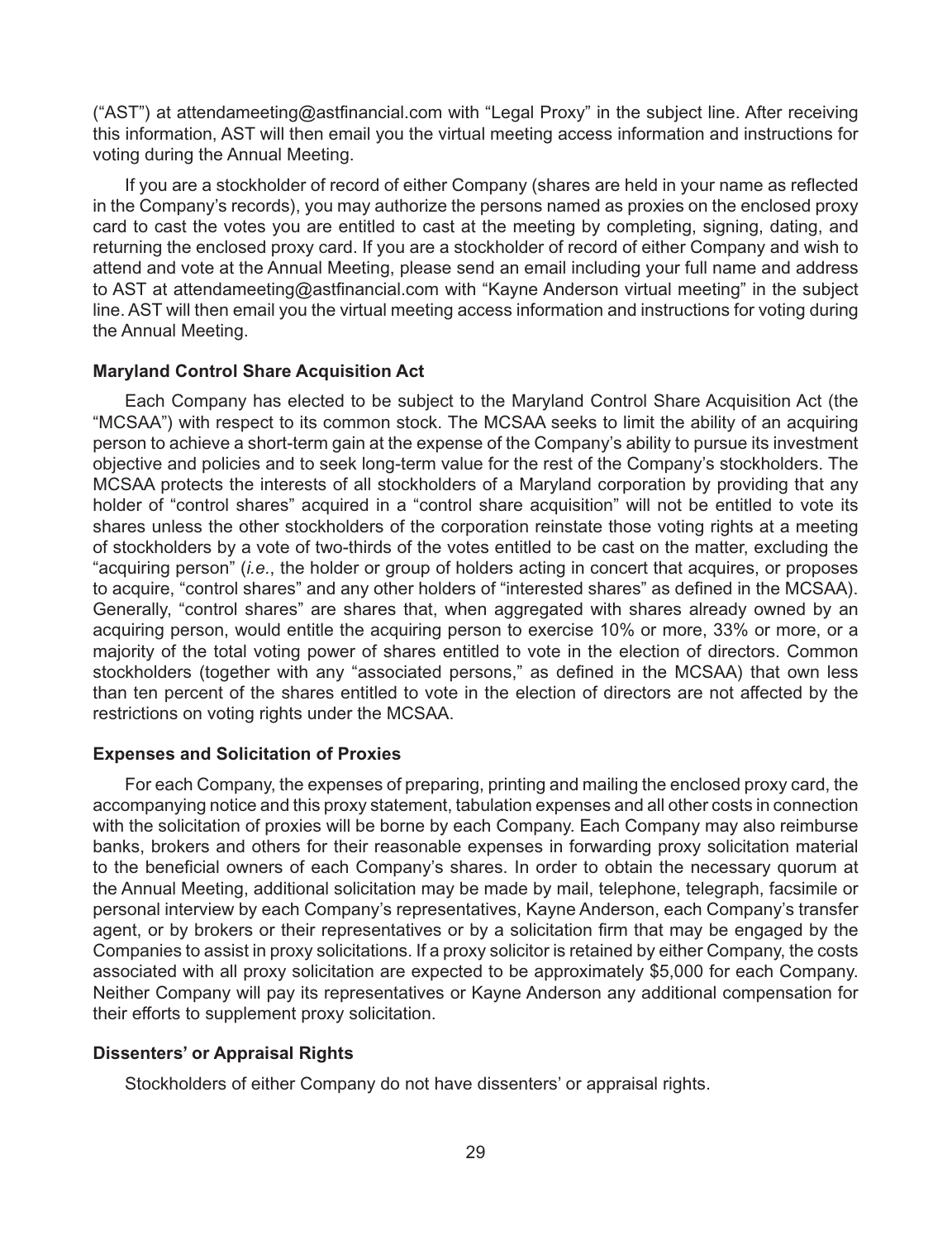# **Revoking a Proxy**

At any time before it has been voted, you may revoke your proxy for either Company by: (1) sending a letter revoking your proxy to the Secretary of the Company at 811 Main Street,  $14<sup>th</sup>$  Floor, Houston, TX 77002; (2) properly executing and sending a later-dated proxy to the Secretary of the Company at the same address; or (3) attending the Annual Meeting, requesting return of any previously delivered proxy, and voting during the meeting.

### **Broker Non-Votes**

Broker non-votes occur when a beneficial owner of shares held in "street name" does not give instructions to the broker holding the shares as to how to vote on matters deemed "non-routine." Generally, if shares are held in street name, the beneficial owner of the shares is entitled to give voting instructions to the broker holding the shares. If the beneficial owner does not provide voting instructions, the broker can still vote the shares with respect to matters that are considered to be "routine," but cannot vote the shares with respect to "non-routine" matters. Under the rules and interpretations of the NYSE, "non-routine" matters are generally matters that may substantially affect the rights or privileges of stockholders. The ratification of the selection of the independent registered public accounting firm is generally considered to be "routine," and brokers generally have discretionary voting power with respect to such proposal.

#### **Quorum and Adjournment**

For each Company, the presence, in person or by proxy, of holders of shares entitled to cast a majority of the votes entitled to be cast (without regard to class) constitutes a quorum for the purposes of the Annual Meeting. Abstentions and broker non-votes will be counted for purposes of determining whether a quorum is present at the Annual Meeting. For each Company, if a quorum is not present in person or by proxy at the Annual Meeting, the chairman of the Annual Meeting may adjourn the meeting to a date not more than 120 days after the original Record Date without notice other than announcement at the Annual Meeting.

# **INVESTMENT ADVISER**

KA Fund Advisors, LLC is the investment adviser for each Company. Its principal office is located at 811 Main Street, 14<sup>th</sup> Floor, Houston, TX 77002.

#### **ADMINISTRATOR**

Ultimus Fund Solutions, LLC (the "Administrator") provides certain administrative services for each Company, including but not limited to preparing and maintaining books, records, and tax and financial reports, and monitoring compliance with regulatory requirements. The Administrator is located at 225 Pictoria Drive, Suite 450, Cincinnati, OH 45246.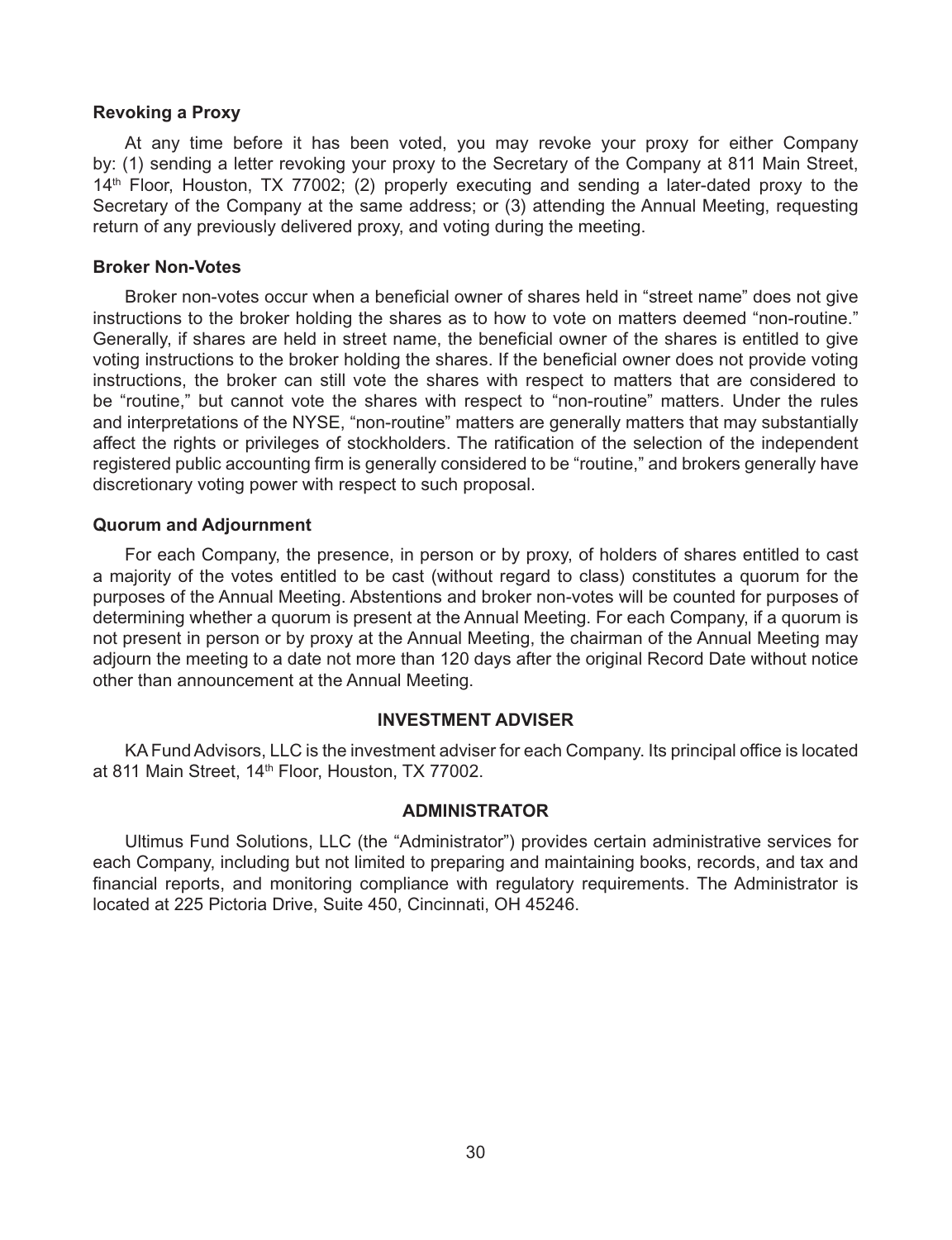# **HOUSEHOLDING OF PROXY MATERIALS**

The SEC has adopted rules that permit companies and intermediaries (e.g. brokers) to satisfy the delivery requirements for proxy statements and annual reports with respect to two or more stockholders sharing the same address by delivering a single proxy statement and annual report addressed to those stockholders. This process, which is commonly referred to as "householding," potentially means extra convenience for stockholders and cost savings for companies.

This year, for each Company, a number of brokers with account holders who are the Company's stockholders will be "householding" its proxy materials. These brokers will deliver a single copy of the proxy statement and other proxy materials to multiple stockholders sharing an address unless the brokers have received contrary instructions from the affected stockholders. If you have received notice from your broker that it will be "householding" communications to your address, "householding" will continue until you are notified otherwise or until you revoke your consent. If, at any time, you no longer wish to participate in "householding" and would prefer to receive a separate copy of proxy materials and annual report, please notify your broker. Stockholders of each Company sharing an address who currently receive multiple copies of proxy materials and annual report of either Company at the same addresses and would like to request "householding" of their communications should contact their brokers.